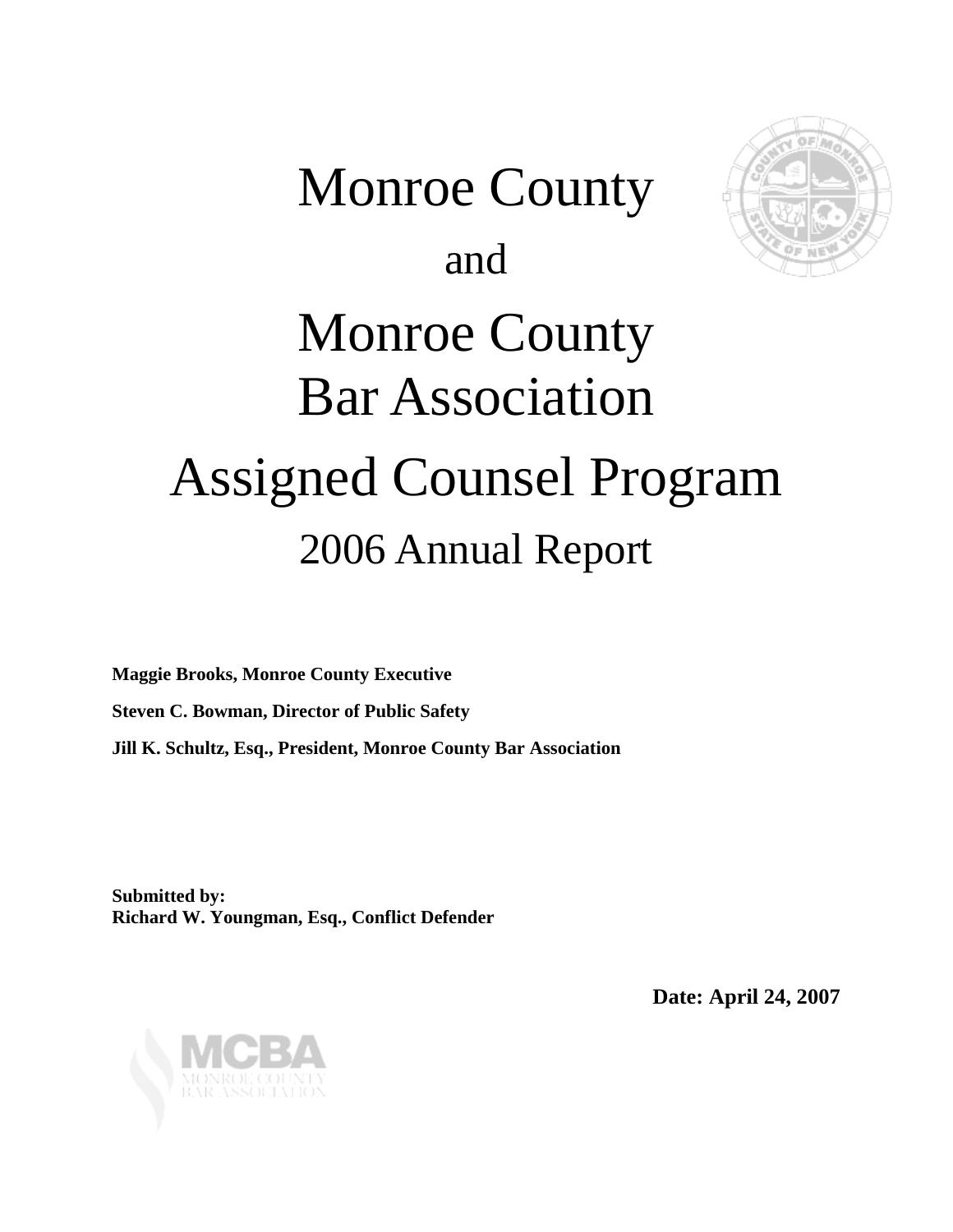## TABLE OF CONTENTS

| "To Provide A Coordinated And Centralized Assignment System For Conflict Cases"3<br>"To Provide A More Equitable Distribution Of Conflict Assignments Among Lawyers" 3<br>"To Maintain Uniform And Proper Billing Practices And To Ensure Cost Accountability Of Services" 5 |  |
|------------------------------------------------------------------------------------------------------------------------------------------------------------------------------------------------------------------------------------------------------------------------------|--|
|                                                                                                                                                                                                                                                                              |  |
|                                                                                                                                                                                                                                                                              |  |
|                                                                                                                                                                                                                                                                              |  |
|                                                                                                                                                                                                                                                                              |  |
|                                                                                                                                                                                                                                                                              |  |
|                                                                                                                                                                                                                                                                              |  |
|                                                                                                                                                                                                                                                                              |  |
|                                                                                                                                                                                                                                                                              |  |
|                                                                                                                                                                                                                                                                              |  |
|                                                                                                                                                                                                                                                                              |  |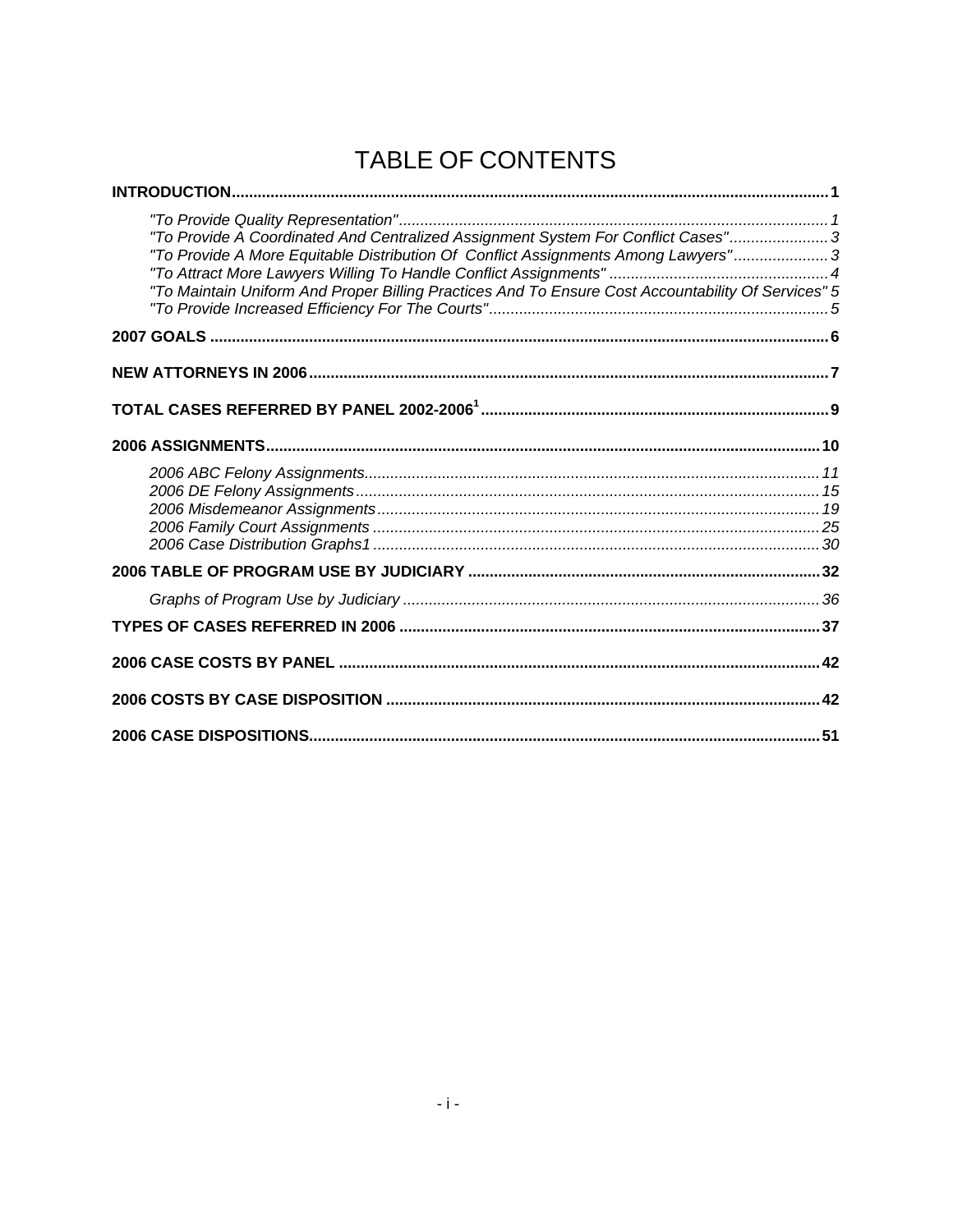#### **Introduction**

<span id="page-2-0"></span>2006 was the fifteenth year the Assigned Counsel Program operated in all courts. It was also the fourth year of operation for the Conflict Defender Office.

The Conflict Defender Office has a staff of nine attorneys and three support staff. Outside support services such as investigation and service of process are done on a contract basis. The attorneys in the office represent clients in conflict cases in Family Court, Rochester City Court and all of the appellate courts. All cases in Local Criminal Court, all felony cases and all statutorily assigned cases in Superior Court are still assigned to private counsel under the Joint Monroe County/Monroe County Bar Association Plan for Conflict Assignments.

The following statistical information shows the Programʹs relative success in meeting the goals of the Plan:

> ʺThe objectives of this conflict assignments plan are to provide quality representation to eligible indigent defendants or other litigants in those cases where the Public Defender has a conflict of interest; to provide a coordinated and centralized assignment system for conflict cases arising in the courts specified in Article IV herein, to provide a more equitable distribution of conflict assignments among lawyers; to attract more lawyers willing to handle conflict assignments, to maintain uniform and proper billing practices; to ensure cost accountability of services, and to provide increased efficiency for the courts by making qualified attorneys more readily available to handle conflict cases." *Monroe County Bar Association Sponsored Plan for Conflict Assignments*, ARTICLE II. Plan Objectives

#### **"To Provide Quality Representation"**

The Program received five initial complaints involving alleged questionable or unethical conduct by participating attorneys. This is an increase of two from 2005. This is decrease from 2004. Clients were the source of the complaints. The Monroe County Bar Association referred no complaints filed by clients. The Program has jurisdiction over open cases only. After investigation, the Assigned Counsel Program closed all complaints with no action taken against the attorney. All complaints were disposed of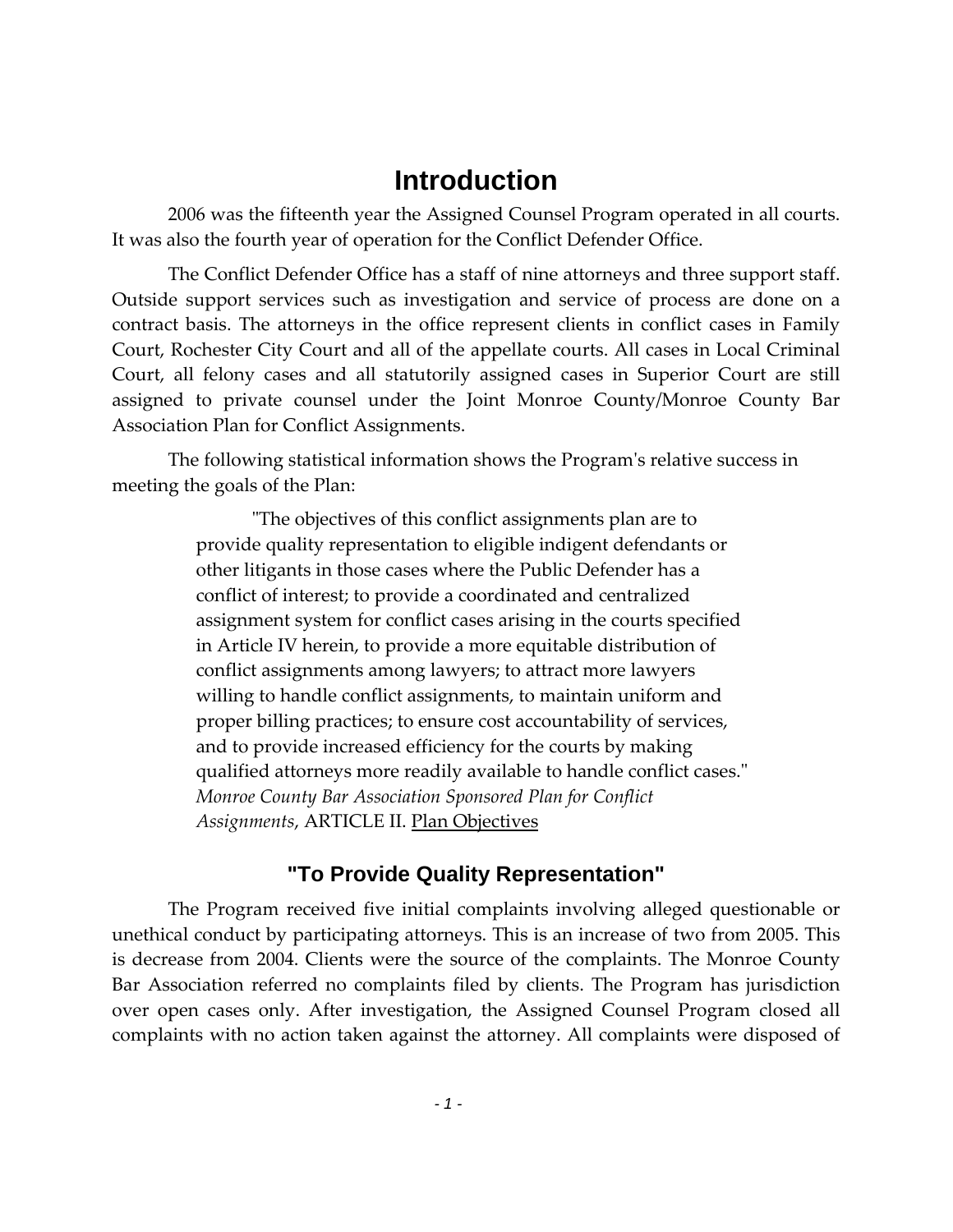either by the attorney and client reaching a mutually acceptable understanding or by the attorney's withdrawal from the case with the permission of the court.

All complaints required only administrative action. No referral to the Assigned Counsel Program Review Committee was necessary. The most frequent complaint involved failure to maintain communication with the client regarding his or her case.

In 2001, the Program started an electronic newsletter. During 2006, we continued distribution of the newsletter. The Program distributed a total of 36 such newsletters during 2006. The newsletter was posted on our web site as an E‐Newsletter and an email containing notice of each new posting was sent to all panel members for whom we have e-mail addresses. The weekly e-newsletter provides the panel members with more current and timely information than the printed newsletter of the past. The Program not only saved money in postage and printing, but also increased the number of newsletters sent to the panel members. Special bulletins were distributed throughout 2006 informing the panel members of upcoming seminars and events and encouraging them to take advantage of the opportunities offered by these programs to increase their knowledge and legal skills.

Since the CLE requirements of the Assigned Counsel Program overlap with the Mandatory Continuing Legal Education requirements of the State of New York, compliance is near 100%.

2006 saw a significant increase in case assignments to the Conflict Defender Office from Family Court. Planning for the office anticipated that the four staff attorneys would have a caseload of approximately 1,000 cases per year. In 2006 the assigned cases numbered 1,309. This number approaches the caseload of an attorney assigned to Family Court in the Public Defenders Office. However, the Public Defenders Office has eight attorneys assigned to the seventeen parts of Family Court. The Conflict Defender Office has only four attorneys assigned to the same number of parts. There is no way that four attorneys can adequately cover all the parts. Additionally, the Public Defenders Office has two full-time paralegals assigned to Family Court while the Conflict Defender Office has none. Paralegals greatly reduce the amount of office time that attorneys must spend on document preparation giving the attorneys more time for court appearances and client counseling. The demands placed on attorney time by Family Treatment Court and the new Permanency legislation – requiring hearings every six months – increased the coverage problem for the Conflict Defender Office in 2006.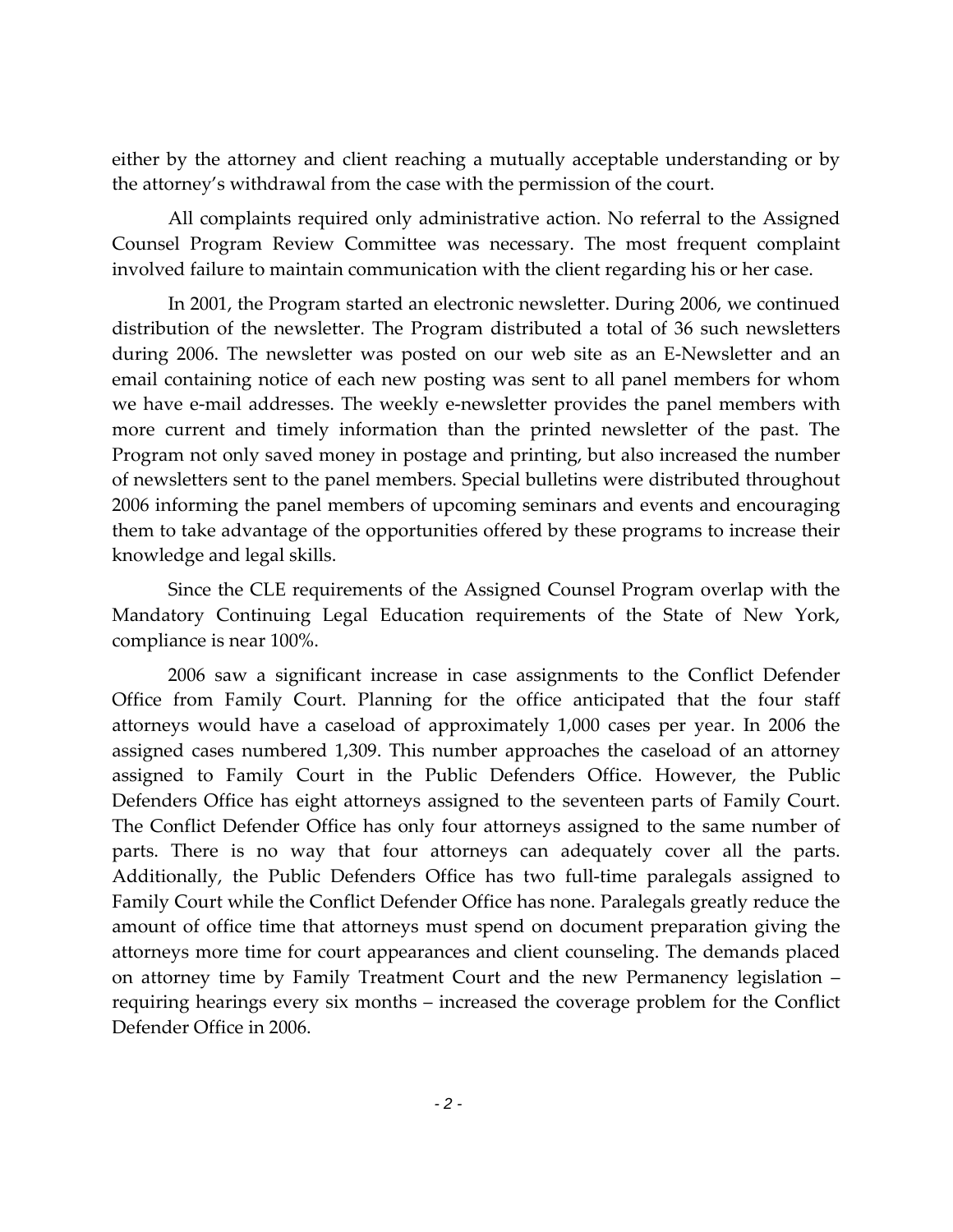#### **"To Provide A Coordinated And Centralized Assignment System For Conflict Cases"**

<span id="page-4-0"></span>The Assigned Counsel Program is fully computerized. The Program enters all cases reported to it in a centralized database that tracks the representation from assignment through payment of the voucher. This system avoids duplication of representation by showing all open cases for a particular client thus insuring that there is a continuity of representation if the client is arrested on new charges. This system also promptly closes any case thus clearing any potential conflict of interest that the Public Defender might have in representing the client in future cases. During 2006, in conjunction with County Executive Brooks' "Technology Initiative", work began on upgrading the Program's case management system to provide better conflict information and to take advantage of a more advanced operating system.

Assignments referred by the courts continue to be assigned from a rotating list of available attorneys. The Program is very successful in insuring continuity of counsel where a client is re-arrested on new charges even when the arrests span differing jurisdictions. Additionally, the Program continues to track conflict of interest information so that counsel is not unnecessarily assigned when the Public Defender could ethically continue.

The notification of availability program whereby attorneys could advise us of his or her availability for appearance on a particular day greatly assisted in our ability to provide timely assignments. This notification of availability enabled us to provide counsel more expeditiously and to more equitably distribute the cases. We used a combination of fax, telephone, e‐mail and web site communication to provide the attorneys with a wide choice of methods to notify us of availability for assignment.

Through this notification system and the cooperation of the panel members, we were able to insure that no clients went without counsel regardless how short a notice of the next appearance our office received.

#### **"To Provide A More Equitable Distribution Of Conflict Assignments Among Lawyers"**

While not perfect, the Program does achieve a significant improvement over the previous system of assignment of conflict cases. The Program constantly strives for new and better systems to distribute assignments more equitably among the participating attorneys. In criminal cases, the current system is highly effective. There are still several local criminal courts that do not fully utilize the services of the Program in the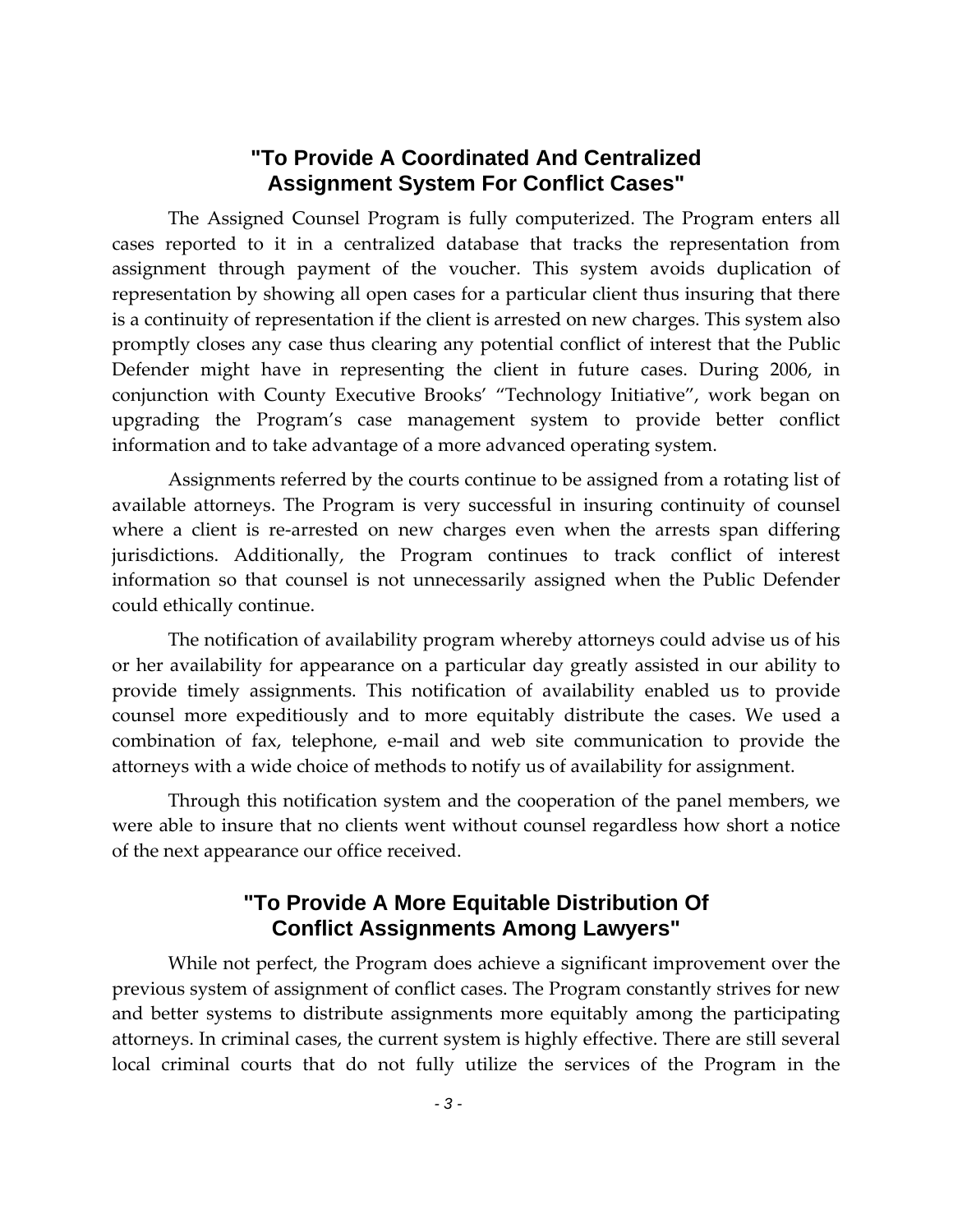<span id="page-5-0"></span>assignment of counsel. This sometimes leads to a client having multiple attorneys for different pending charges. This results in increased and unnecessary costs to the taxpayer.

The District Attorney's policy change regarding felony hearings causes a situation that skews the assignment distribution toward those attorneys who were most available for assignments. Since we need attorneys very quickly, those available when called got a disproportionate number of assignments. We are working on development of systems designed to alleviate this problem. Attorneys may notify us of availability on certain dates and at certain times so we may contact them when an assignment opportunity occurs on that date and time. Notice can be emailed, telephoned or faxed to our office. In addition, the first page of our web site contains a form that can be filled out and sent to us.

With passage in 2004 of increased the hourly rates paid under Article 18‐B of the County Law to \$60 per hour for misdemeanor and lesser cases and \$75 per hour for all other cases, there is increased participation among private counsel in the Program. Attorneys who previously resigned from the Program have returned and newly admitted attorneys with the requisite experience did apply for participation. There was an increase in the number of felony panel members during 2006.

Equitable distribution of cases remained low in those Family Court cases not represented by the Conflict Defender staff. A mechanism must be found to address the inequities in Family Court assignments. The fact that a very few attorneys receive the bulk of the assignments places an undue burden on those attorneys and can impact directly on the quality of representation. More training through the appropriate committee of the Bar Association is necessary to familiarize the panel attorneys with local Family Court practice. The panel requirements should be reviewed with the Family Court judges to see if they are stringent enough. Lack of confidence in the quality of representation is a possible factor in the Judges' reluctance to use the full services offered by the Assigned Counsel Program. A Family Court component of a Trial Institute might alleviate the concern of the Family Court judges regarding the training of assigned counsel.

#### **"To Attract More Lawyers Willing To Handle Conflict Assignments"**

Included in this report is a list of new panel members added during 2006.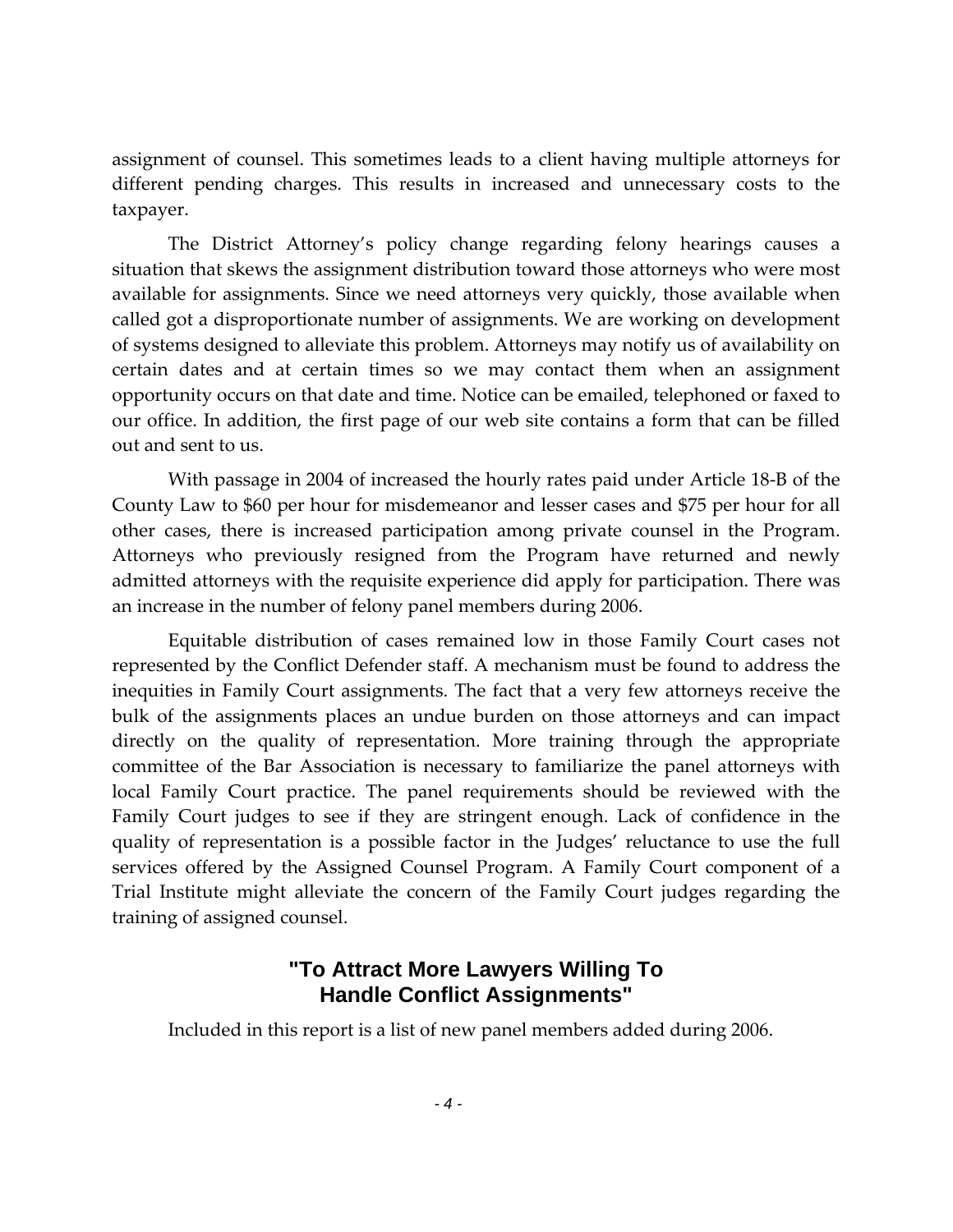<span id="page-6-0"></span>The Program takes every opportunity to remind the current panel members to apply for the more restrictive panels once they achieve the requisite qualifications. 2006 saw an increase in the number of qualified felony attorneys. This increase is probably the result of the rate increase effective January 1, 2004. The requirements for inclusion on a felony panel include having conducted a misdemeanor jury trial or participated in jury selection in such a case coupled with conduct of a bench trial. Since so few misdemeanor trials are held each year, it is difficult for an attorney to meet this requirement. One attorney participated in the Trial Mentor Program, obtained the requisite experience and advanced to a higher felony panel.

#### **"To Maintain Uniform And Proper Billing Practices And To Ensure Cost Accountability Of Services"**

The Program has returned to the processing of routine vouchers and sending them to the Judge within 48 hours of receipt. The Administrator reviews each voucher before processing to insure compliance with the voucher regulations and notifies each attorney of any noncompliance to educate the attorney on proper procedures. The review and notification help maintain proper and uniform billing practices among the participating attorneys.

The District Attorney's policy regarding felony hearings negatively affected the overall cost of the Assigned Counsel Program. Attorneys were forced to spend more time in court and more time attempting to obtain information previously obtained before or during the felony hearing. Additionally, more cases that would have been screened by the felony hearing process were indicted leading to increased time spent in hearings and trials.

#### **"To Provide Increased Efficiency For The Courts"**

Courts fully utilizing the services of the Assigned Counsel Program report a positive impact on the efficiency in obtaining assigned counsel in conflict cases. They report a significant decrease in the burden on the court staff in finding attorneys willing to accept assignments, a decrease in the number of phone calls necessary to contact an attorney for assignment, a decrease in the voucher processing time since the vouchers are now clearly labeled as to the matter and already reviewed with comments by the Administrator, and a prompt response from the Assigned Counsel Program in obtaining assigned counsel.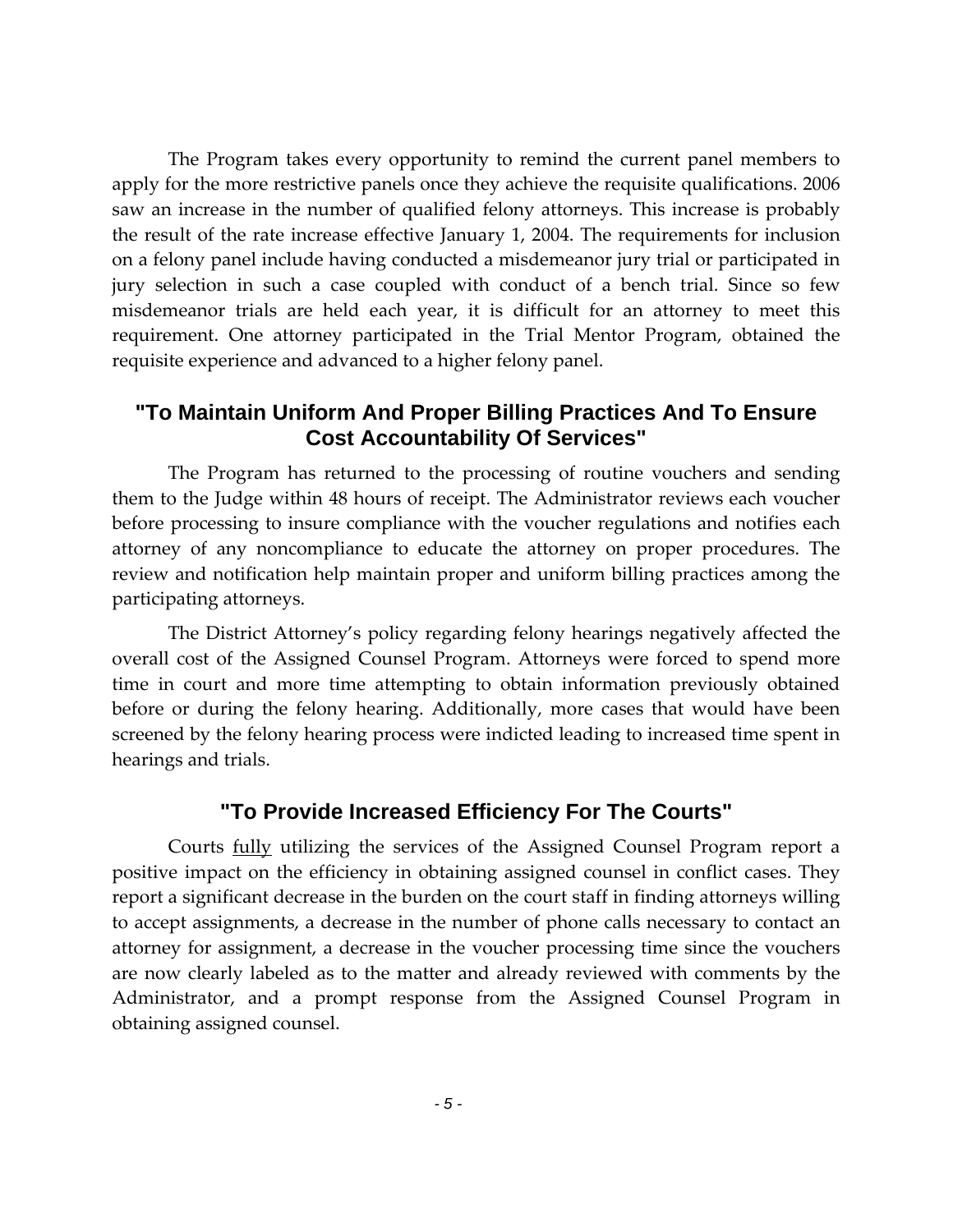## **2007 Goals**

<span id="page-7-0"></span>The following are the goals for 2007:

**1.** Complete County Executive Brook's technology initiative to bring further efficiency and value to the services of the Assigned Counsel Program.

a. This includes total replacement of and enhancements to the case management system now used for both assigned and staff cases.

**2.** Obtain new office space for the Conflict Defender Office more compatible with the purpose, mission and goals of the program.

a. The current offices are housed in the County Public Safety Building shared with the Monroe County Sheriff and the Public Safety Lab, but should be removed from any facility dedicated primarily to law enforcement activities.

- **3.** Advocate that the Superior Courts and Family Court provide schedules and procedures that reduce wasted time spent by assigned and staff attorneys.
- **4.** Improve the Conflict Defender Office service to Family Court by reduction of the caseload to those anticipated when the office was created. Reduction to be achieved by an increase in the number of staff attorneys by a minimum of one, but ideally two.
- **5.** Reduce the appeals backlog by the addition of an additional appellate attorney.
- **6.** Improve the Conflict Defender Office service to Family Court by obtaining a room in the Hall of Justice with telephone and information services capabilities.

a. Attorneys would be more available to staff emergency appearances in Family Court.

b. Attorneys would have a private place to interview clients and discuss proposed settlements increasing efficiency.

**7.** Continue and increase the use of law school interns to assist the Conflict Defender attorneys, prepare documents, conduct research and improve the motion and brief bank.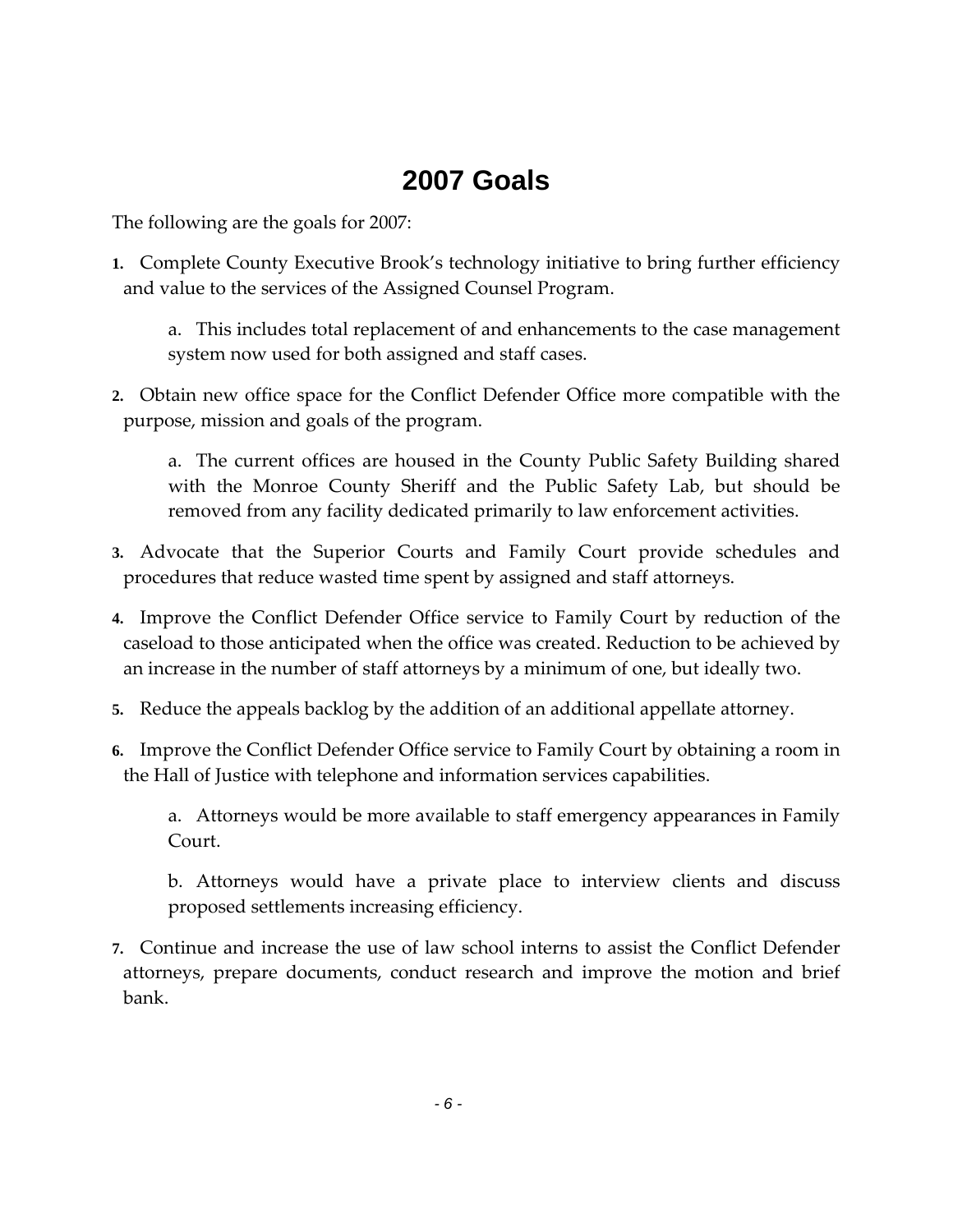# **New Attorneys in 2006[1](#page-8-1)**

<span id="page-8-0"></span>

|                         |                   |                  | Panel                      |   |                       |  |  |  |
|-------------------------|-------------------|------------------|----------------------------|---|-----------------------|--|--|--|
| <b>Attorney</b>         | <b>ABC Felony</b> | <b>DE Felony</b> | Misdemeanor   Family Court |   | Grand<br><b>Total</b> |  |  |  |
| Ajaka, Maroun           | 1                 | 1                |                            |   | $\overline{2}$        |  |  |  |
| Brach, Kevin P.         |                   |                  | 1                          |   |                       |  |  |  |
| Byrnes, James M.        |                   |                  | 1                          | 1 | 2                     |  |  |  |
| Czapranski, Kimberly J. |                   | 1                | 1                          |   | 2                     |  |  |  |
| Davison, Mary P.        |                   |                  | 1                          |   |                       |  |  |  |
| DiPrima, Michael T.     | 1                 | 1                |                            |   | 2                     |  |  |  |
| Fallone, Michael        |                   |                  | 1                          |   |                       |  |  |  |
| Glanville, Peter        |                   |                  | 1                          | 1 | 2                     |  |  |  |
| Gross, Bryon W.         | 1                 |                  |                            |   |                       |  |  |  |
| Holt, Karen M.          |                   |                  | 1                          |   |                       |  |  |  |
| Kidera, Thomas J.       | 1                 | 1                | 1                          |   | 3                     |  |  |  |
| Lepold, Bonnie J.       | 1                 |                  | 1                          |   | 3                     |  |  |  |
| Lester, Frederick       | 1                 |                  |                            |   |                       |  |  |  |
| Lowden, Jeffrey T.      |                   |                  | 1                          | 1 | 2                     |  |  |  |
| Meyer, Melissa A.       |                   | 1                |                            |   | 2                     |  |  |  |
| Monaghan, Lori Robb     |                   |                  |                            |   |                       |  |  |  |
| Morabito, Kevin A.      | 1                 | 1                | 1                          | 1 |                       |  |  |  |
| Murante, Kathleen       |                   |                  |                            |   |                       |  |  |  |
| Nafus, Matthew D.       | 1                 | 1                |                            | 1 | 4                     |  |  |  |
| Napolitano, Lorenzo     |                   |                  |                            |   | 2                     |  |  |  |

<span id="page-8-1"></span><sup>&</sup>lt;sup>1</sup> Panel for which the attorney was approved in 2006. Attorney may have been approved in a previous year for a different panel or panels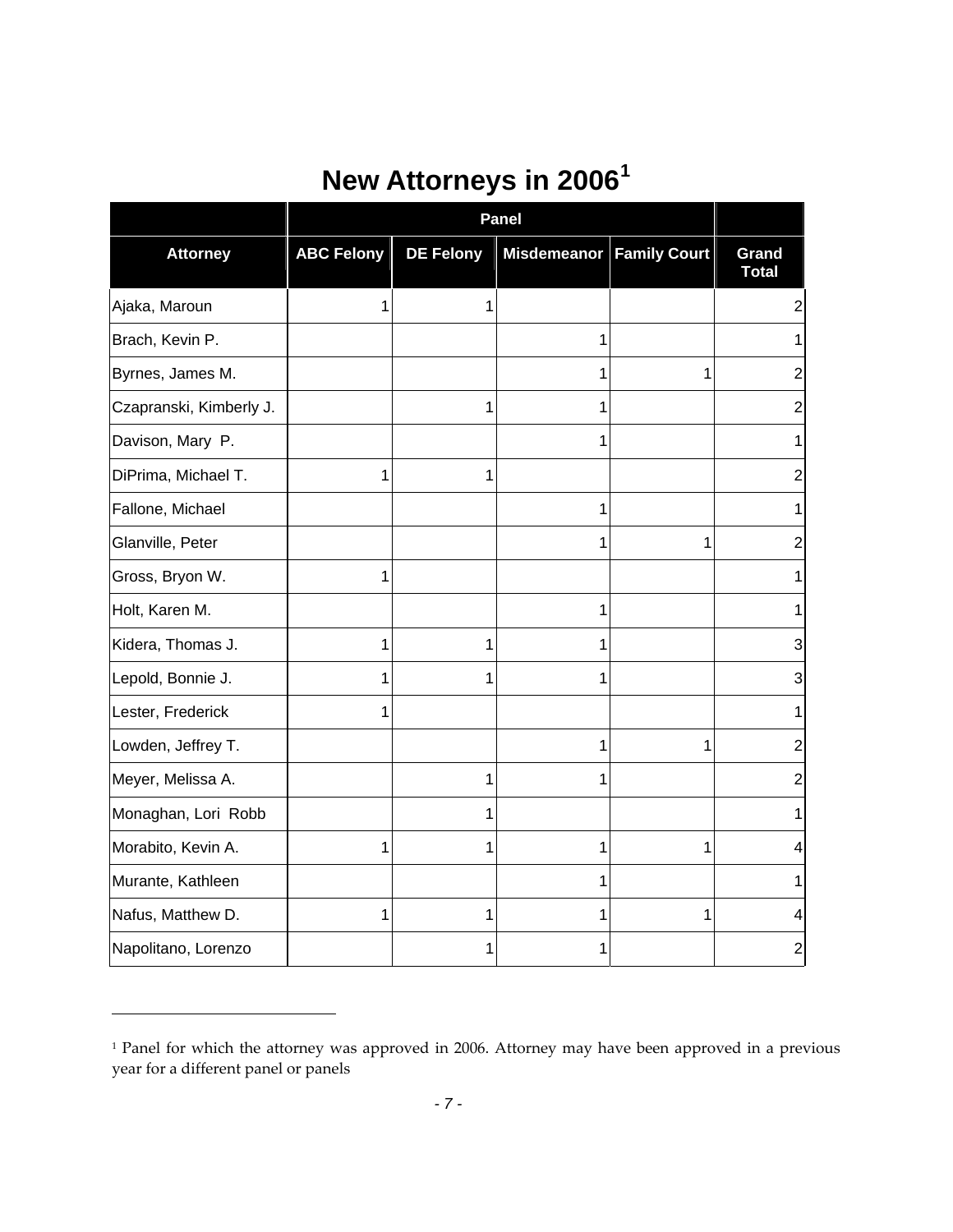|                      |                   | <b>Panel</b>     |                            |    |                       |  |  |
|----------------------|-------------------|------------------|----------------------------|----|-----------------------|--|--|
| <b>Attorney</b>      | <b>ABC Felony</b> | <b>DE Felony</b> | Misdemeanor   Family Court |    | Grand<br><b>Total</b> |  |  |
| Pilato, Charles M.   |                   |                  |                            |    | 3                     |  |  |
| Reardon, Kathleen P. |                   |                  | 1                          |    |                       |  |  |
| Rossow, Nicole A.    |                   |                  | 1                          |    | $\overline{2}$        |  |  |
| Schmitt, Michael D.  |                   |                  |                            |    | 1                     |  |  |
| Shramek, William J.  |                   |                  |                            |    |                       |  |  |
| Zimberlin, John F.   |                   |                  | 1                          |    | 3                     |  |  |
| Shapiro, Robert A.   |                   |                  |                            | 1  | 1                     |  |  |
| Laragy, Susan        |                   |                  |                            |    |                       |  |  |
| Bourne, Leah K.      |                   |                  |                            |    |                       |  |  |
| Bowman, Jason J.     |                   |                  |                            |    |                       |  |  |
| <b>Grand Total</b>   | 11                | 12               | 20                         | 10 | 53                    |  |  |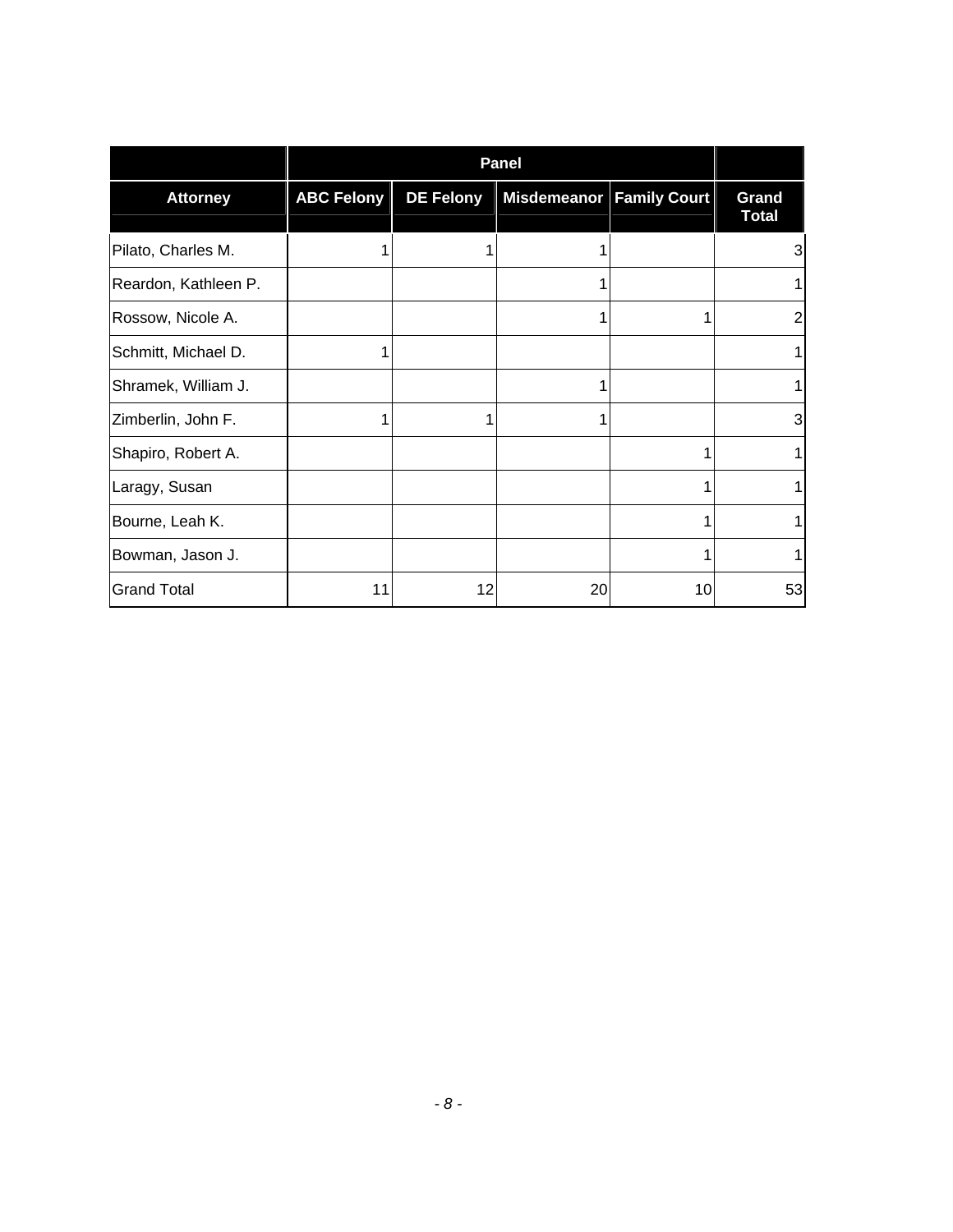# <span id="page-10-0"></span>**Total Cases Referred by Panel 2002-2006<sup>1</sup>**

|                         | Year |                          |      |      |      |
|-------------------------|------|--------------------------|------|------|------|
| <b>Panel</b>            |      | 2002 2003 2004 2005 2006 |      |      |      |
| <b>ABC Felony</b>       | 584  | 603                      | 511  | 506  | 641  |
| Appellate               | 22   | 17                       | 16   | 27   | 46   |
| DE Felony               | 461  | 416                      | 473  | 487  | 496  |
| <b>Family Court</b>     | 1299 | 1329                     | 1501 | 1765 | 1755 |
| Misdemeanor             | 1788 | 1877                     | 1815 | 1805 | 2008 |
| Other                   | 48   | 47                       | 40   | 52   | 26   |
| <b>Probation/Parole</b> | 205  | 226                      | 202  | 193  | 198  |
| <b>Grand Total</b>      | 4407 | 4515                     | 4558 | 4835 | 5170 |



1. Does not represent number of assignments made, only initial cases referred for assignment.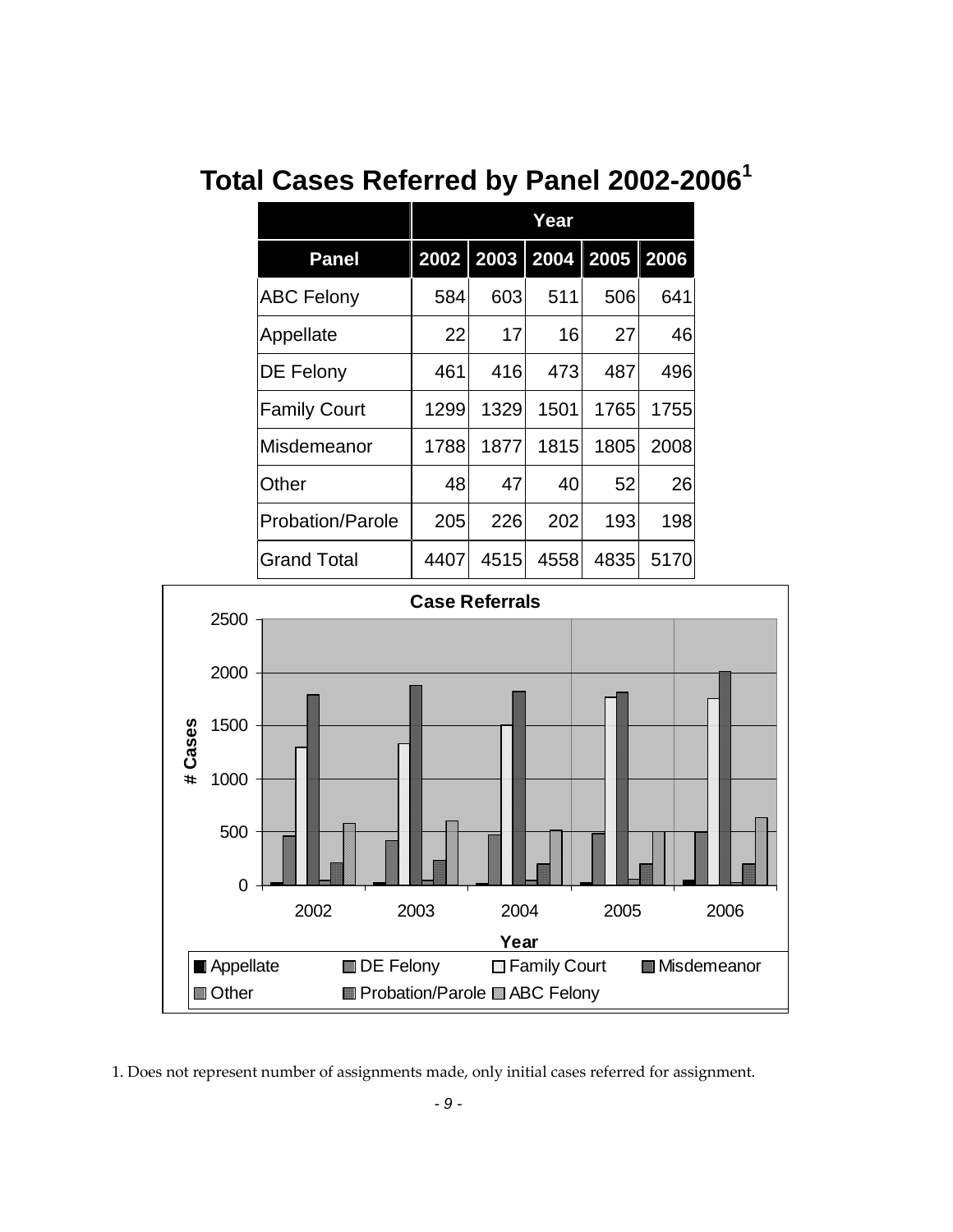## **2006 Assignments[2](#page-11-1)**

<span id="page-11-0"></span>The following charts show the assignments each attorney received in 2006. The number of assignments is higher than the number of cases referred because in some cases more than one attorney receives an assignment for a case. Also, an attorney might be assigned in 2006 to a case originally referred in a previous year. This occurs most often after a court relieves one attorney and either the court or the Assigned Counsel Program assigns a new attorney.

Several factors should be considered in looking at these tables. First, approved panel members receive more assignments than non‐approved panel members do. Some of the attorneys with a low number of assignments are non‐approved panel members. Most often, such an attorney is court assigned. Secondly, those attorneys gaining membership on a panel for the first time during 2006 will have fewer assignments in that panel because they were not on the panel for an entire year. Thirdly, a number of attorneys decline a significant number of assignments, requested removal from the Program for periods of time or resigned from the Program during 2006. While the report includes non‐approved attorneys, new panel members, attorneys declining appointments, and attorneys temporarily removed from panels at their own request, concentrating on those members who participated for the full year as approved members of a particular panel gives a truer picture of the equitable distribution of assignments.

The success of the program in achieving equitable distribution of cases is excellent when compared with other New York jurisdictions. Included are graphs showing the distribution of cases on the various panels.

Of particular significance in this report is the fact that in the criminal courts, where the Assigned Counsel Program assigns a large percentage of cases, there is a more even distribution of assignments. This is attributable to the fact that, by comparison, Family Court has a much lower percentage of cases assigned by the Assigned Counsel Program. Most assignments are directly by the court. Attaining more equitable distribution of cases is difficult, if not impossible. The Administrator and Advisory Committee must work diligently to provide a workable solution to the

<span id="page-11-1"></span><sup>&</sup>lt;sup>2</sup> Only assignments to new clients or to old clients with more serious charges are counted here. Therefore, the total number of assignments is less than the total number reported in the "Program Use by Judiciary" section.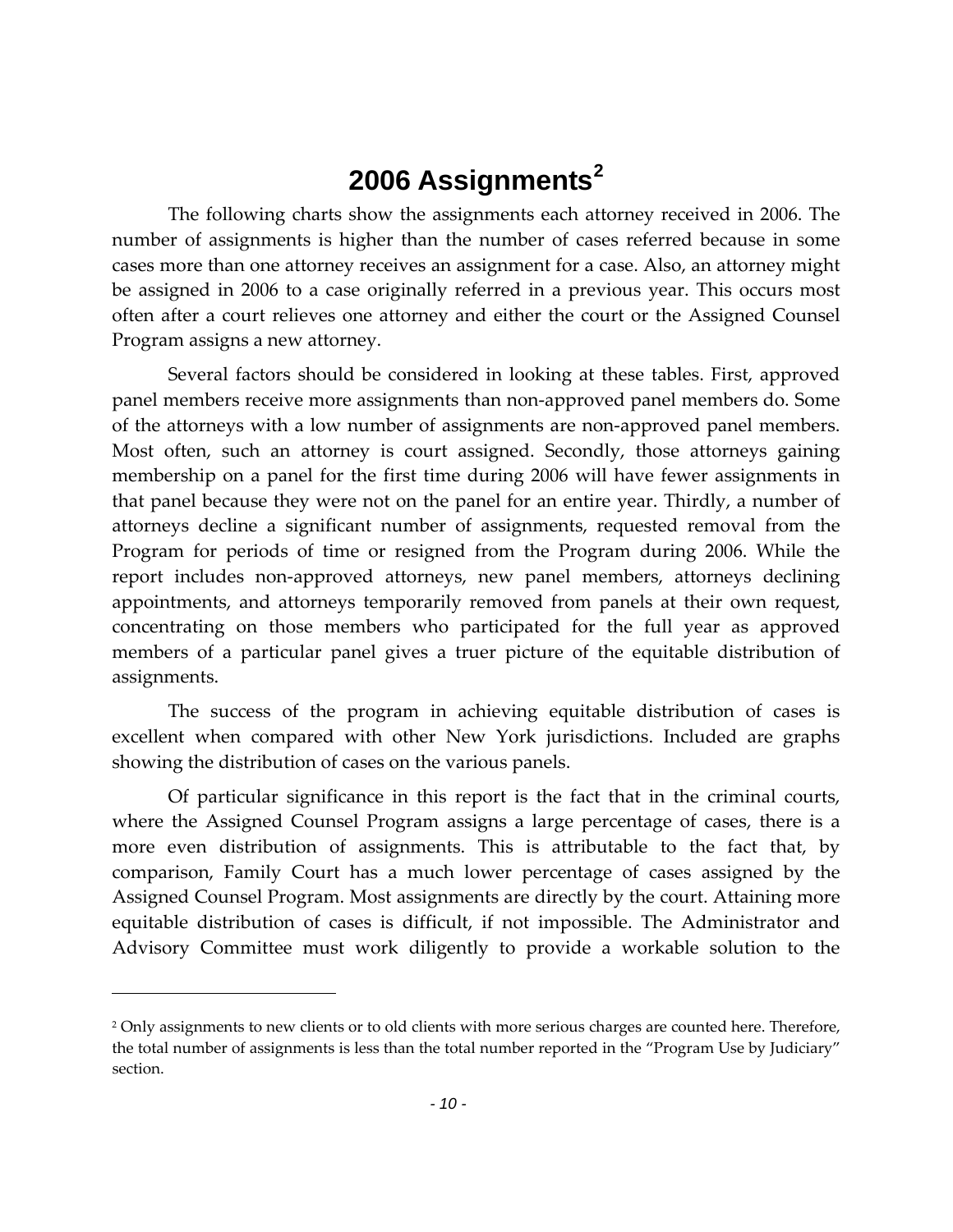<span id="page-12-0"></span>inequities of the Family Court assignments. Looking at the last column of the tables, it takes significantly fewer attorneys for the Family Court assignments to reach a high percentage than it does for the criminal court assignments. This is less of a concern since the Conflict Defender Office represents the bulk of the conflict cases in Family Court. Nonetheless, it is an issue that should be addressed for those cases where the Conflict Defender Office cannot represent the client in Family Court.

|               |                               | <b>Referral</b> |              |                       |
|---------------|-------------------------------|-----------------|--------------|-----------------------|
| <b>Agency</b> | <b>Attorney</b>               | <b>ACP</b>      | <b>Court</b> | Grand<br><b>Total</b> |
| <b>ACP</b>    | Shapiro, Robert A.            | 14              | 6            | 20                    |
|               | Murante, David A.             | 17              | 1            | 18                    |
|               | Nobles, Jamie Lee             | 4               | 14           | 18                    |
|               | Crimi, Charles F.             | 16              | 2            | 18                    |
|               | Rose, Angelo A.               | 8               | 6            | 14                    |
|               | Brown, James E.               | 8               | 6            | 14                    |
|               | Hinman, James S.              | 13              |              | 13                    |
|               | Farrell-Gallagher, Barbara E. | 13              |              | 13                    |
|               | Shulman, Brian J.             | $\overline{7}$  | 6            | 13                    |
|               | Vacca, James P.               | 12              | 1            | 13                    |
|               | Josh, Sylvia W.               | $\overline{2}$  | 11           | 13                    |
|               | Funk, Mark D.                 | 9               | 4            | 13                    |
|               | Garretson, Scott A.           | 11              | 2            | 13                    |
|               | Zimmermann, Jr., Clark J.     | $\overline{7}$  | 6            | 13                    |
|               | Kasperek, Lawrence L.         | 13              |              | 13                    |
|               | Morabito, David R.            | 10              | 2            | 12                    |
|               | Kristal, Peter L.             | 9               | 2            | 11                    |
|               | Young, Mark A.                |                 | 11           | 11                    |
|               | MacAulay, Paul D.             | 11              |              | 11                    |

#### **2006 ABC Felony Assignments**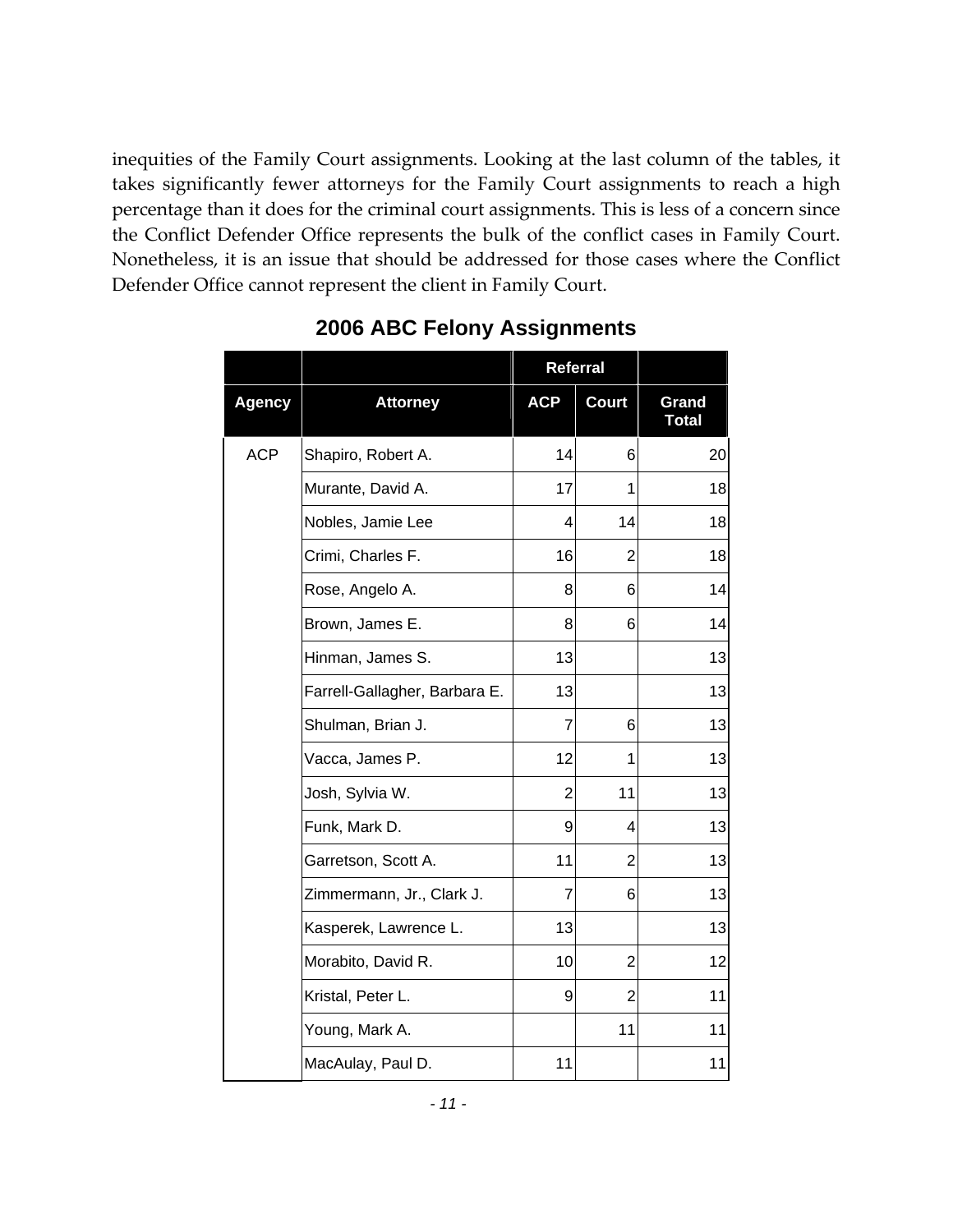|               |                       | Referral   |              |                       |
|---------------|-----------------------|------------|--------------|-----------------------|
| <b>Agency</b> | <b>Attorney</b>       | <b>ACP</b> | <b>Court</b> | Grand<br><b>Total</b> |
|               | Scibetta, Michael P.  | 10         | 1            | 11                    |
|               | Bitetti, Gary         | 10         | 1            | 11                    |
|               | Schmitt, Michael D.   | 6          | 4            | 10                    |
|               | Aramini, Mary E.      | 10         |              | 10                    |
|               | Krane, Joel N.        | 7          | 3            | 10                    |
|               | Bourtis, Eftihia      | 8          | 2            | 10                    |
|               | Kennedy, Christian J. | 1          | 8            | 9                     |
|               | Kidera, Thomas J.     | 6          | 3            | 9                     |
|               | Rain, Mary E.         | 4          | 5            | 9                     |
|               | Ajaka, Maroun         | 8          |              | 8                     |
|               | Feindt, Mary E.       | 8          |              | 8                     |
|               | Owens, David L.       | 8          |              | 8                     |
|               | Cocuzzi, Thomas J.    | 6          | 2            | 8                     |
|               | Young, D. Scott       | 6          | 2            | 8                     |
|               | Hurwitz, Phillip R.   | 8          |              | 8                     |
|               | Aureli, Daniel L.     | 3          | 5            | 8                     |
|               | Damelio, Joseph S.    | 5          | 3            | 8                     |
|               | Nafus, Matthew D.     | 3          | 4            | 7                     |
|               | Thomas-Diaz, Kathleen | 7          |              | 7                     |
|               | Annechino, John A.    | 7          |              | 7                     |
|               | Holliday, Billie D.   | 7          |              | 7                     |
|               | Morabito, Kevin A.    | 6          | 1            | 7                     |
|               | Davison, Mary P.      | 7          |              | 7                     |
|               | Rizzo, James J.       | 7          |              | $\overline{7}$        |
|               | Pilato, Charles M.    | 3          | 4            | 7                     |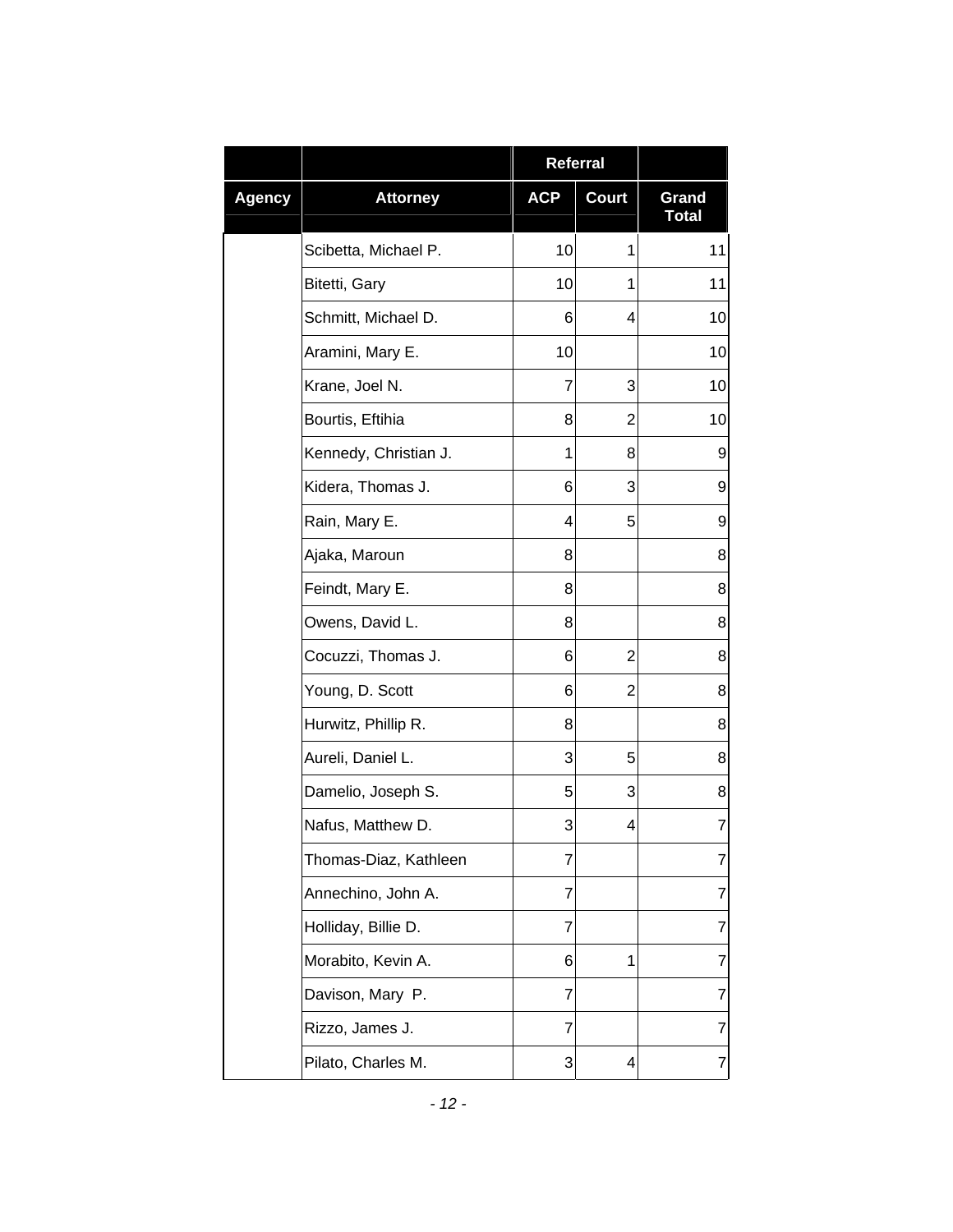|               |                          | Referral       |              |                         |
|---------------|--------------------------|----------------|--------------|-------------------------|
| <b>Agency</b> | <b>Attorney</b>          | <b>ACP</b>     | <b>Court</b> | Grand<br><b>Total</b>   |
|               | Vacca, Jr., Paul J.      | 7              |              | 7                       |
|               | Schiano, Michael P.      | 4              | 3            | 7                       |
|               | Napier, Robert A.        | 7              |              | 7                       |
|               | Zimberlin, John F.       | 6              |              | 6                       |
|               | West, John R.            | 3              | 3            | 6                       |
|               | Thompson, Donald M.      | 4              | 2            | 6                       |
|               | Brown, J. Raymond        | 5              | 1            | 6                       |
|               | Lewis, Herbert J.        | 6              |              | 6                       |
|               | Johnson, Christopher G.  | 5              |              | 5                       |
|               | DeJohn, Timothy W.       | 5              |              | 5                       |
|               | DiSalvo, Thomas J.       | 5              |              | 5                       |
|               | Splain, Thomas M.        | 4              | 1            | 5                       |
|               | Pullano, Peter J.        | 4              | 1            | 5                       |
|               | Napier, James A.         | 5              |              | 5                       |
|               | Schiano, Jr., Charles A. | 3              | 1            | 4                       |
|               | Wood, Robert W.          | 4              |              | 4                       |
|               | Byrne, Heather V.        | 4              |              | 4                       |
|               | Barr, Culver K.          | 3              | 1            | 4                       |
|               | DiPrima, Michael T.      | 3              |              | 3                       |
|               | Burke, Adrian J.         | 3              |              | 3                       |
|               | Conaty, Jr., George W.   | 3              |              | 3                       |
|               | Perez, Gilbert R.        | $\overline{2}$ |              | $\overline{\mathbf{c}}$ |
|               | Lester, Frederick        | 2              |              | $\overline{c}$          |
|               | Gross, Bryon W.          | $\overline{2}$ |              | $\overline{c}$          |
|               | Strazzeri, Francis A.    | $\overline{c}$ |              | 2                       |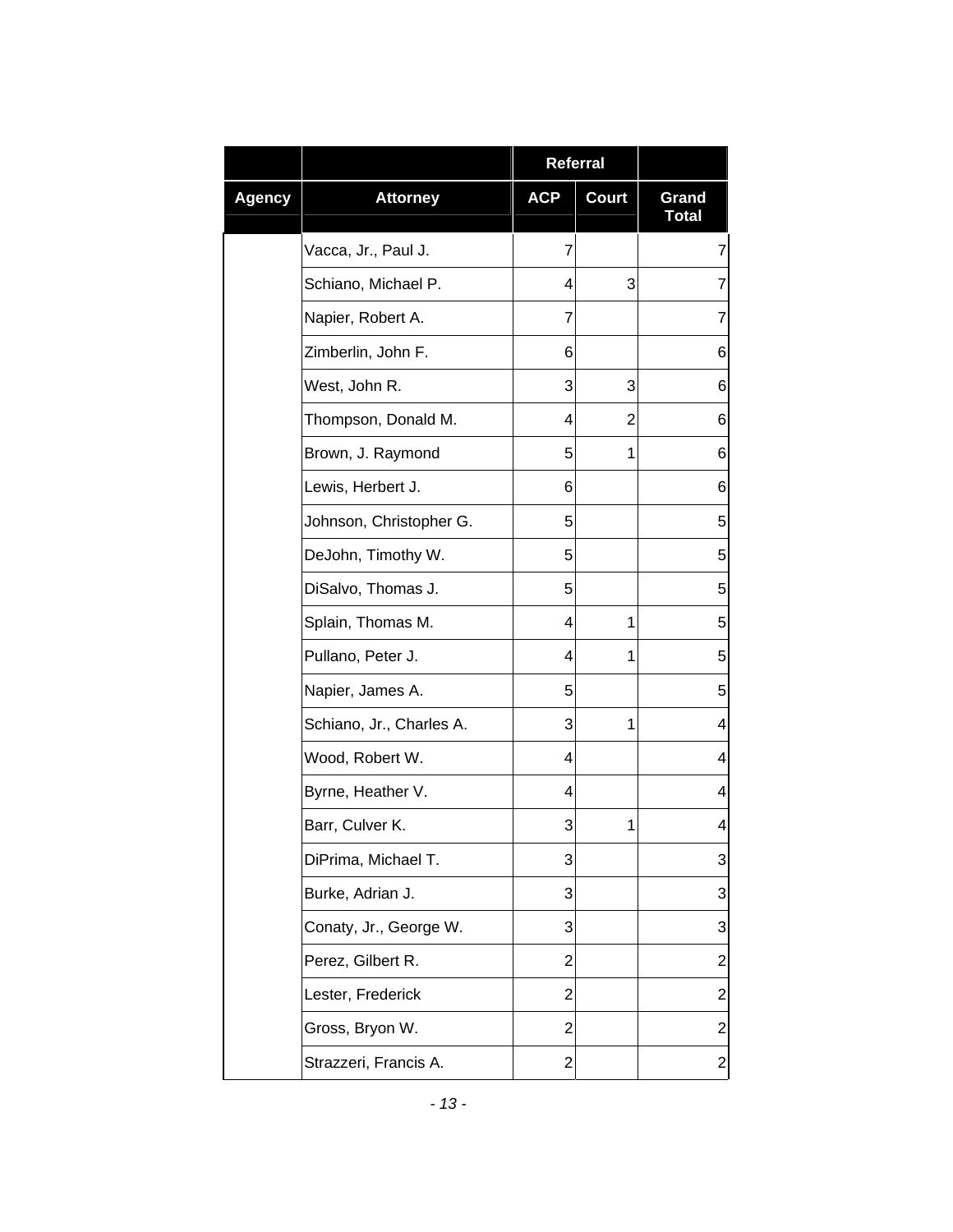|                  |                         | <b>Referral</b> |                |                       |
|------------------|-------------------------|-----------------|----------------|-----------------------|
| <b>Agency</b>    | <b>Attorney</b>         | <b>ACP</b>      | <b>Court</b>   | Grand<br><b>Total</b> |
|                  | Sercu, Stephen          |                 | $\overline{2}$ | 2                     |
|                  | Lepold, Bonnie J.       | 2               |                | $\overline{2}$        |
|                  | Easton, William T.      | $\overline{2}$  |                | $\overline{2}$        |
|                  | Monaghan, Lori Robb     |                 | 1              | 1                     |
|                  | Schiano, Christopher    | 1               |                | 1                     |
|                  | Zaretsky, Allen J.      |                 | 1              | 1                     |
|                  | LaDuca, Anthony         |                 | 1              | 1                     |
|                  | Owens, Clifford Paul    |                 | 1              | 1                     |
|                  | Tuohey, Michael J.      | 1               |                | 1                     |
|                  | Maggio, Frank G.        |                 | 1              | 1                     |
|                  | McGinn, William D.      |                 | 1              | 1                     |
|                  | Czapranski, Kimberly J. |                 | 1              | 1                     |
| <b>ACP Total</b> |                         | 452             | 150            | 602                   |
| CDO <sup>3</sup> | Bartus, Gregory J.      |                 | 1              | 1                     |
| <b>CDO Total</b> |                         |                 | 1              |                       |
|                  | <b>Grand Total</b>      | 452             | 151            | 603                   |

<span id="page-15-0"></span><sup>&</sup>lt;sup>3</sup> ABC Felony returned from Grand Jury to City Court as a misdemeanor. Original attorney unavailable and Court assigned Conflict Defender Office.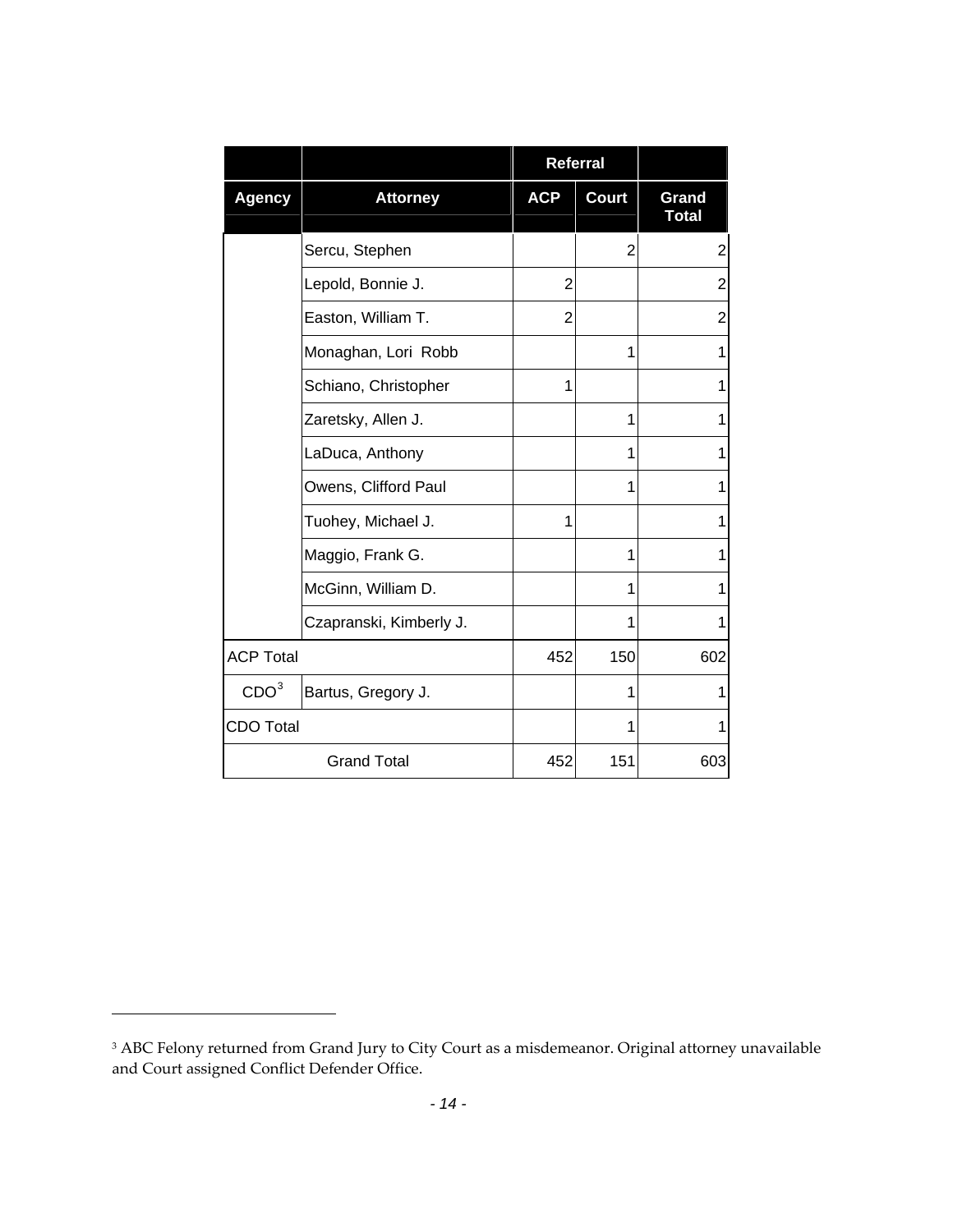<span id="page-16-0"></span>

|               |                               | <b>Referral</b> |              |                       |
|---------------|-------------------------------|-----------------|--------------|-----------------------|
| <b>Agency</b> | <b>Attorney</b>               | <b>ACP</b>      | <b>Court</b> | Grand<br><b>Total</b> |
| <b>ACP</b>    | Murante, David A.             | 13              | 2            | 15                    |
|               | Schmitt, Michael D.           | 8               | 6            | 14                    |
|               | Young, Mark A.                | 2               | 12           | 14                    |
|               | Shapiro, Robert A.            | 6               | 5            | 11                    |
|               | Nobles, Jamie Lee             | $\overline{2}$  | 9            | 11                    |
|               | Brown, James E.               | 7               | 4            | 11                    |
|               | Rose, Angelo A.               | 3               | 7            | 10                    |
|               | Shulman, Brian J.             | 5               | 5            | 10                    |
|               | Infantino, Marc               | 9               |              | 9                     |
|               | Lester, Frederick             | 6               | 3            | 9                     |
|               | Crimi, Charles F.             | $\overline{7}$  | 1            | 8                     |
|               | Kennedy, Christian J.         |                 | 8            | 8                     |
|               | Krane, Joel N.                | 7               | 1            | 8                     |
|               | Johnson, Christopher G.       | 4               | 4            | 8                     |
|               | Rizzo, James J.               | 5               | 3            | 8                     |
|               | Garretson, Scott A.           | 8               |              | 8                     |
|               | Kristal, Peter L.             | 6               | 2            | 8                     |
|               | Vacca, James P.               | 7               |              | $\overline{7}$        |
|               | Owens, David L.               | 7               |              | 7                     |
|               | Ajaka, Maroun                 | 7               |              | 7                     |
|               | Gross, Bryon W.               | 7               |              | 7                     |
|               | Farrell-Gallagher, Barbara E. | 7               |              | 7                     |
|               | MacAulay, Paul D.             | 7               |              | 7                     |

## **2006 DE Felony Assignments**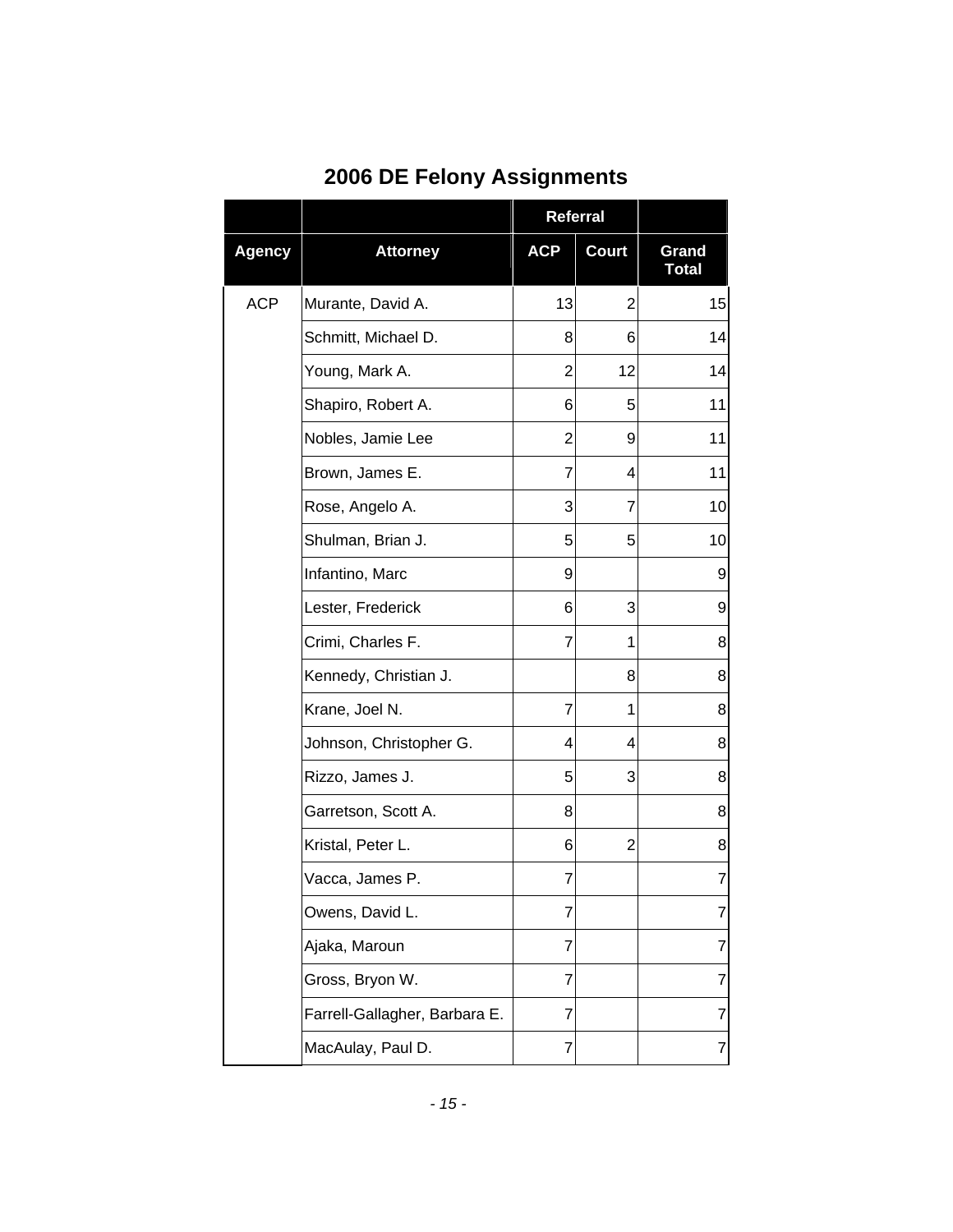|               |                           | Referral       |       |                       |
|---------------|---------------------------|----------------|-------|-----------------------|
| <b>Agency</b> | <b>Attorney</b>           | <b>ACP</b>     | Court | Grand<br><b>Total</b> |
|               | Czapranski, Kimberly J.   | 6              | 1     | 7                     |
|               | Bourtis, Eftihia          | 6              | 1     | 7                     |
|               | Nafus, Matthew D.         |                | 6     | 6                     |
|               | Splain, Thomas M.         | 4              | 2     | 6                     |
|               | Kidera, Thomas J.         | 5              | 1     | 6                     |
|               | Cocuzzi, Thomas J.        | 3              | 3     | 6                     |
|               | Zimmermann, Jr., Clark J. | 2              | 4     | 6                     |
|               | Josh, Sylvia W.           | $\overline{2}$ | 4     | 6                     |
|               | Flowerday, Michael D.     | 5              | 1     | 6                     |
|               | Monaghan, Lori Robb       | 3              | 2     | 5                     |
|               | Holliday, Billie D.       | 5              |       | 5                     |
|               | Young, D. Scott           | 3              | 2     | 5                     |
|               | Morabito, David R.        | 3              | 2     | 5                     |
|               | West, John R.             | 2              | 3     | 5                     |
|               | Zimberlin, John F.        | 5              |       | 5                     |
|               | Merante, Vincent E.       | 4              | 1     | 5                     |
|               | Thompson, Donald M.       | 3              | 2     | 5                     |
|               | Mix, Matthew J.           | 5              |       | 5                     |
|               | Schiano, Jr., Charles A.  | 4              |       | 4                     |
|               | Hinman, James S.          | 4              |       | 4                     |
|               | Pilato, Charles M.        | 1              | 3     | 4                     |
|               | Kasperek, Lawrence L.     | 3              | 1     | 4                     |
|               | Scibetta, Michael P.      | 4              |       | 4                     |
|               | Rain, Mary E.             | 3              | 1     | 4                     |
|               | Hurwitz, Phillip R.       | 4              |       | 4                     |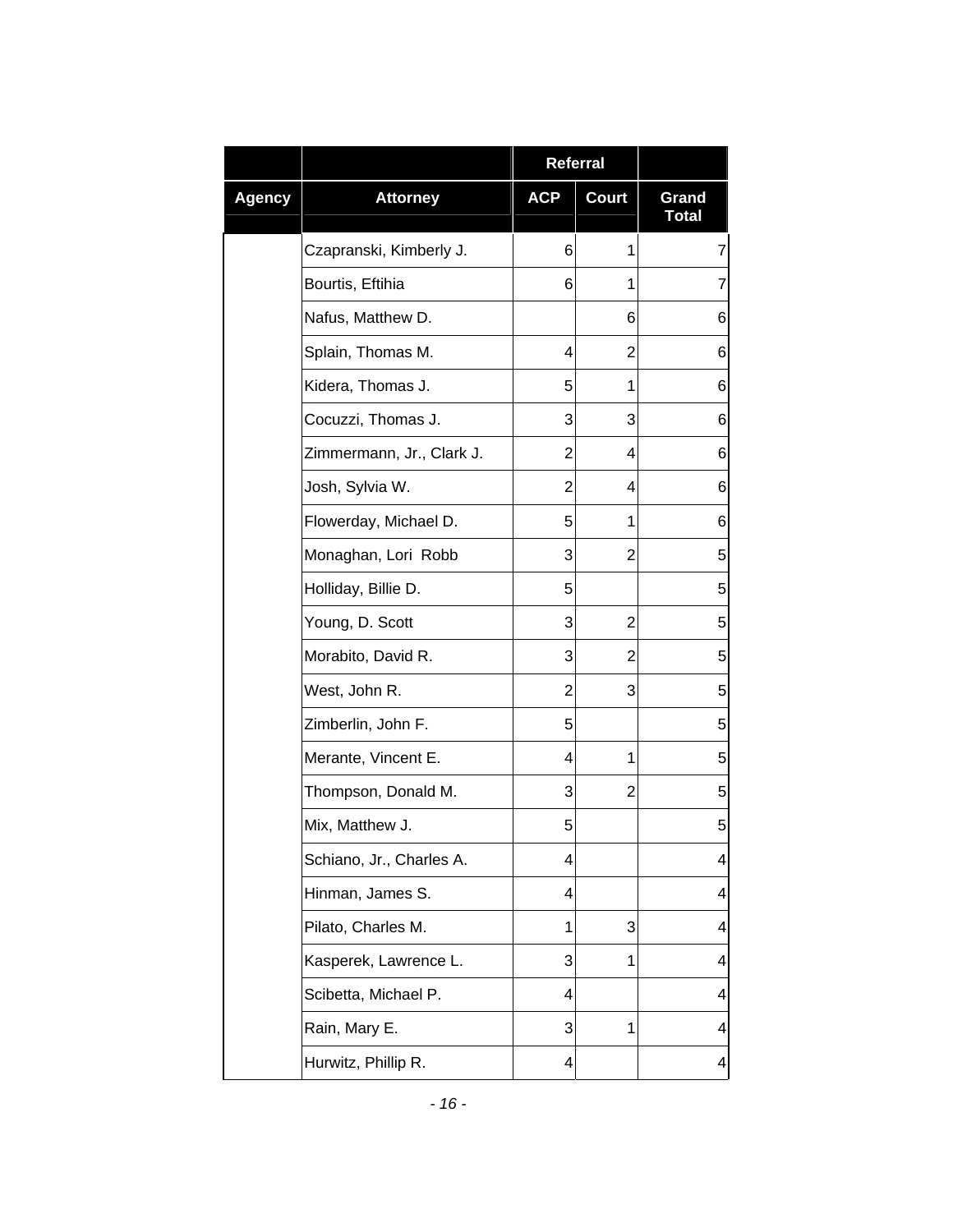|               |                          | Referral                |                |                         |
|---------------|--------------------------|-------------------------|----------------|-------------------------|
| <b>Agency</b> | <b>Attorney</b>          | <b>ACP</b>              | <b>Court</b>   | Grand<br><b>Total</b>   |
|               | Russi, Patrick K.        | $\overline{2}$          | 2              | 4                       |
|               | Wood, Robert W.          | 4                       |                | 4                       |
|               | Pullano, Peter J.        | 4                       |                | 4                       |
|               | Aramini, Mary E.         | 3                       | 1              | 4                       |
|               | Funk, Mark D.            | 4                       |                | 4                       |
|               | Morabito, Kevin A.       | 2                       | 1              | 3                       |
|               | Bitetti, Gary            | 3                       |                | 3                       |
|               | Annechino, John A.       | 3                       |                | 3                       |
|               | DeJohn, Timothy W.       | 2                       | 1              | 3                       |
|               | Vacca, Jr., Paul J.      | 3                       |                | 3                       |
|               | Napier, James A.         | 3                       |                | 3                       |
|               | Byrne, Heather V.        | 3                       |                | 3                       |
|               | Brown, J. Raymond        | 3                       |                | 3                       |
|               | Schiano, Sr., Charles A. | 3                       |                | 3                       |
|               | Perez, Gilbert R.        | 1                       | 1              | $\overline{2}$          |
|               | Feindt, Mary E.          | $\overline{2}$          |                | $\overline{2}$          |
|               | Buettner, Brian C.       | $\overline{2}$          |                | $\overline{2}$          |
|               | Schiano, Michael P.      | $\overline{\mathbf{c}}$ |                | $\overline{\mathbf{c}}$ |
|               | Davison, Mary P.         | $\overline{c}$          |                | $\overline{\mathbf{c}}$ |
|               | Aureli, Daniel L.        | 2                       |                | $\overline{c}$          |
|               | Damelio, Joseph S.       |                         | $\overline{2}$ | $\overline{c}$          |
|               | DiSalvo, Thomas J.       | $\overline{2}$          |                | $\overline{\mathbf{c}}$ |
|               | Napier, Robert A.        | $\overline{2}$          |                | $\overline{c}$          |
|               | Schiano, Christopher     |                         | $\overline{2}$ | $\overline{2}$          |
|               | Zaretsky, Allen J.       | 1                       | 1              | $\overline{\mathbf{c}}$ |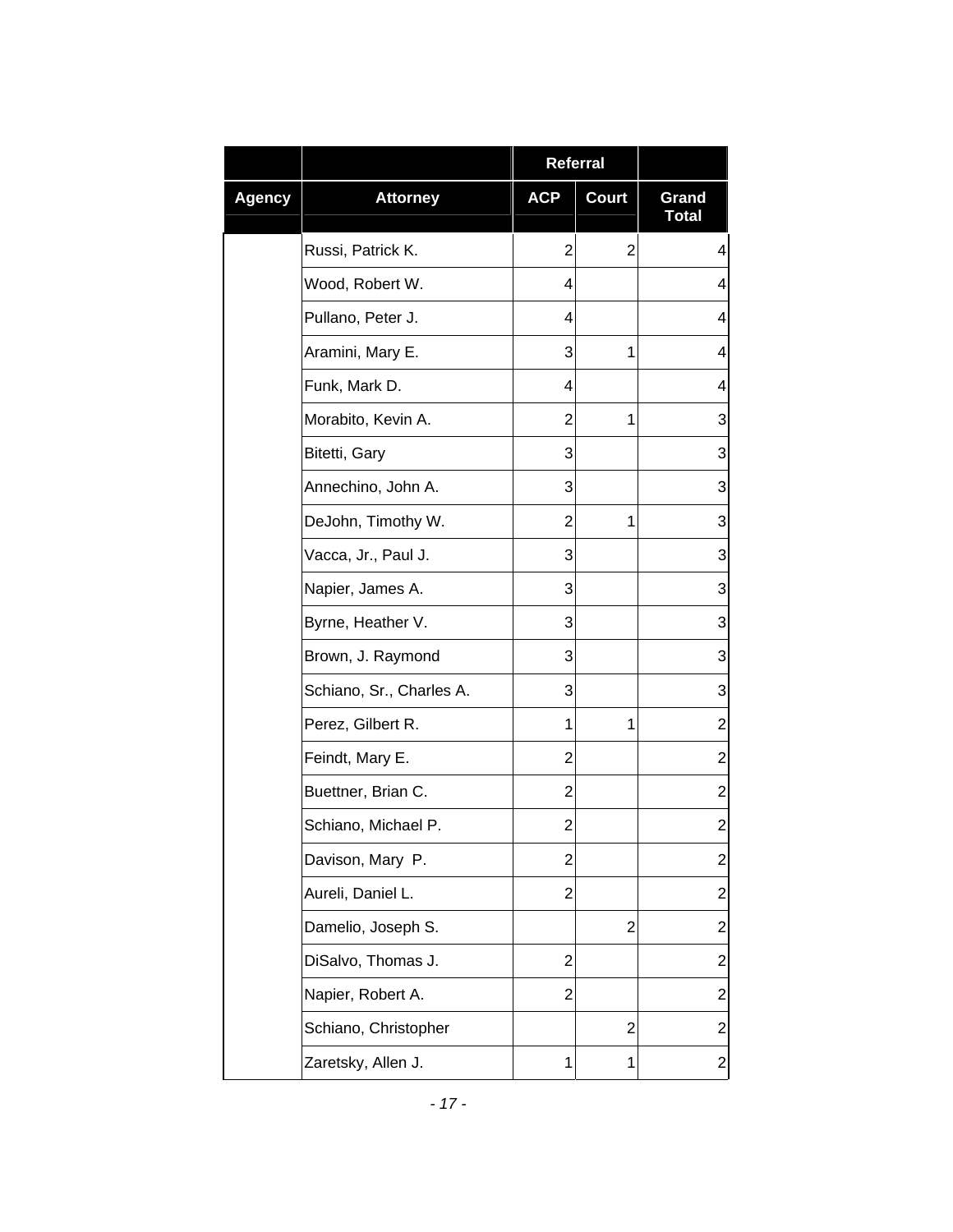|               |                        | <b>Referral</b> |              |                       |
|---------------|------------------------|-----------------|--------------|-----------------------|
| <b>Agency</b> | <b>Attorney</b>        | <b>ACP</b>      | <b>Court</b> | Grand<br><b>Total</b> |
|               | Barr, Culver K.        | $\overline{2}$  |              | $\overline{c}$        |
|               | DiPrima, Michael T.    | 2               |              | $\overline{c}$        |
|               | LaDuca, Anthony        |                 | 2            | $\overline{2}$        |
|               | Keller, Kenneth C.     |                 | 2            | $\overline{c}$        |
|               | Parks, Anthony         | $\overline{2}$  |              | $\overline{2}$        |
|               | Lewis, Herbert J.      | 1               |              | 1                     |
|               | Bowman, Jason J.       | 1               |              | 1                     |
|               | Callanan, Karen Smith  |                 | 1            | 1                     |
|               | Thomas-Diaz, Kathleen  | 1               |              | 1                     |
|               | Owens, Clifford Paul   | 1               |              | 1                     |
|               | Sercu, Stephen         |                 | 1            | 1                     |
|               | Lepold, Bonnie J.      | 1               |              | 1                     |
|               | Strazzeri, Francis A.  | 1               |              | 1                     |
|               | Merante, RoseMaria     |                 | 1            | 1                     |
|               | Sekharan, Raja N.      | 1               |              | 1                     |
|               | Burke, Adrian J.       | 1               |              | 1                     |
|               | Tuohey, Michael J.     | 1               |              | 1                     |
|               | Conaty, Jr., George W. | 1               |              | 1                     |
|               | Easton, William T.     | 1               |              | 1                     |
|               | Cianca, Mark F.        | 1               |              | 1                     |
|               | Goldman, Ronald S.     |                 | 1            | 1                     |
|               | Napolitano, Lorenzo    |                 | 1            | 1                     |
|               | Redmond, Gregg H.      |                 | 1            | 1                     |
|               | Colombo, Jeanne M.     | 1               |              | 1                     |
|               | Ferlicca, John J.      |                 | 1            | 1                     |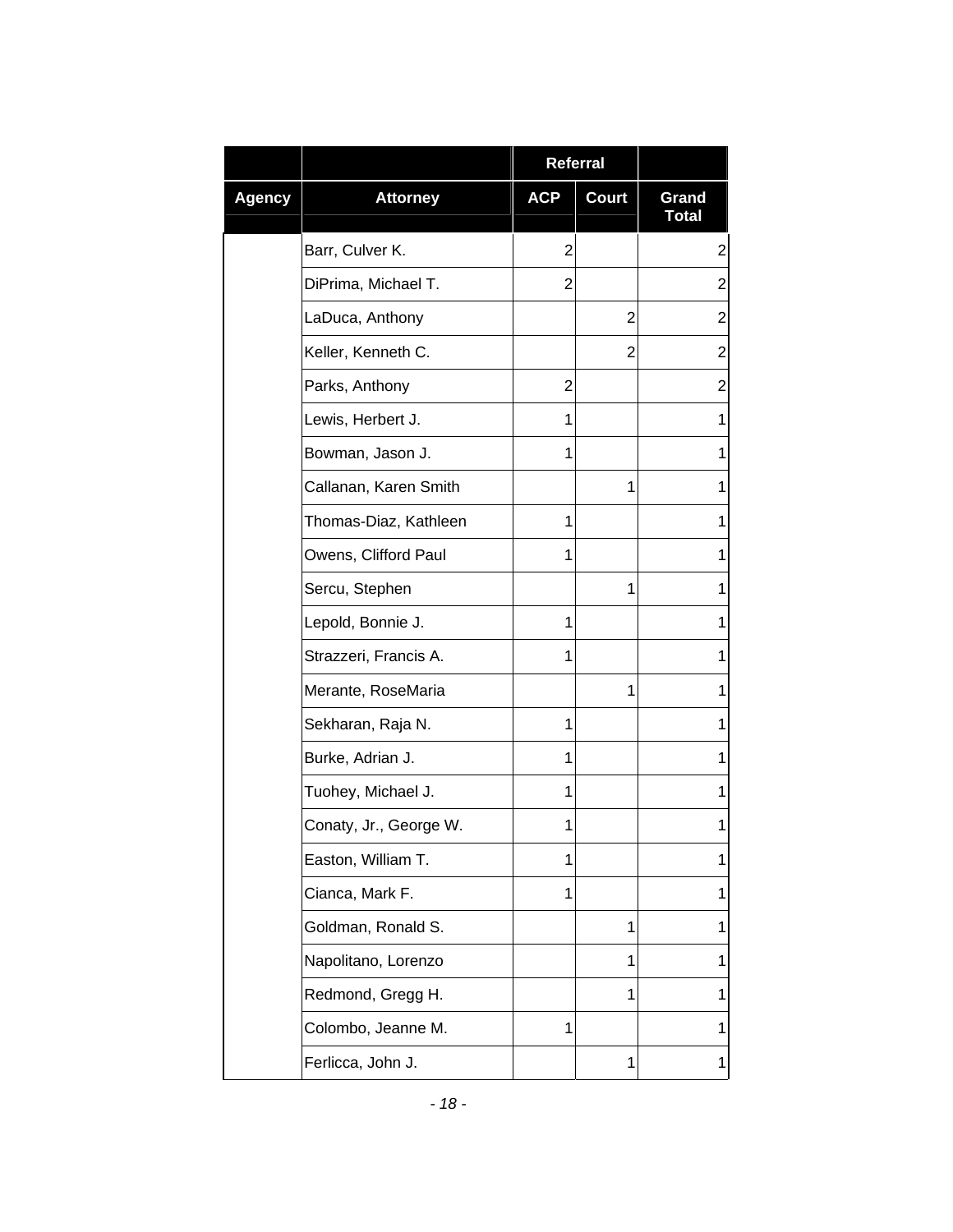<span id="page-20-0"></span>

|                  |                      | Referral       |              |                       |
|------------------|----------------------|----------------|--------------|-----------------------|
| <b>Agency</b>    | <b>Attorney</b>      | <b>ACP</b>     | <b>Court</b> | Grand<br><b>Total</b> |
|                  | Meyer, Melissa A.    | 1              |              |                       |
|                  | Muldoon, Gary        |                | 1            |                       |
|                  | Spoto, David         |                | 1            |                       |
|                  | Wisner, Todd J.W.    | 1              |              |                       |
|                  | Mastrella, Daniel J. |                | 1            |                       |
|                  | Nacca, John          |                | 1            |                       |
|                  | Reed, Alan           |                | 1            |                       |
| <b>ACP Total</b> |                      | 308            | 139          | 447                   |
| CDO <sup>4</sup> | Milliken, David      | 2              | 1            | 3                     |
|                  | Bartus, Gregory J.   | $\overline{2}$ |              | $\overline{2}$        |
|                  | Crimi, Joseph P.     | 1              |              |                       |
| <b>CDO Total</b> |                      | 5              | 1            | 6                     |
|                  | <b>Grand Total</b>   | 313            | 140          | 453                   |

#### **2006 Misdemeanor Assignments**

|            |                     | <b>Referral</b> |              |                       |
|------------|---------------------|-----------------|--------------|-----------------------|
| Agency     | <b>Attorney</b>     | <b>ACP</b>      | <b>Court</b> | Grand<br><b>Total</b> |
| <b>ACP</b> | Nobles, Jamie Lee   | 3               | 26           | 29                    |
|            | Schmitt, Michael D. | 8               | 18           | 26                    |
|            | Murante, David A.   | 20              | 3            | 23                    |

<span id="page-20-1"></span><sup>4</sup> DE Felonies returned from Grand Jury to City Court as misdemeanors. Original attorney unavailable or declines to continue and Court assigned Conflict Defender Office.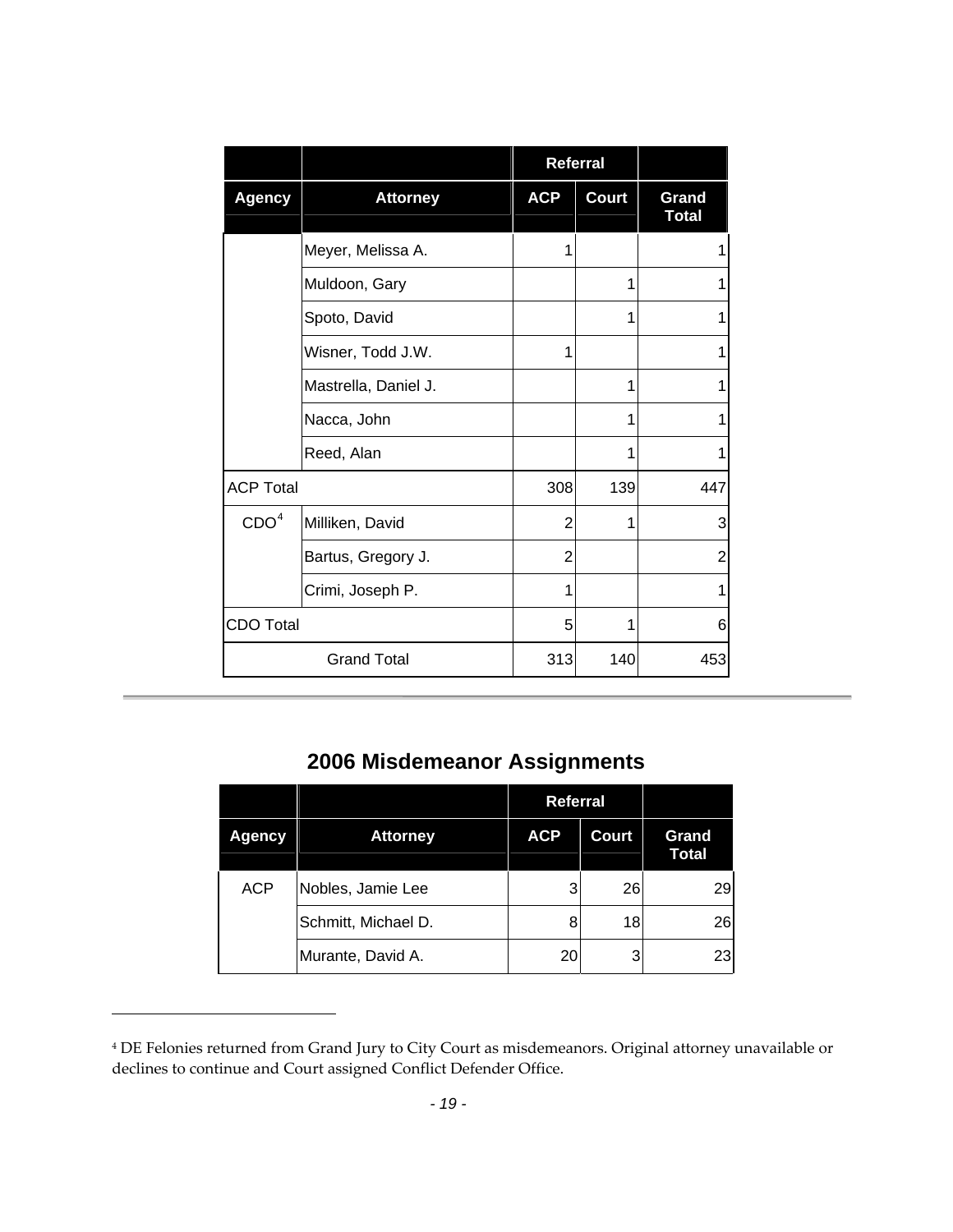|               |                         | <b>Referral</b> |              |                       |
|---------------|-------------------------|-----------------|--------------|-----------------------|
| <b>Agency</b> | <b>Attorney</b>         | <b>ACP</b>      | <b>Court</b> | Grand<br><b>Total</b> |
|               | Cocuzzi, Thomas J.      | 4               | 14           | 18                    |
|               | Lester, Frederick       | 15              | 1            | 16                    |
|               | Young, Mark A.          |                 | 15           | 15                    |
|               | Rose, Angelo A.         |                 | 14           | 14                    |
|               | Kennedy, Christian J.   | 4               | 9            | 13                    |
|               | Infantino, Marc         | 10              | 3            | 13                    |
|               | Gross, Bryon W.         | 12              | 1            | 13                    |
|               | Shapiro, Robert A.      | 6               | 6            | 12                    |
|               | Bowman, Jason J.        | 12              |              | 12                    |
|               | Garretson, Scott A.     | 6               | 5            | 11                    |
|               | Hinman, James S.        | 9               | 1            | 10                    |
|               | Brown, James E.         | 3               | 7            | 10                    |
|               | Splain, Thomas M.       | 1               | 8            | 9                     |
|               | Russi, Patrick K.       | 7               | 2            | 9                     |
|               | Pilato, Charles M.      | 1               | 8            | 9                     |
|               | Merante, Vincent E.     | 5               | 4            | 9                     |
|               | Crimi, Charles F.       | 6               | 3            | 9                     |
|               | Shulman, Brian J.       | 3               | 5            | 8                     |
|               | Czapranski, Kimberly J. | 3               | 4            | 7                     |
|               | Krane, Joel N.          | 6               | 1            | 7                     |
|               | Holliday, Billie D.     | 4               | 3            | 7                     |
|               | Bourtis, Eftihia        | 4               | 3            | 7                     |
|               | West, John R.           | 2               | 4            | 6                     |
|               | Siragusa, Lisa Serio    |                 | 6            | 6                     |
|               | Sercu, Stephen          | 2               | 4            | 6                     |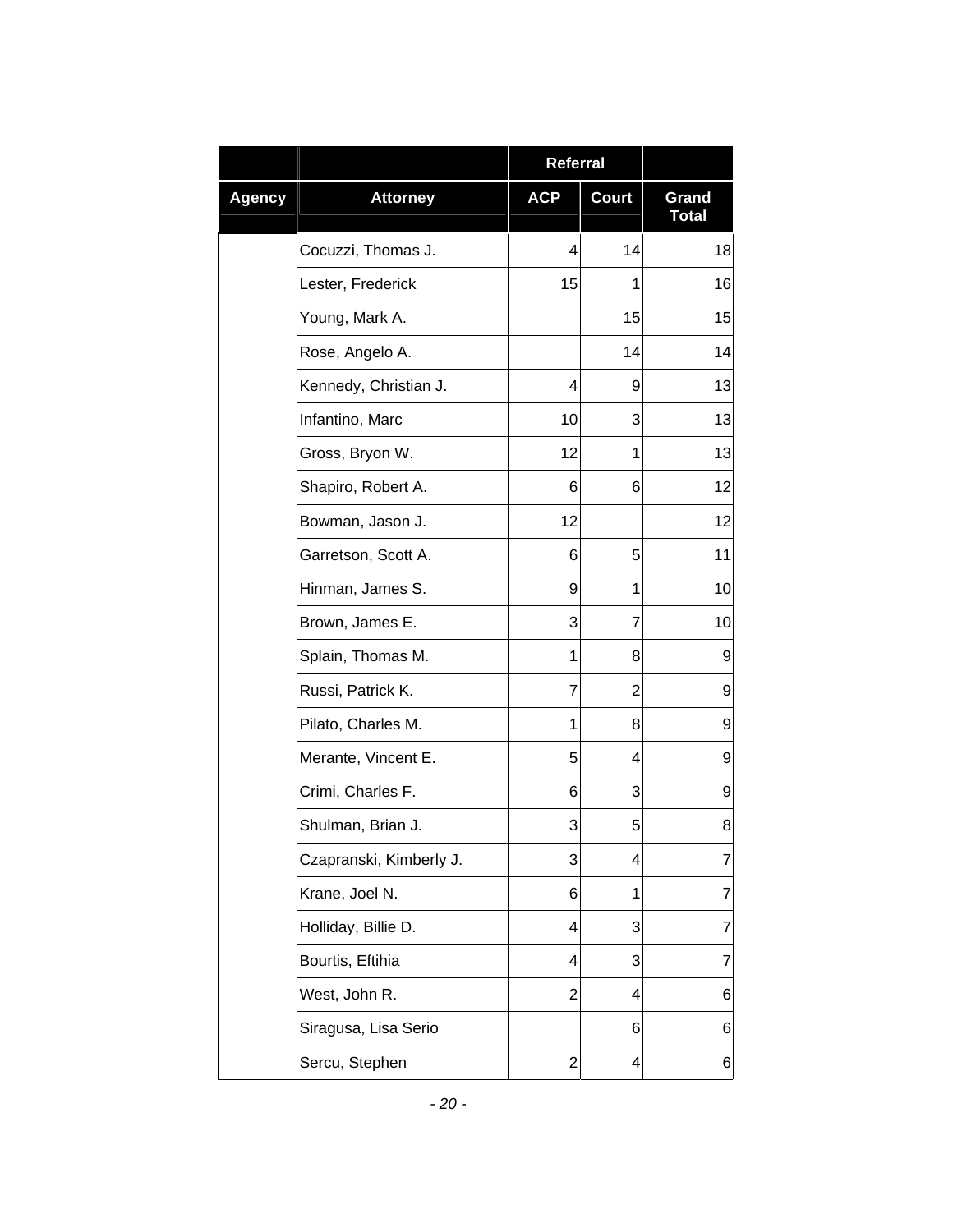|               |                               | <b>Referral</b> |              |                       |
|---------------|-------------------------------|-----------------|--------------|-----------------------|
| <b>Agency</b> | <b>Attorney</b>               | <b>ACP</b>      | <b>Court</b> | Grand<br><b>Total</b> |
|               | Parks, Anthony                | 5               | 1            | 6                     |
|               | Owens, Clifford Paul          | 2               | 4            | 6                     |
|               | Karatas, Nigos                | 6               |              | 6                     |
|               | Vacca, James P.               | 3               | 2            | 5                     |
|               | Schiano, Christopher          | 1               | 4            | 5                     |
|               | Perez, Gilbert R.             | 4               | 1            | 5                     |
|               | Nafus, Matthew D.             | 2               | 3            | 5                     |
|               | Farrell-Gallagher, Barbara E. | $\overline{2}$  | 3            | 5                     |
|               | Byrne, Heather V.             | 5               |              | 5                     |
|               | Zaretsky, Allen J.            | 2               | 2            | 4                     |
|               | Schiano, Michael P.           | 4               |              | 4                     |
|               | Schiano, Jr., Charles A.      | 3               | 1            | 4                     |
|               | Morabito, Kevin A.            |                 | 4            | 4                     |
|               | Lepold, Bonnie J.             | 3               | 1            | 4                     |
|               | Flowerday, Michael D.         | 3               | 1            | 4                     |
|               | Duclos, Marc A.               | 4               |              | 4                     |
|               | D'Arpino, John Joseph         | 4               |              | 4                     |
|               | Buettner, Brian C.            | 3               | 1            | 4                     |
|               | Aramini, Mary E.              | 3               | 1            | 4                     |
|               | Annechino, John A.            | 3               | 1            | 4                     |
|               | Ajaka, Maroun                 | 3               | 1            | 4                     |
|               | Zimmermann, Jr., Clark J.     | 2               | 1            | 3                     |
|               | Zimberlin, John F.            | 3               |              | 3                     |
|               | Vacca, Jr., Paul J.           |                 | 3            | 3                     |
|               | Thomas-Diaz, Kathleen         | 2               | 1            | 3                     |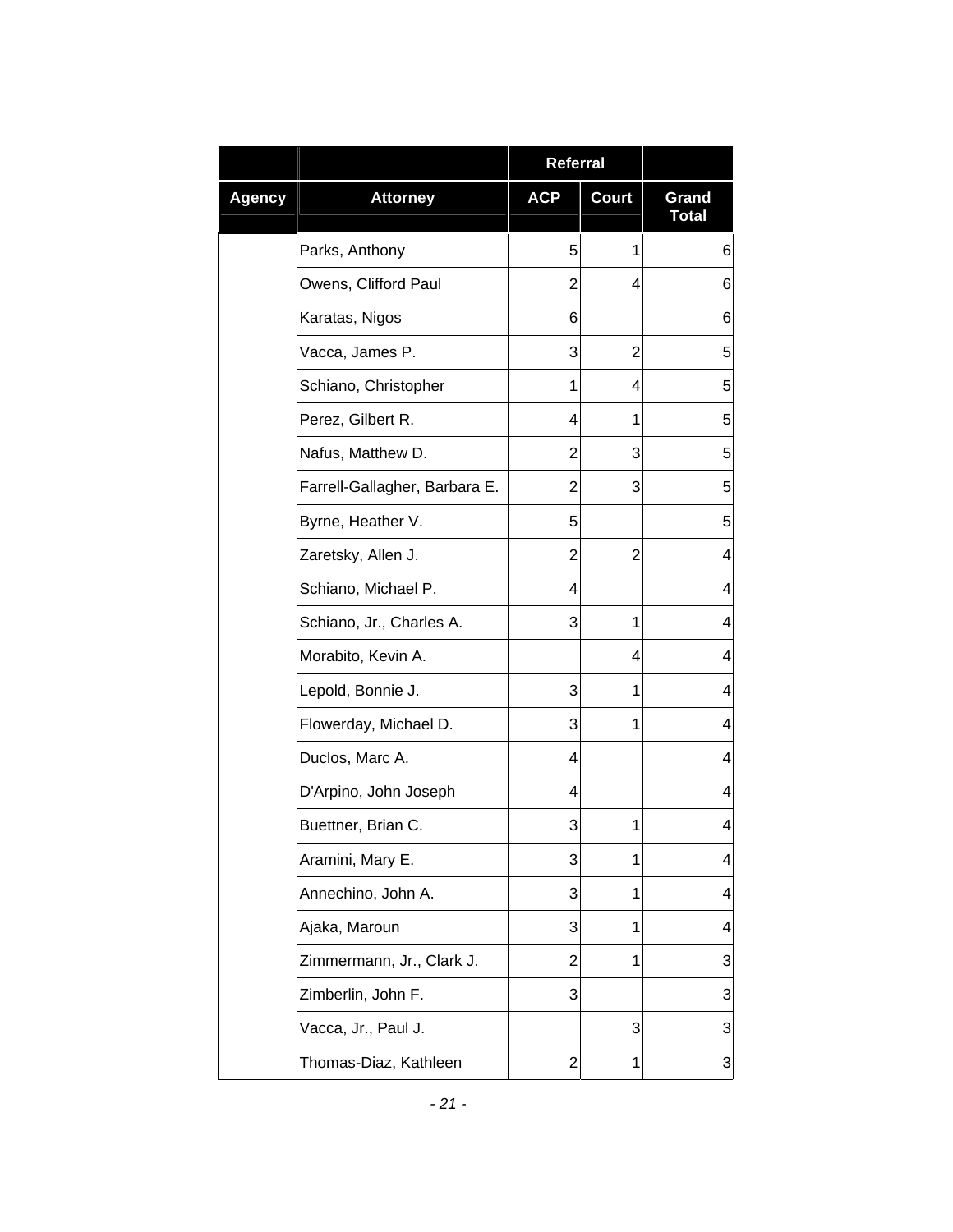|               |                       | <b>Referral</b> |                |                         |
|---------------|-----------------------|-----------------|----------------|-------------------------|
| <b>Agency</b> | <b>Attorney</b>       | <b>ACP</b>      | <b>Court</b>   | Grand<br><b>Total</b>   |
|               | Sekharan, Raja N.     | 3               |                | 3                       |
|               | Scibetta, Michael P.  | 2               | 1              | 3                       |
|               | Rizzo, James J.       | 3               |                | 3                       |
|               | Owens, David L.       | 3               |                | 3                       |
|               | O'Toole, Keith        | $\overline{2}$  | 1              | 3                       |
|               | Napolitano, Lorenzo   | 1               | $\overline{2}$ | 3                       |
|               | Morabito, David R.    |                 | 3              | 3                       |
|               | Maggio, Frank G.      | 3               |                | 3                       |
|               | LaDuca, John J.       | 3               |                | 3                       |
|               | LaBue, Eugene P.      | 3               |                | 3                       |
|               | Kristal, Peter L.     | 1               | $\overline{2}$ | 3                       |
|               | Kidera, Thomas J.     | 2               | 1              | 3                       |
|               | Jain, Rekha           | 3               |                | 3                       |
|               | Hurwitz, Phillip R.   | 3               |                | 3                       |
|               | Handelman, Eric D.    | 2               | 1              | 3                       |
|               | Goldman, Ronald S.    | 3               |                | 3                       |
|               | Gangarosa, Edward, C. |                 | 3              | 3                       |
|               | Funk, Mark D.         | 2               | 1              | 3                       |
|               | Feindt, Mary E.       | $\overline{2}$  | 1              | 3                       |
|               | DiSalvo, Thomas J.    | 3               |                | 3                       |
|               | DeJohn, Timothy W.    | 3               |                | 3                       |
|               | Cianca, Mark F.       | 3               |                | 3                       |
|               | Bitetti, Gary         | 3               |                | 3                       |
|               | Aureli, Daniel L.     | 1               | 2              | 3                       |
|               | Wood, Robert W.       | 2               |                | $\overline{\mathbf{c}}$ |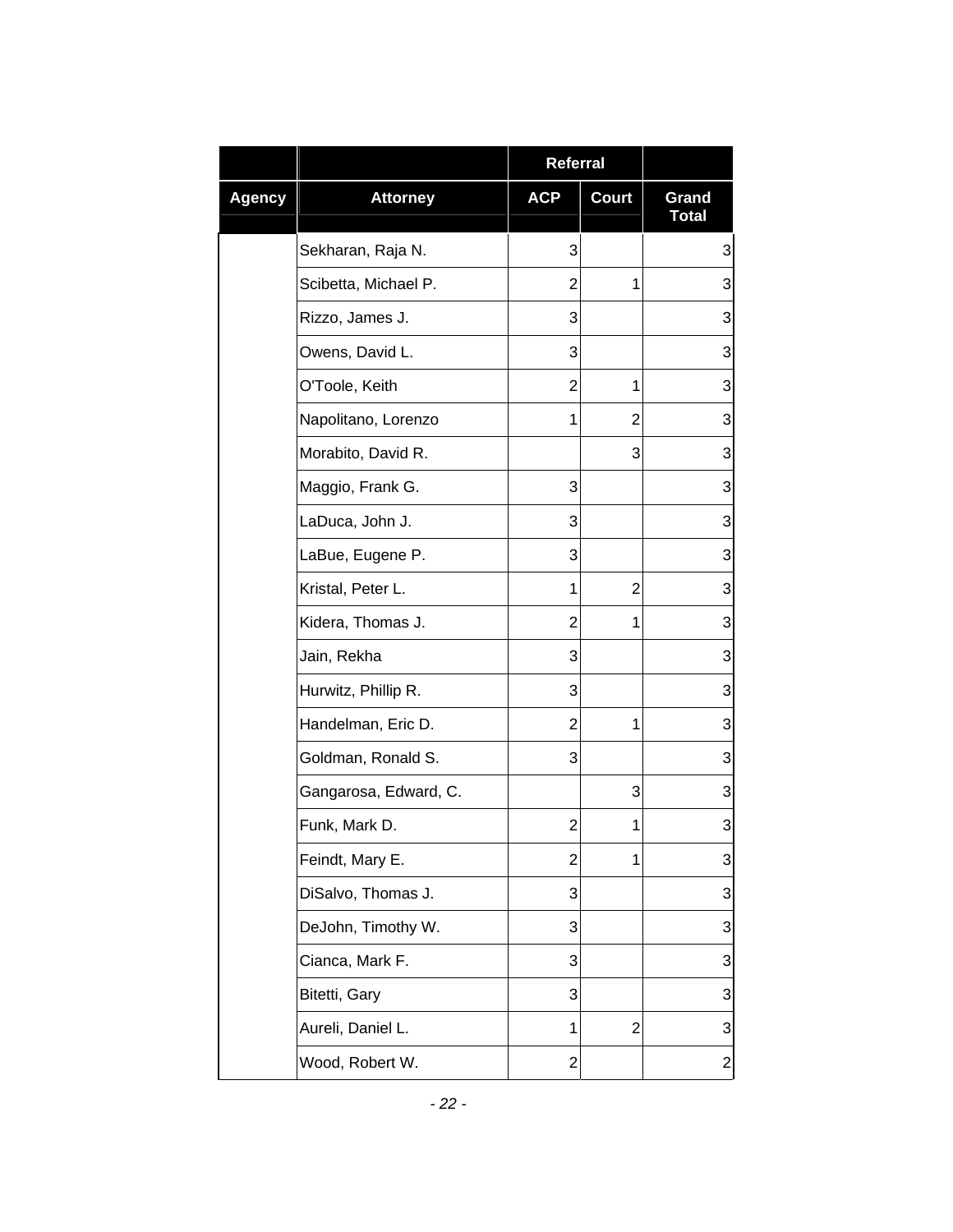|               |                          | <b>Referral</b> |              |                       |
|---------------|--------------------------|-----------------|--------------|-----------------------|
| <b>Agency</b> | <b>Attorney</b>          | <b>ACP</b>      | <b>Court</b> | Grand<br><b>Total</b> |
|               | Willkens, Daniel N.      | 1               | 1            | 2                     |
|               | Tuohey, Michael J.       | 2               |              | $\overline{2}$        |
|               | Strazzeri, Francis A.    | 1               | 1            | 2                     |
|               | Shramek, William J.      | 2               |              | $\overline{2}$        |
|               | Sadinsky, Lisa A.        | 2               |              | $\overline{2}$        |
|               | Reyes, Miguel A.         |                 | 2            | $\overline{2}$        |
|               | Redmond, Gregg H.        | 2               |              | $\overline{2}$        |
|               | Rain, Mary E.            |                 | 2            | $\overline{2}$        |
|               | Pennica, Kenneth L.      | 2               |              | 2                     |
|               | O'Neill, Jr., Raymond B. | 2               |              | $\overline{2}$        |
|               | Monaghan, Lori Robb      | 1               | 1            | $\overline{c}$        |
|               | Mix, Matthew J.          | 2               |              | $\overline{2}$        |
|               | MacAulay, Paul D.        | 1               | 1            | $\overline{2}$        |
|               | Lahman, Janice Allen     | 2               |              | $\overline{2}$        |
|               | LaDuca, Anthony          |                 | 2            | 2                     |
|               | Keller, Kenneth C.       |                 | 2            | $\overline{2}$        |
|               | Kasperek, Lawrence L.    | 1               | 1            | $\overline{2}$        |
|               | Josh, Sylvia W.          | 1               | 1            | $\overline{c}$        |
|               | Johnson, Christopher G.  | 1               | 1            | $\overline{c}$        |
|               | Glanville, Peter         | 1               | 1            | $\overline{2}$        |
|               | Dimassimo, James D.      | 2               |              | $\overline{2}$        |
|               | Dedes, William C.        | $\overline{2}$  |              | $\overline{2}$        |
|               | Davison, Mary P.         | 1               | 1            | $\overline{2}$        |
|               | Chait, Mitchell A.       | $\overline{2}$  |              | $\overline{2}$        |
|               | Byrnes, James M.         | $\overline{2}$  |              | 2                     |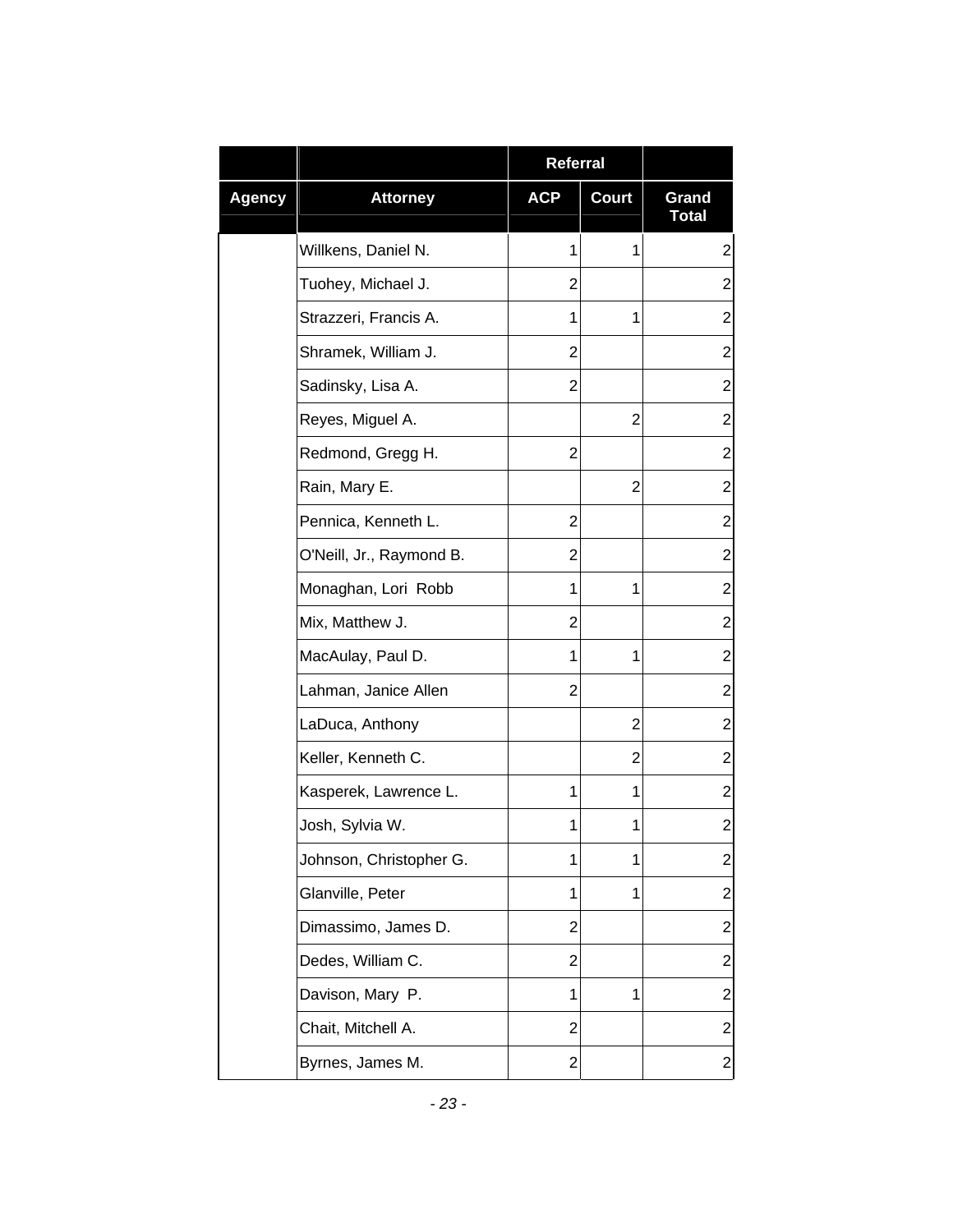|               |                            | <b>Referral</b> |              |                       |
|---------------|----------------------------|-----------------|--------------|-----------------------|
| <b>Agency</b> | <b>Attorney</b>            | <b>ACP</b>      | <b>Court</b> | Grand<br><b>Total</b> |
|               | Burke, Adrian J.           | 2               |              | 2                     |
|               | Bernacki, Jr., John E.     | 1               | 1            | $\overline{2}$        |
|               | Badain, Lara R.            | 2               |              | 2                     |
|               | Thompson, Donald M.        |                 | 1            | 1                     |
|               | Stern, Jon M.              | 1               |              | 1                     |
|               | Stacy, Michael P.          | 1               |              | 1                     |
|               | Spoto, David               |                 | 1            | 1                     |
|               | Sedor, William J.          |                 | 1            | 1                     |
|               | Schiano, Sr., Charles A.   | 1               |              | 1                     |
|               | Rossow, Nicole A.          | 1               |              | 1                     |
|               | Plukas, Richard A.         |                 | 1            | 1                     |
|               | Napier, Robert A.          | 1               |              | 1                     |
|               | Napier, James A.           | 1               |              | 1                     |
|               | Murante, Kathleen          | 1               |              | 1                     |
|               | Muldoon, Gary              |                 | 1            | 1                     |
|               | Meyer, Melissa A.          | $\mathbf{1}$    |              | 1                     |
|               | Marcera, Jr., Salvatore J. | 1               |              | 1                     |
|               | Lowden, Jeffrey T.         | 1               |              | 1                     |
|               | LePore, Rudolph J.         |                 | 1            | 1                     |
|               | King, Jr., William H.      | 1               |              | 1                     |
|               | Hummel, Chad M.            | 1               |              | 1                     |
|               | Hardies, Robert M.         | 1               |              | 1                     |
|               | Gladstone, Katherine       | 1               |              | 1                     |
|               | Fero, Matthew John         |                 | 1            | 1                     |
|               | Ferlicca, John J.          |                 | 1            | 1                     |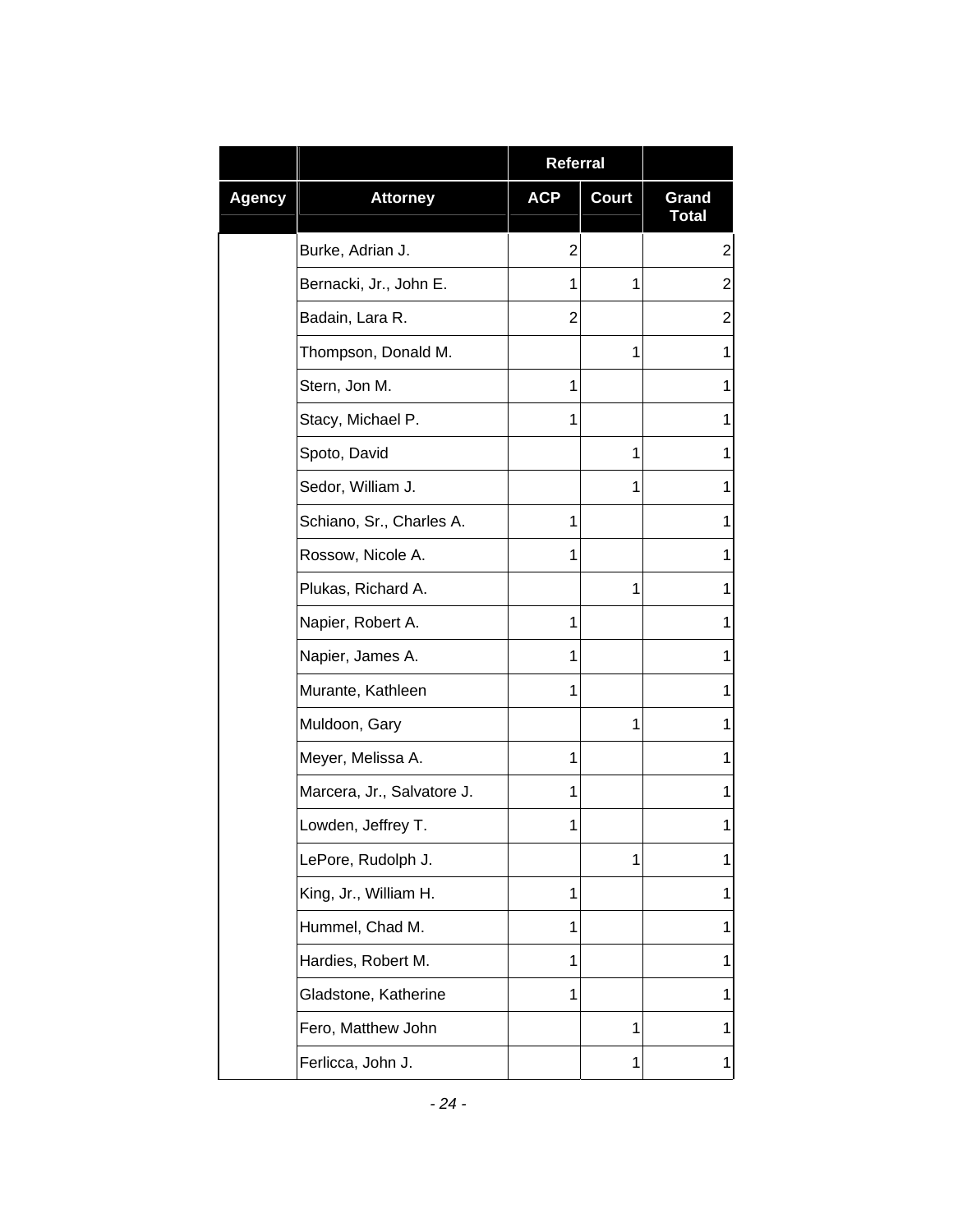<span id="page-26-0"></span>

|                  |                           | <b>Referral</b> |                |                       |
|------------------|---------------------------|-----------------|----------------|-----------------------|
| <b>Agency</b>    | <b>Attorney</b>           | <b>ACP</b>      | <b>Court</b>   | Grand<br><b>Total</b> |
|                  | Easton, William T.        |                 | 1              | 1                     |
|                  | Demo-Vazquez, Kristine M. | 1               |                | 1                     |
|                  | Damelio, Joseph S.        |                 | 1              | 1                     |
|                  | Crowder, Debra A.         |                 | 1              | 1                     |
|                  | Cooper, Jennie M.         | 1               |                | 1                     |
|                  | Colombo, Jeanne M.        | 1               |                | 1                     |
|                  | Brooker, James G.         | 1               |                | 1                     |
|                  | Brach, Kevin P.           | 1               |                | 1                     |
|                  | Abelson, Gary H.          |                 | 1              | 1                     |
| <b>ACP Total</b> |                           | 341             | 262            | 603                   |
| CDO              | Milliken, David           | 453             | 3              | 456                   |
|                  | Crimi, Joseph P.          | 433             | 8              | 441                   |
|                  | Bartus, Gregory J.        | 264             | $\overline{2}$ | 266                   |
|                  | Czapranski, Kimberly J.   |                 | 50             | 50                    |
| <b>CDO Total</b> |                           | 1200            | 13             | 1213                  |
|                  | <b>Grand Total</b>        | 1541            | 275            | 1816                  |

## **2006 Family Court Assignments**

|               |                     | <b>Referral</b> |       |                       |
|---------------|---------------------|-----------------|-------|-----------------------|
| <b>Agency</b> | <b>Attorney</b>     | <b>ACP</b>      | Court | Grand<br><b>Total</b> |
| <b>ACP</b>    | Perez, Gilbert R.   | 4               | 47    | 51                    |
|               | Schmitt, Michael D. | 8               | 39    | 47                    |
|               | Ajaka, Maroun       | 13              | 23    | 36                    |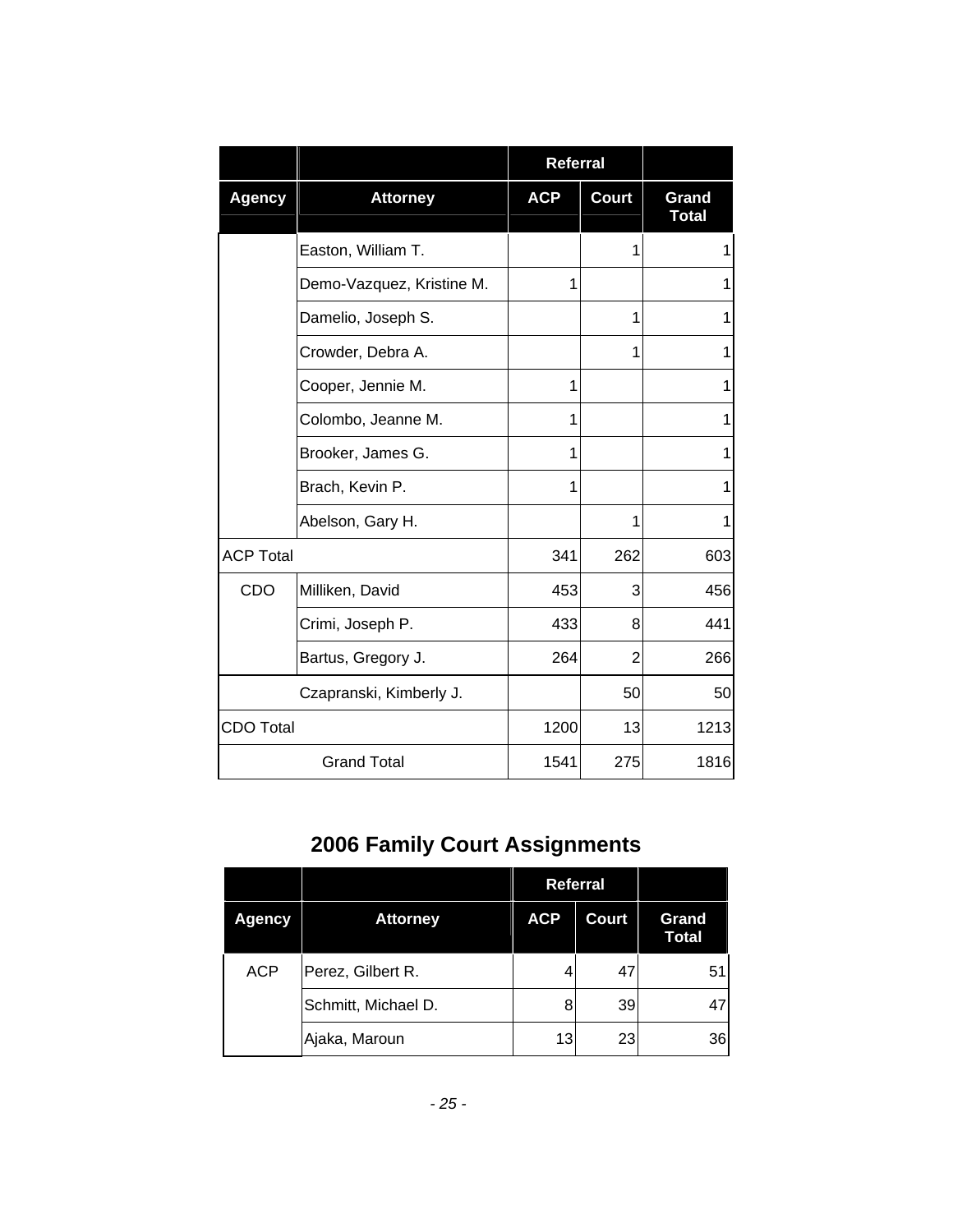|               |                               | Referral                |              |                       |
|---------------|-------------------------------|-------------------------|--------------|-----------------------|
| <b>Agency</b> | <b>Attorney</b>               | <b>ACP</b>              | <b>Court</b> | Grand<br><b>Total</b> |
|               | Feindt, Mary E.               | $\overline{2}$          | 32           | 34                    |
|               | Leavy, Anthony                |                         | 34           | 34                    |
|               | Lester, Frederick             | 16                      | 8            | 24                    |
|               | Callanan, Karen Smith         | 1                       | 22           | 23                    |
|               | Fero, Matthew John            |                         | 22           | 22                    |
|               | Bowman, Jason J.              | 9                       | 11           | 20                    |
|               | Maslow, Lisa J.               | 1                       | 17           | 18                    |
|               | Monaghan, Lori Robb           | 2                       | 15           | 17                    |
|               | Chait, Mitchell A.            | 1                       | 15           | 16                    |
|               | King, Jr., William H.         |                         | 16           | 16                    |
|               | Stern, Jon M.                 | 4                       | 12           | 16                    |
|               | Van Loon, Nathan Allen        |                         | 16           | 16                    |
|               | Aramini, Mary E.              |                         | 14           | 14                    |
|               | Gladstone, Katherine          |                         | 12           | 12                    |
|               | Hinman, James S.              | 1                       | 10           | 11                    |
|               | Buettner, Brian C.            | 7                       | 4            | 11                    |
|               | Infantino, Marc               | 10                      |              | 10                    |
|               | Gross, Bryon W.               | 8                       | 1            | 9                     |
|               | Farrell-Gallagher, Barbara E. | 3                       | 6            | 9                     |
|               | Rose, Angelo A.               |                         | 7            | 7                     |
|               | Shulman, Brian J.             | 1                       | 6            | 7                     |
|               | Crowder, Debra A.             |                         | 6            | 6                     |
|               | Merante, RoseMaria            |                         | 6            | 6                     |
|               | Chase, Carolyn L.             |                         | 6            | $\,6$                 |
|               | Brown, James E.               | $\overline{\mathbf{c}}$ | 3            | 5                     |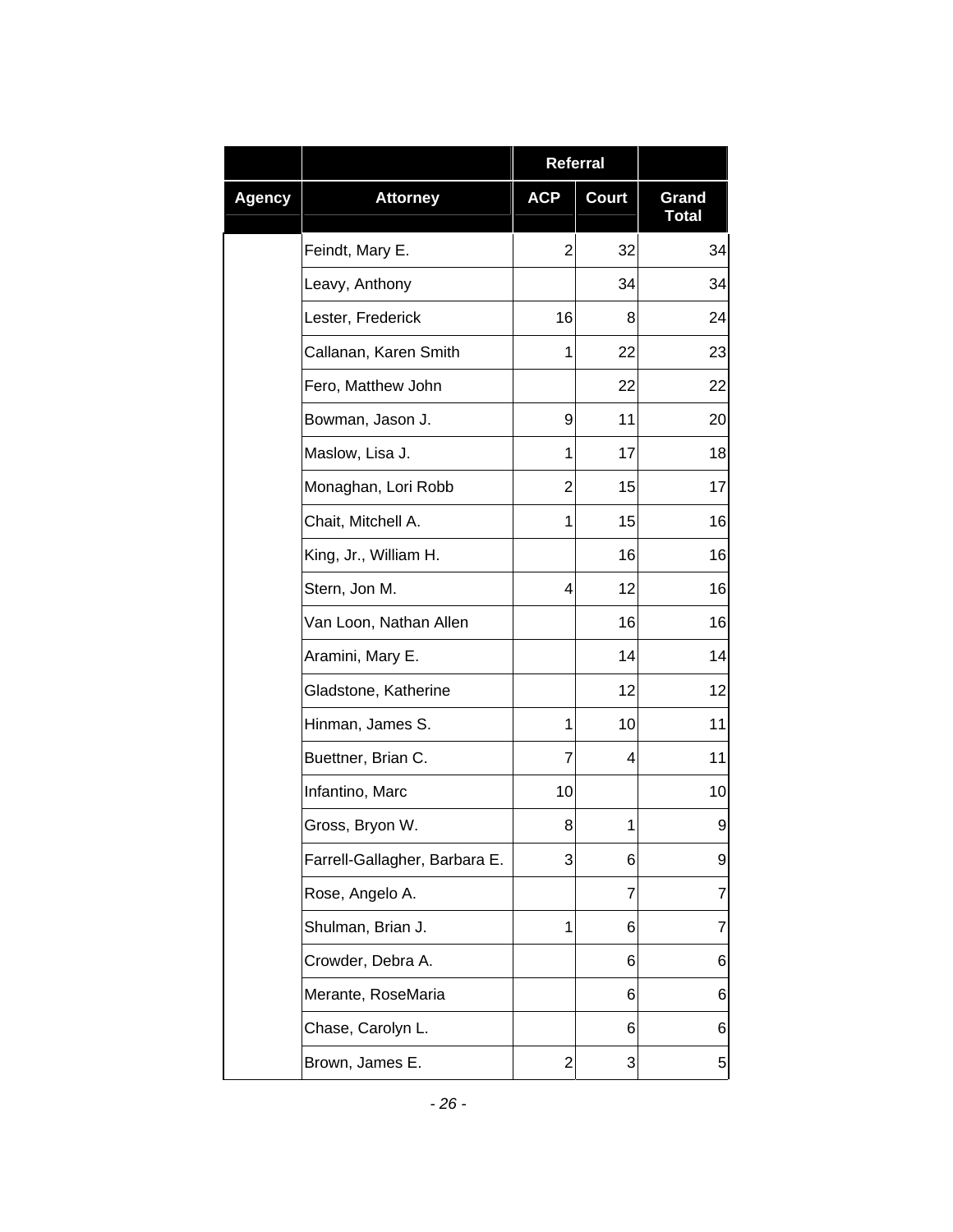|               |                         | <b>Referral</b> |              |                       |
|---------------|-------------------------|-----------------|--------------|-----------------------|
| <b>Agency</b> | <b>Attorney</b>         | <b>ACP</b>      | <b>Court</b> | Grand<br><b>Total</b> |
|               | Vacca, James P.         | 5               |              | 5                     |
|               | Jain, Rekha             | 1               | 4            | 5                     |
|               | Nafus, Matthew D.       | 2               | 2            | 4                     |
|               | Thomas-Diaz, Kathleen   | 2               | 2            | 4                     |
|               | Karatas, Nigos          | $\mathbf{1}$    | 3            | 4                     |
|               | Attardo, Marlene A.     |                 | 4            | 4                     |
|               | Gibbons, Patricia Ann   |                 | 4            | 4                     |
|               | Watkins, Paul B.        | 3               | 1            | 4                     |
|               | Holliday, Billie D.     | 3               |              | 3                     |
|               | Morabito, David R.      | 3               |              | 3                     |
|               | Josh, Sylvia W.         | 3               |              | 3                     |
|               | Johnson, Christopher G. | $\overline{2}$  | 1            | 3                     |
|               | Annechino, John A.      | 1               | 2            | 3                     |
|               | DeJohn, Timothy W.      |                 | 3            | 3                     |
|               | DiSalvo, Thomas J.      | 2               | 1            | 3                     |
|               | Lahman, Janice Allen    | 2               | 1            | 3                     |
|               | Hirtelen, Lori A.       |                 | 3            | 3                     |
|               | Bruce, Lisa             |                 | 3            | 3                     |
|               | Indivino, Deborah A.    |                 | 3            | 3                     |
|               | Romeo, Stacey Martha    |                 | 3            | 3                     |
|               | Shapiro, Robert A.      |                 | 2            | $\overline{c}$        |
|               | Kennedy, Christian J.   | 2               |              | $\overline{c}$        |
|               | Funk, Mark D.           | $\overline{2}$  |              | $\overline{c}$        |
|               | Morabito, Kevin A.      | $\overline{2}$  |              | $\overline{2}$        |
|               | Davison, Mary P.        |                 | 2            | 2                     |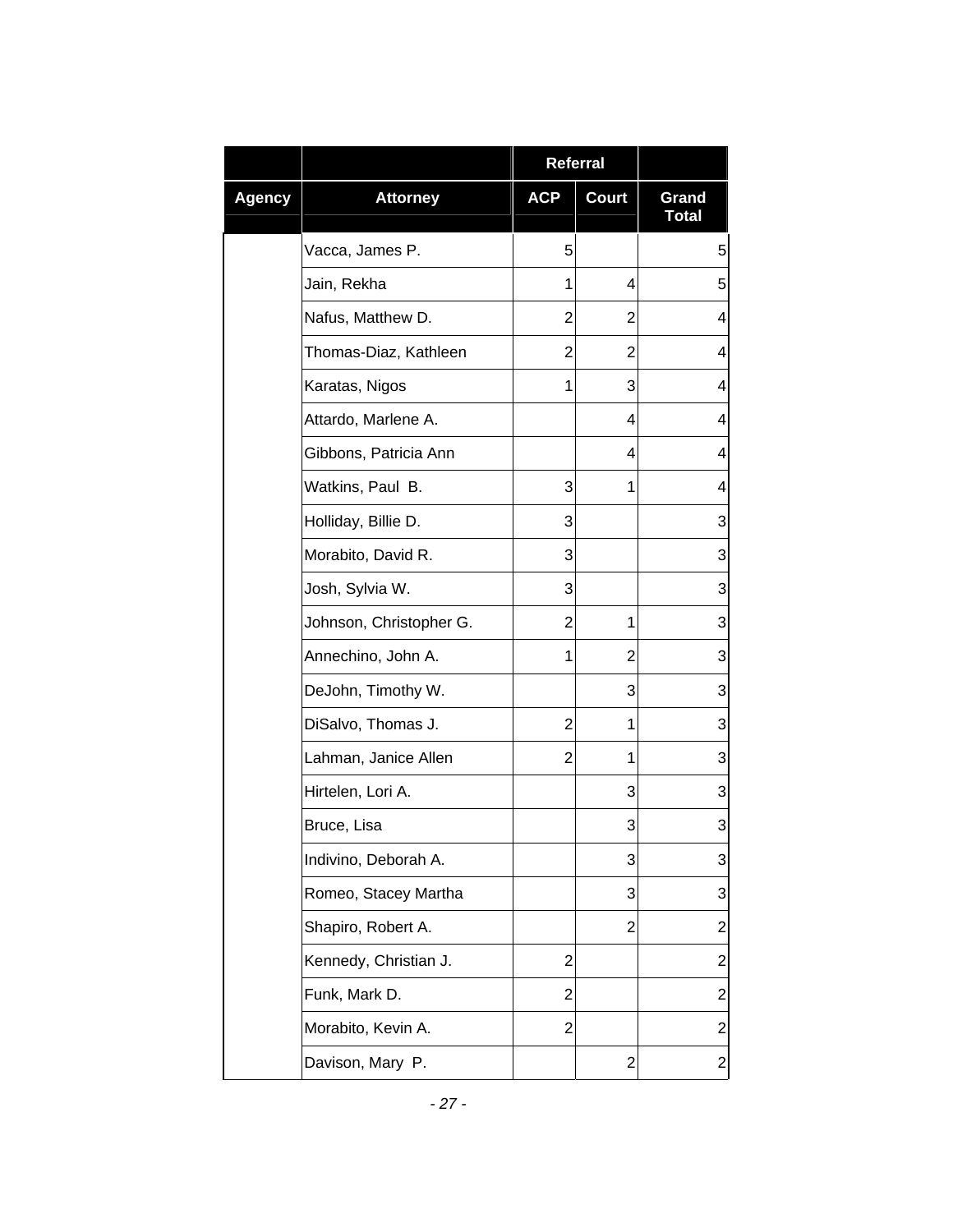|               |                         | <b>Referral</b> |              |                       |
|---------------|-------------------------|-----------------|--------------|-----------------------|
| <b>Agency</b> | <b>Attorney</b>         | <b>ACP</b>      | <b>Court</b> | Grand<br><b>Total</b> |
|               | Schiano, Christopher    | 1               | 1            | $\overline{2}$        |
|               | Mix, Matthew J.         | 2               |              | $\overline{2}$        |
|               | Sekharan, Raja N.       | 2               |              | $\overline{c}$        |
|               | Byrnes, James M.        | $\overline{2}$  |              | $\overline{2}$        |
|               | Rossow, Nicole A.       |                 | 2            | $\overline{2}$        |
|               | Bourne, Leah K.         | $\overline{2}$  |              | $\overline{2}$        |
|               | Ciccone, Kelly M.       |                 | 2            | $\overline{c}$        |
|               | Costello, Paul Keely    | $\overline{2}$  |              | $\overline{2}$        |
|               | Molak, Cecily G.        |                 | 2            | $\overline{2}$        |
|               | Kristal, Peter L.       |                 | 1            | 1                     |
|               | Czapranski, Kimberly J. |                 | 1            | 1                     |
|               | Flowerday, Michael D.   | 1               |              | 1                     |
|               | Strazzeri, Francis A.   |                 | 1            | 1                     |
|               | Duclos, Marc A.         | 1               |              | 1                     |
|               | D'Arpino, John Joseph   | 1               |              | 1                     |
|               | Dimassimo, James D.     | 1               |              | 1                     |
|               | Glanville, Peter        | 1               |              | 1                     |
|               | Pennica, Kenneth L.     | 1               |              | 1                     |
|               | Stacy, Michael P.       | 1               |              | 1                     |
|               | Willkens, Daniel N.     | 1               |              | 1                     |
|               | Sedor, William J.       |                 | 1            | 1                     |
|               | Dentino, Anthony A.     |                 | 1            | 1                     |
|               | Nesser, Joseph G.       |                 | 1            | 1                     |
|               | Offen, Alan L.          |                 | 1            | 1                     |
|               | Pappalardo, Fauna M.    |                 | 1            | 1                     |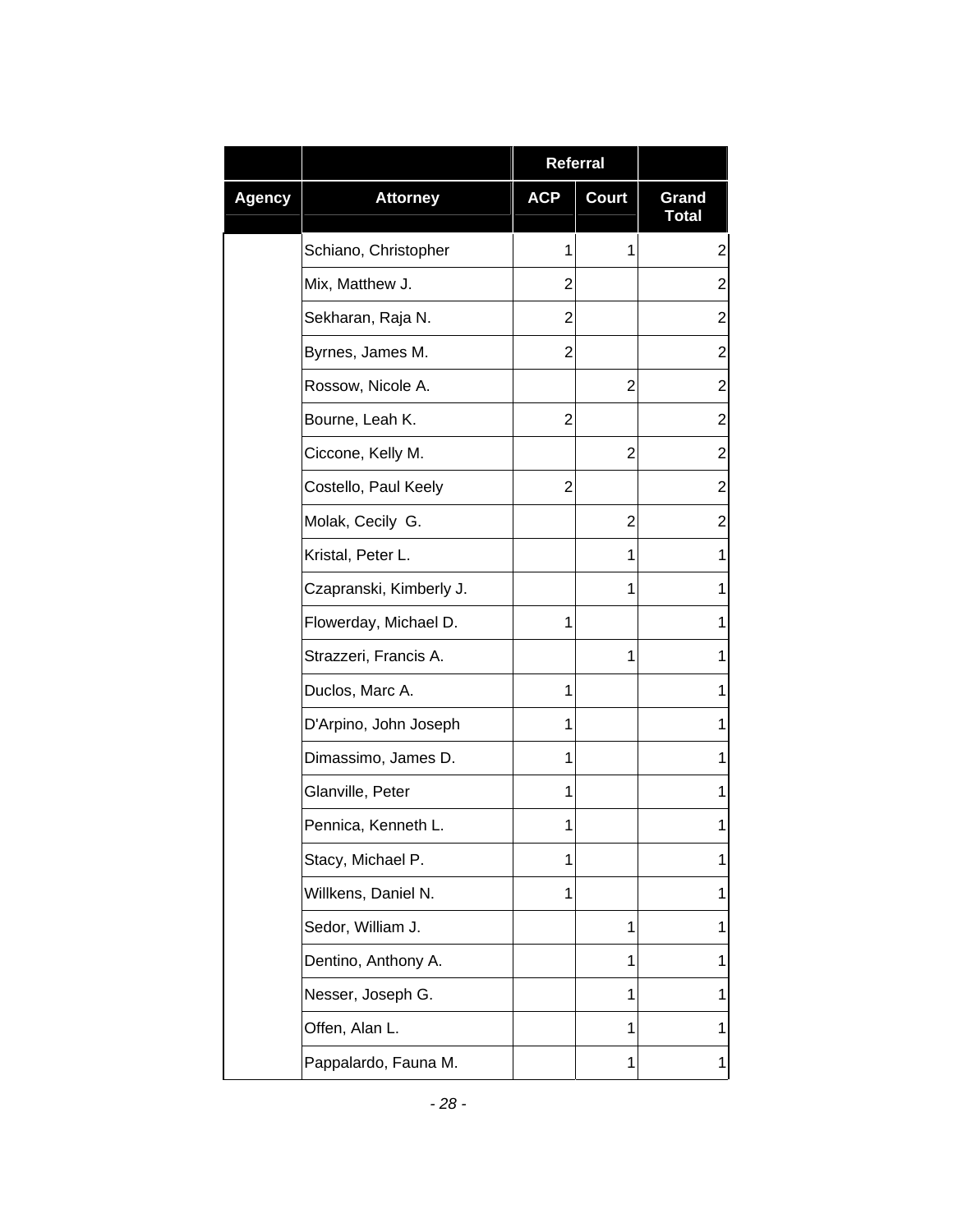|                    |                       | <b>Referral</b> |              |                       |
|--------------------|-----------------------|-----------------|--------------|-----------------------|
| <b>Agency</b>      | <b>Attorney</b>       | <b>ACP</b>      | <b>Court</b> | Grand<br><b>Total</b> |
|                    | Rosenbloom, Michael A |                 |              |                       |
|                    | Snodgrass, Cynthia L. |                 |              |                       |
| <b>ACP Total</b>   |                       | 148             | 471          | 619                   |
|                    |                       |                 |              |                       |
| CDO                | Jones, Rhian D.       | 377             | 11           | 388                   |
|                    | Edwards, Tynise Y.    | 275             | 8            | 283                   |
|                    | Proano, Galo M.       | 260             | 4            | 264                   |
|                    | Machado, Kerri        | 247             | 8            | 255                   |
| <b>CDO Total</b>   |                       | 1159            | 31           | 1190                  |
| <b>Grand Total</b> |                       | 1307            | 502          | 1809                  |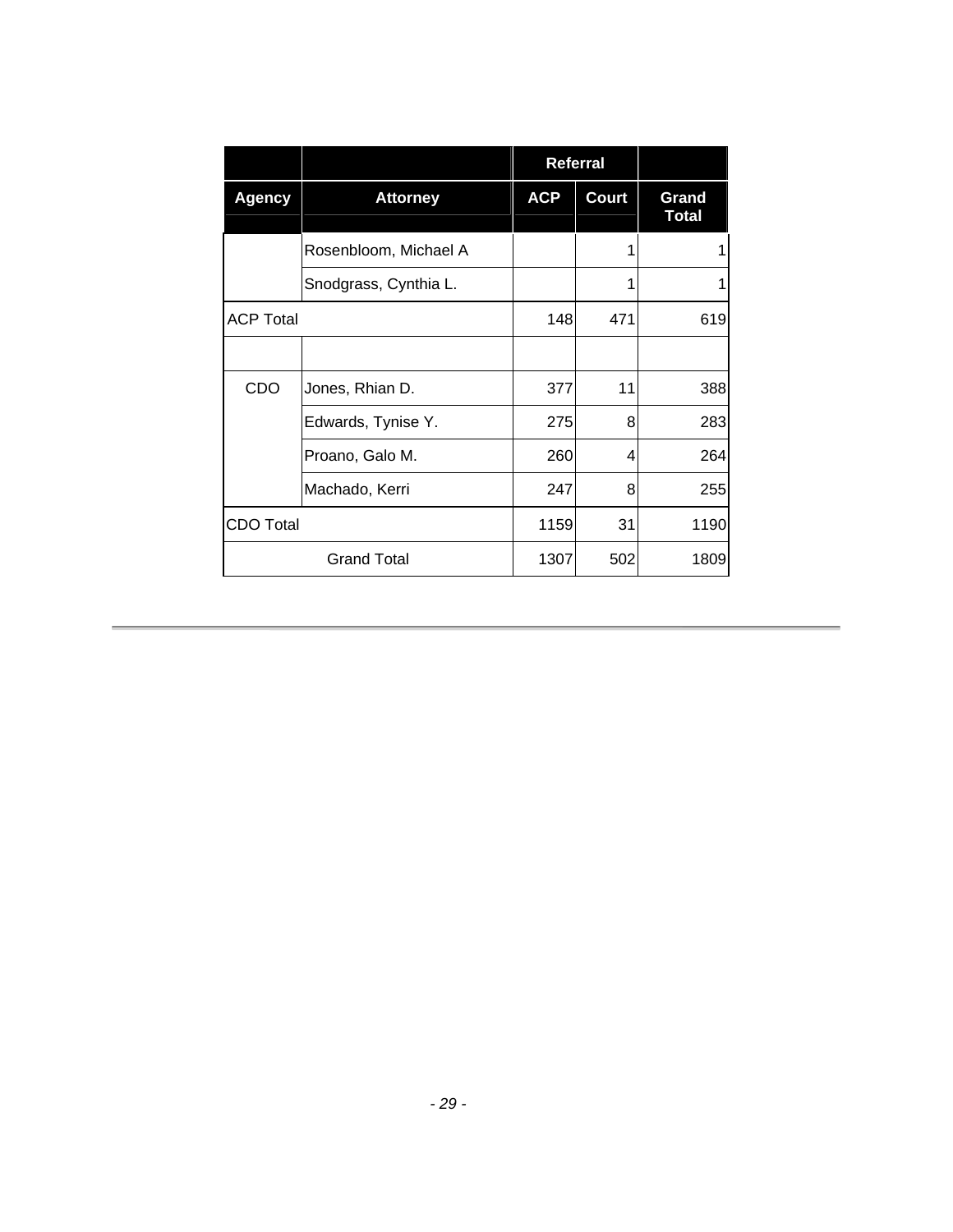<span id="page-31-0"></span>

#### **2006 Case Distribution Graphs1**



1. In interpreting these graphs, keep in mind that new panel members, non‐approved attorneys, attorneys declining assignments and attorneys temporarily removed from the panels skew the results. Assigned Counsel cases only. No CDO cases in distribution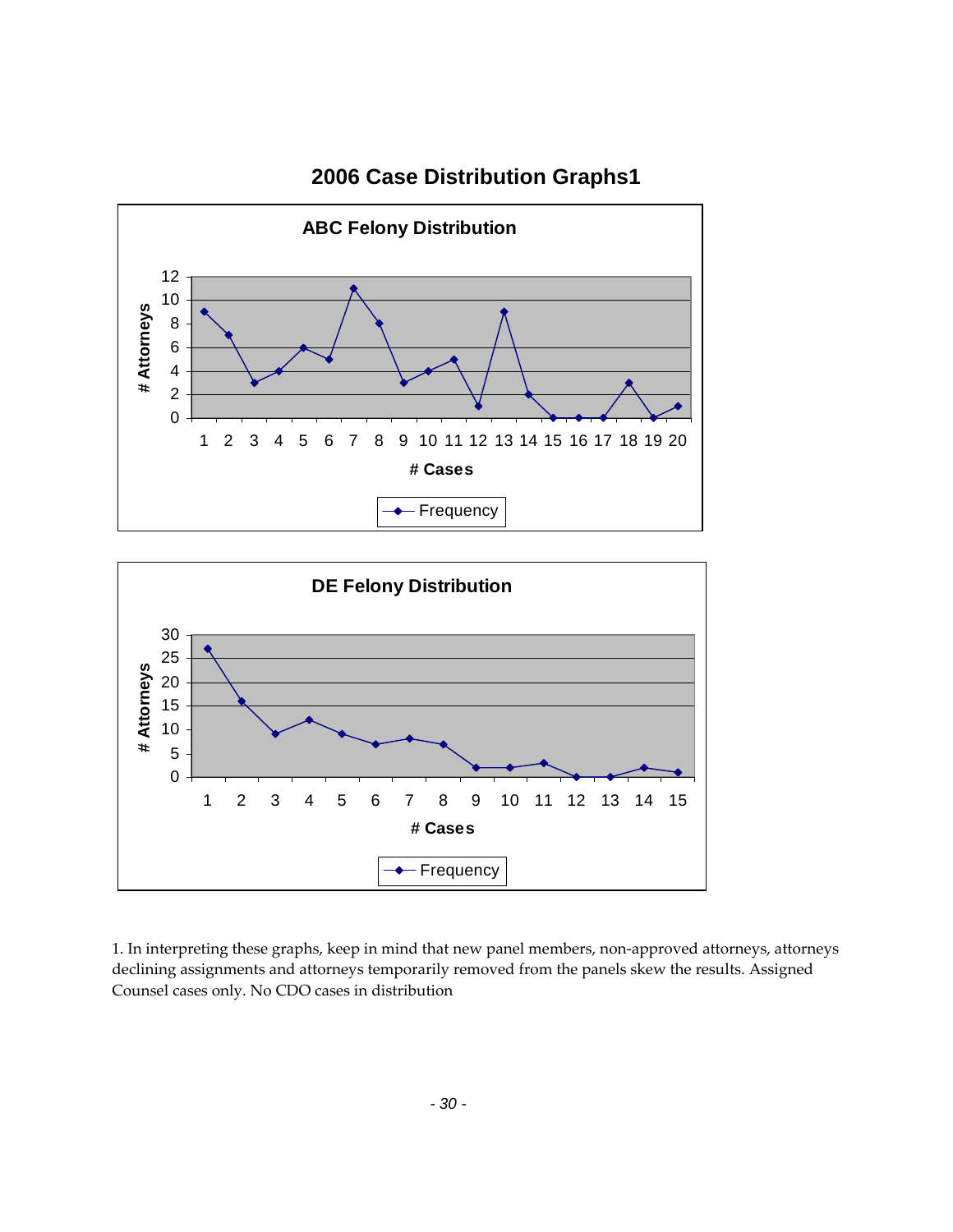

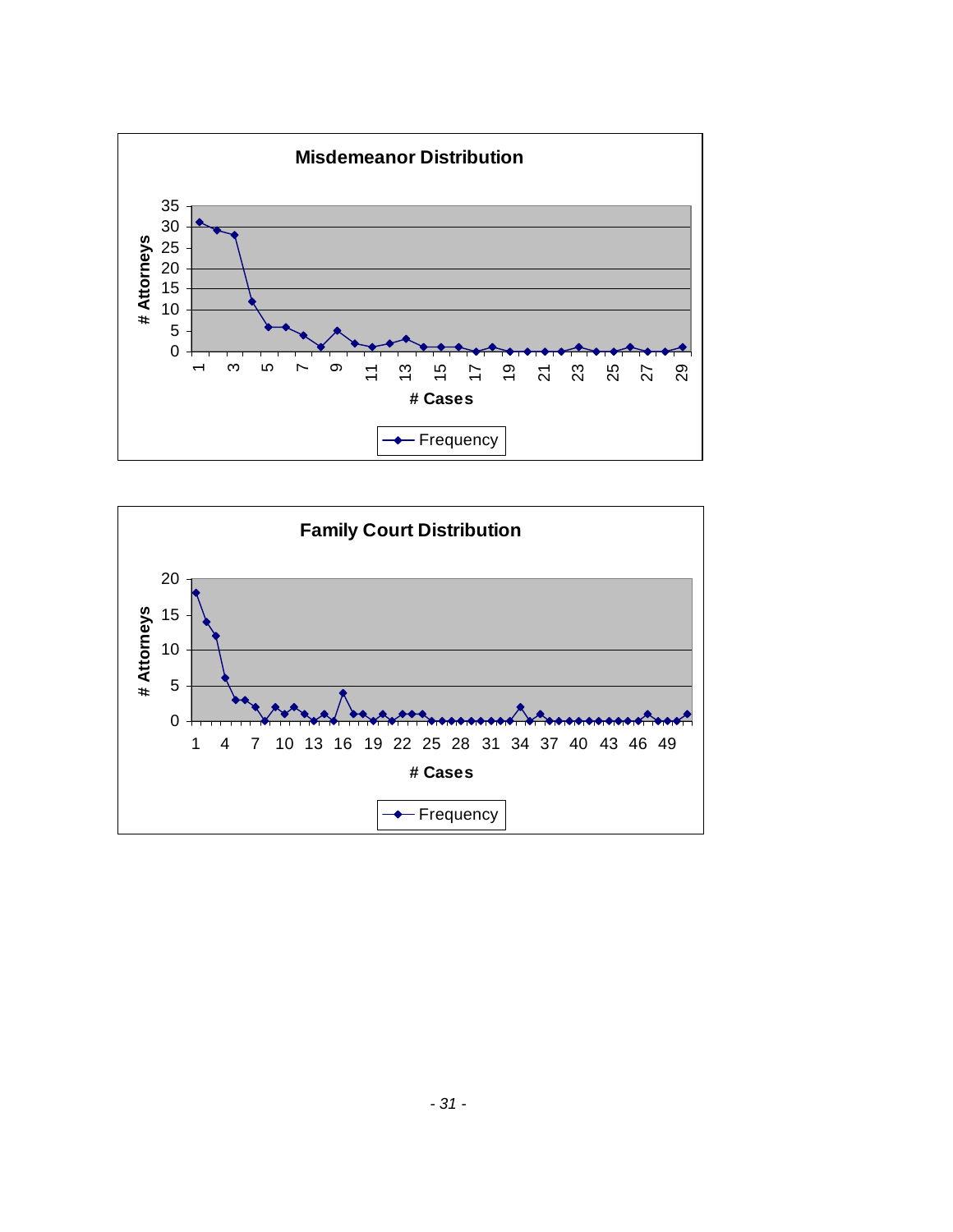## **2006 Table of Program Use by Judiciary[5](#page-33-1)**

<span id="page-33-0"></span>The table below shows the number of assignments for each Judge making at least one assignment during 2006. The table divides the assignments between those made through the Assigned Counsel Program and those made directly by the Judge. The statistics clearly show that Rochester City Court, which assigns the greatest number of cases in the County, is very high in percentage of cases assigned through the Assigned Counsel Program – 90%. These facts directly correlate to the fact that the distribution of cases among the attorneys is greatest for criminal cases. Conversely, the statistics show that Family Court has a very low percentage of cases assigned through the Assigned Counsel Program when removing those cases assigned to the Conflict Defender Office. Therefore, Family Court has a very uneven distribution of cases among the attorneys on the Assigned Counsel Program Family Court panel.

|                                  |                            |            | Referral   |       |                 |
|----------------------------------|----------------------------|------------|------------|-------|-----------------|
| Court                            | Judge                      | Agency     | <b>ACP</b> | Court | Total           |
| <b>Appellate Division</b>        | <b>Appellate Division</b>  | <b>ACP</b> | 10         |       | 11              |
|                                  |                            | <b>CDO</b> | 36         |       | 36              |
| <b>Appellate Division Total</b>  |                            |            | 46         | 1     | 47              |
| <b>Brighton Town Court</b>       | Dollinger, Hon. Richard A. | <b>ACP</b> | 10         |       | 10              |
|                                  | Morris, Hon. Karen         | <b>ACP</b> | 11         |       | 11              |
| <b>Brighton Town Court Total</b> |                            |            | 21         |       | 21              |
| Chili Town Court                 | Olver, Hon. Melvin L.      | <b>ACP</b> |            | 12    | 12 <sup>2</sup> |
|                                  | Pietropaoli, Hon. Patrick  | <b>ACP</b> | 3          | 8     | 11              |
| Chili Town Court Total           |                            |            | 3          | 20    | 23              |
| <b>Clarkson Town Court</b>       | Hammel, Hon. Allyn S.      | <b>ACP</b> | 4          |       | 4               |
| <b>Clarkson Town Court Total</b> |                            |            | 4          |       | 4               |
| E. Rochester Town Court          | Argento, Hon. Victoria M.  | <b>ACP</b> | 1          | 8     | 9               |
|                                  | Odorisi, Hon. J. Scott     | <b>ACP</b> | 3          | 5     | 8               |
| E. Rochester Town Court Total    |                            |            | 4          | 13    | 17              |
| Fairport Village Court           | Barone, Hon. Vincent M.    | <b>ACP</b> | 3          | 4     | 7               |
| Fairport Village Court Total     |                            |            | 3          | 4     | $\overline{7}$  |
| <b>Family Court Referees</b>     | Boldt, Hon. Margaret M.    | <b>ACP</b> | 1          | 2     | 3               |
| <b>Judicial Hearing Officers</b> |                            | <b>CDO</b> | 8          |       | 8               |
| <b>Support Magistrates</b>       | Costello, Hon. John        | CDO        | 1          |       | 1               |
|                                  | Farber, Hon. Sidney T.     | <b>ACP</b> | 15         | 21    | 36              |
|                                  |                            | CDO        | 137        |       | 137             |
|                                  | Gordon, Hon. Julie Anne    | <b>ACP</b> | 23         | 66    | 89              |

<span id="page-33-1"></span><sup>&</sup>lt;sup>5</sup> The assignment numbers are higher here because unlike reporting of attorney assignments where only new assignments are reported, all assignments made by the Judges are counted here.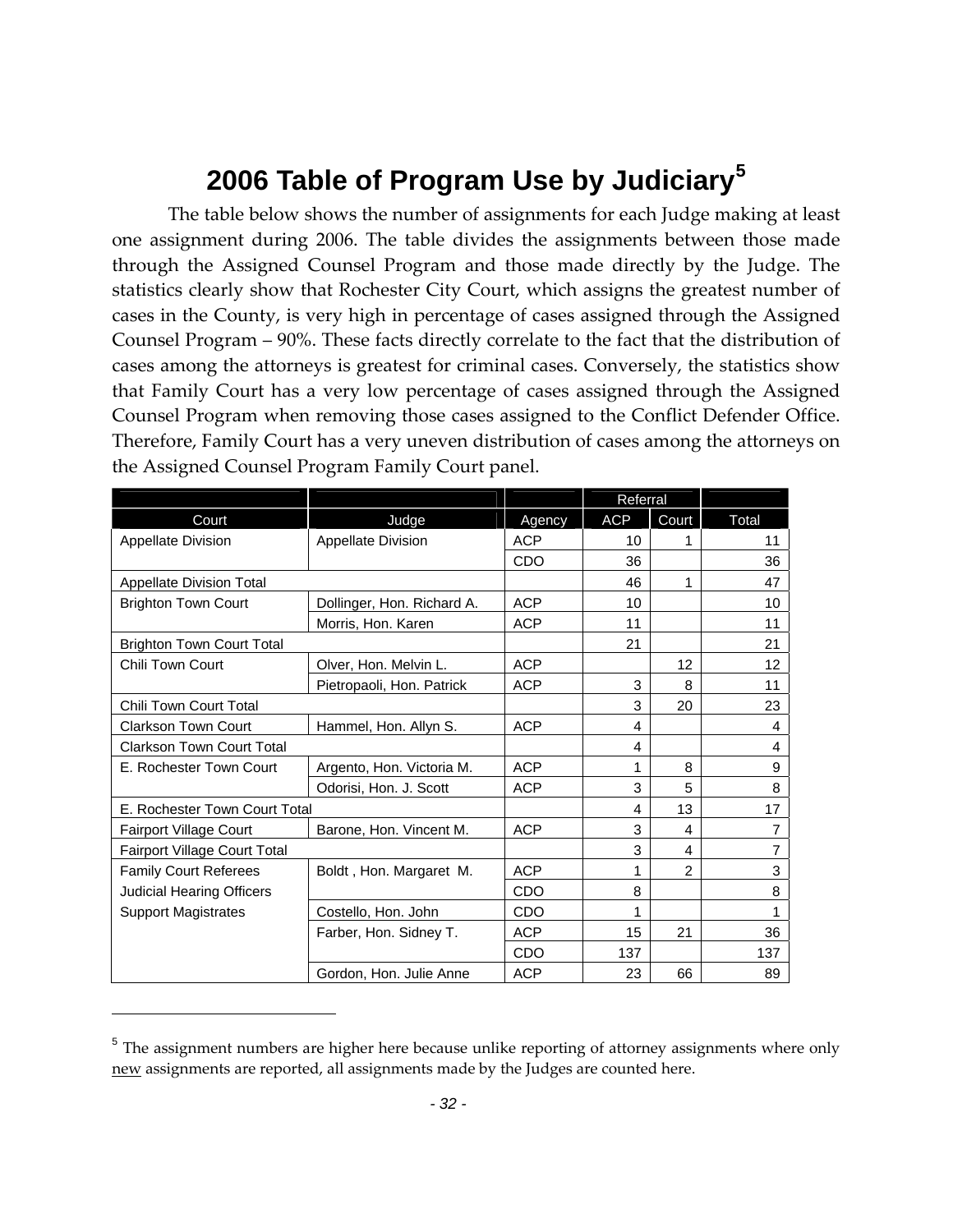|                                        |                             |            | Referral                |       |                |
|----------------------------------------|-----------------------------|------------|-------------------------|-------|----------------|
| Court                                  | Judge                       | Agency     | <b>ACP</b>              | Court | Total          |
|                                        |                             | CDO        | 158                     | 3     | 161            |
|                                        | Irizarry, Hon. Diana M.     | <b>ACP</b> |                         | 1     | 1              |
|                                        |                             | <b>CDO</b> | 6                       |       | 6              |
|                                        | Maloy, Hon. Charles T.      | <b>ACP</b> | 8                       | 3     | 11             |
|                                        |                             | <b>CDO</b> | 40                      |       | 40             |
|                                        | Morton, Hon. Glenn R.       | <b>ACP</b> | 3                       | 4     | 7              |
|                                        |                             | CDO        | 42                      |       | 42             |
|                                        | Owlett, Hon. Deborah        | CDO        | 3                       |       | 3              |
|                                        | Pilato, Hon. Linda Lohner   | <b>CDO</b> | 5                       |       | 5              |
|                                        | Polito, Hon. Thomas W.      | ACP        | 14                      | 23    | 37             |
|                                        |                             | CDO        | 147                     | 1     | 148            |
|                                        | Rao, Hon. Michael G.        | <b>ACP</b> | 1                       |       | 1              |
|                                        |                             | CDO        | $\overline{7}$          |       | $\overline{7}$ |
|                                        | Strobridge, Hon. Maurice E. | <b>ACP</b> | 1                       | 1     | $\overline{2}$ |
|                                        |                             | <b>CDO</b> | 8                       |       | 8              |
| Family Court Hearing Examiner Total    |                             |            | 628                     | 125   | 753            |
| <b>Gates Town Court</b>                | Pisaturo, Hon. John J.      | <b>ACP</b> | 27                      | 13    | 40             |
|                                        | Pupatelli, Hon. Peter P.    | <b>ACP</b> | $\overline{c}$          | 20    | 22             |
| <b>Gates Town Court Total</b>          |                             |            | 29                      | 33    | 62             |
| <b>Greece Town Court</b>               | Campbell, Hon. Vincent      | <b>ACP</b> | 24                      | 21    | 45             |
|                                        | Nitti, Hon. Gino M.         | <b>ACP</b> | 41                      | 2     | 43             |
|                                        | Schiano, Jr., Hon. Charles  | <b>ACP</b> | 38                      | 6     | 44             |
| <b>Greece Town Court Total</b>         |                             |            | 103                     | 29    | 132            |
| Hamlin Town Court                      | Moffett, Hon. Richard W.    | <b>ACP</b> | 4                       |       | 4              |
|                                        | Rath, Hon. Paul W.          | <b>ACP</b> | 3                       |       | $\mathbf{3}$   |
| Hamlin Town Court Total                |                             |            | $\overline{7}$          |       | $\overline{7}$ |
| Henrietta Town Court                   | Donsky, Hon. Steven M.      | <b>ACP</b> |                         | 17    | 17             |
|                                        | Kopacki, Hon. John          | <b>ACP</b> |                         | 33    | 33             |
|                                        | Pericak, Hon. John G.       | <b>ACP</b> | 2                       | 14    | 16             |
| Henrietta Town Court Total             |                             |            | $\overline{\mathbf{c}}$ | 64    | 66             |
| Irondequoit Town Court                 | DeMarco, Hon. John L.       | <b>ACP</b> | 3                       | 38    | 41             |
|                                        | Dinolfo, Hon. Vincent M.    | <b>ACP</b> | $\overline{2}$          | 27    | 29.            |
|                                        | Genier, Hon. Joseph T.      | <b>ACP</b> | 2                       | 33    | 35             |
| <b>Irondequoit Town Court</b><br>Total |                             |            | 7                       | 98    | 105            |
| Monroe County Court                    | Bellini, Hon. Elma A.       | <b>ACP</b> | 17                      | 6     | 23             |
|                                        |                             | CDO        | 7                       |       | 7              |
|                                        | Connell, Hon. John J.       | <b>ACP</b> | 9                       | 12    | 21             |
|                                        |                             | CDO        | 3                       |       | 3              |
|                                        | Geraci, Jr., Hon. Frank P.  | <b>ACP</b> | 25                      | 1     | 26             |
|                                        |                             | CDO        | 1                       |       | 1              |
|                                        | Keenan, Hon. Richard A.     | <b>ACP</b> | 5                       | 25    | 30             |
|                                        |                             | CDO        | 5                       |       | 5              |
|                                        | Lindley, Hon. Stephen K.    | <b>ACP</b> | 8                       | 7     | 15             |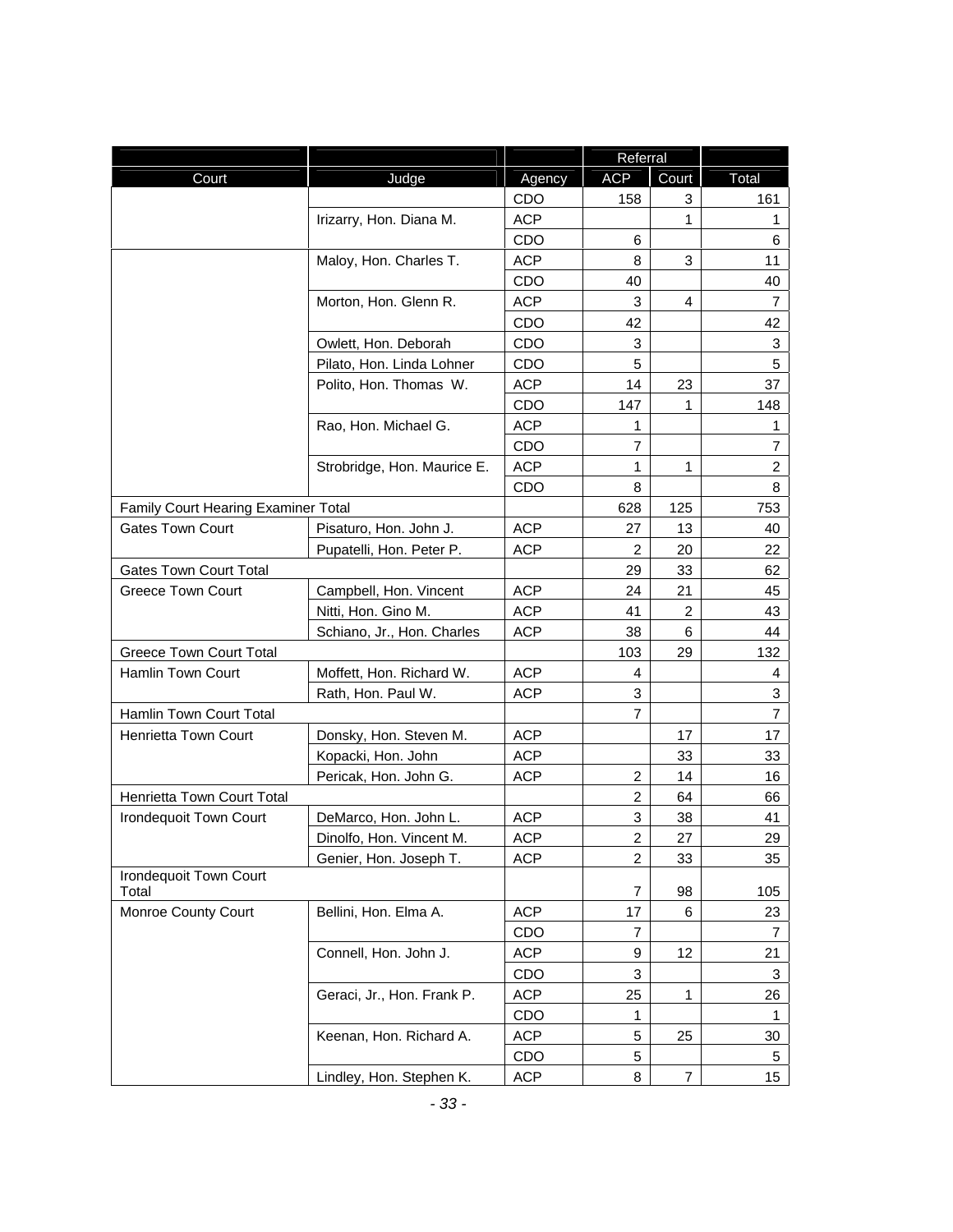| <b>ACP</b><br>Court<br>Judge<br>Court<br>Total<br>Agency<br>Maloy, Hon. Charles T.<br>CDO<br>1<br>1<br>Marks, Hon. Patricia D.<br><b>ACP</b><br>12<br>21<br>33<br>CDO<br>6<br>6<br><b>ACP</b><br>Renzi, Hon. Alexander<br>19<br>21<br>40<br>$\overline{c}$<br>$\overline{2}$<br>CDO<br><b>ACP</b><br>25<br>5<br>Schwartz, Hon. John R.<br>30<br><b>CDO</b><br>4<br>4<br>Sirkin, Hon. Stephen R.<br><b>ACP</b><br>1<br>1<br>Monroe County Court Total<br>149<br>99<br>248<br><b>ACP</b><br>3<br>Monroe County Family Court<br>Cohen, Hon. Dennis S.<br>47<br>50<br>CDO<br>85<br>$\overline{2}$<br>87<br>Donofrio, Hon. Gail<br>42<br><b>ACP</b><br>1<br>43<br>CDO<br>63<br>10<br>73<br>Gallaher, Hon. Patricia E.<br><b>ACP</b><br>1<br>$\overline{2}$<br>1<br>5<br>5<br>CDO<br>5<br>43<br>Kohout, Hon. Joan S.<br><b>ACP</b><br>38<br>CDO<br>68<br>4<br>72<br>O'Connor, Hon. Marilyn L.<br><b>ACP</b><br>34<br>34<br>CDO<br>3<br>63<br>66<br>Reed, Hon. Frederick G.<br>1<br>CDO<br>$\mathbf{1}$<br>Rivoli, Hon. John J.<br><b>ACP</b><br>31<br>31<br><b>CDO</b><br>97<br>1<br>98<br>Ruhlmann, Hon. Dandrea L.<br><b>ACP</b><br>2<br>73<br>75<br>5<br><b>CDO</b><br>91<br>96<br>Sciolino, Hon. Anthony J.<br>26<br><b>ACP</b><br>1<br>27<br>CDO<br>81<br>2<br>83<br>Wiggins, Hon. Robert B.<br><b>ACP</b><br>24<br>1<br>25<br>42<br><b>CDO</b><br>42<br>Monroe County Family Court Total<br>610<br>343<br>953<br>Ogden Town Court<br><b>ACP</b><br>Murante, Hon. David A.<br>6<br>9<br>15<br>Schiano, Hon. Michael<br><b>ACP</b><br>2<br>Patrick<br>3<br>5<br>Ogden Town Court Total<br>12<br>8<br>20<br><b>ACP</b><br>Parma Town Court<br>Maley, Jr., Hon. James E.<br>8<br>1<br>9<br>7<br>$\overline{7}$<br>Sciortino, Hon. Michael A.<br><b>ACP</b><br>Parma Town Court Total<br>$\mathbf{1}$<br>15<br>16<br>Penfield Town Court<br>Farber, Hon. Sidney T.<br><b>ACP</b><br>9<br>1<br>10<br><b>ACP</b><br>Lomenzo, Jr., Hon. John P.<br>13<br>13<br>Penfield Town Court Total<br>22<br>1<br>23<br>Perinton Town Court<br>Arnold, Hon. Michael H.<br><b>ACP</b><br>7<br>4<br>11<br>5<br>Klonick, Hon. Thomas A<br><b>ACP</b><br>5<br>Perinton Town Court Total<br>$\overline{7}$<br>9<br>16<br><b>Pittsford Town Court</b><br><b>ACP</b><br>3<br>Gallina, Hon. Fred S.<br>6<br>9 |  |                        |            | Referral |   |
|------------------------------------------------------------------------------------------------------------------------------------------------------------------------------------------------------------------------------------------------------------------------------------------------------------------------------------------------------------------------------------------------------------------------------------------------------------------------------------------------------------------------------------------------------------------------------------------------------------------------------------------------------------------------------------------------------------------------------------------------------------------------------------------------------------------------------------------------------------------------------------------------------------------------------------------------------------------------------------------------------------------------------------------------------------------------------------------------------------------------------------------------------------------------------------------------------------------------------------------------------------------------------------------------------------------------------------------------------------------------------------------------------------------------------------------------------------------------------------------------------------------------------------------------------------------------------------------------------------------------------------------------------------------------------------------------------------------------------------------------------------------------------------------------------------------------------------------------------------------------------------------------------------------------------------------------------------------------------------------------------------------------------------------------------------------------------------------------------------------------------------------------------------------------------------------------------------------------------------------------------------------------------------|--|------------------------|------------|----------|---|
|                                                                                                                                                                                                                                                                                                                                                                                                                                                                                                                                                                                                                                                                                                                                                                                                                                                                                                                                                                                                                                                                                                                                                                                                                                                                                                                                                                                                                                                                                                                                                                                                                                                                                                                                                                                                                                                                                                                                                                                                                                                                                                                                                                                                                                                                                    |  |                        |            |          |   |
|                                                                                                                                                                                                                                                                                                                                                                                                                                                                                                                                                                                                                                                                                                                                                                                                                                                                                                                                                                                                                                                                                                                                                                                                                                                                                                                                                                                                                                                                                                                                                                                                                                                                                                                                                                                                                                                                                                                                                                                                                                                                                                                                                                                                                                                                                    |  |                        |            |          |   |
|                                                                                                                                                                                                                                                                                                                                                                                                                                                                                                                                                                                                                                                                                                                                                                                                                                                                                                                                                                                                                                                                                                                                                                                                                                                                                                                                                                                                                                                                                                                                                                                                                                                                                                                                                                                                                                                                                                                                                                                                                                                                                                                                                                                                                                                                                    |  |                        |            |          |   |
|                                                                                                                                                                                                                                                                                                                                                                                                                                                                                                                                                                                                                                                                                                                                                                                                                                                                                                                                                                                                                                                                                                                                                                                                                                                                                                                                                                                                                                                                                                                                                                                                                                                                                                                                                                                                                                                                                                                                                                                                                                                                                                                                                                                                                                                                                    |  |                        |            |          |   |
|                                                                                                                                                                                                                                                                                                                                                                                                                                                                                                                                                                                                                                                                                                                                                                                                                                                                                                                                                                                                                                                                                                                                                                                                                                                                                                                                                                                                                                                                                                                                                                                                                                                                                                                                                                                                                                                                                                                                                                                                                                                                                                                                                                                                                                                                                    |  |                        |            |          |   |
|                                                                                                                                                                                                                                                                                                                                                                                                                                                                                                                                                                                                                                                                                                                                                                                                                                                                                                                                                                                                                                                                                                                                                                                                                                                                                                                                                                                                                                                                                                                                                                                                                                                                                                                                                                                                                                                                                                                                                                                                                                                                                                                                                                                                                                                                                    |  |                        |            |          |   |
|                                                                                                                                                                                                                                                                                                                                                                                                                                                                                                                                                                                                                                                                                                                                                                                                                                                                                                                                                                                                                                                                                                                                                                                                                                                                                                                                                                                                                                                                                                                                                                                                                                                                                                                                                                                                                                                                                                                                                                                                                                                                                                                                                                                                                                                                                    |  |                        |            |          |   |
|                                                                                                                                                                                                                                                                                                                                                                                                                                                                                                                                                                                                                                                                                                                                                                                                                                                                                                                                                                                                                                                                                                                                                                                                                                                                                                                                                                                                                                                                                                                                                                                                                                                                                                                                                                                                                                                                                                                                                                                                                                                                                                                                                                                                                                                                                    |  |                        |            |          |   |
|                                                                                                                                                                                                                                                                                                                                                                                                                                                                                                                                                                                                                                                                                                                                                                                                                                                                                                                                                                                                                                                                                                                                                                                                                                                                                                                                                                                                                                                                                                                                                                                                                                                                                                                                                                                                                                                                                                                                                                                                                                                                                                                                                                                                                                                                                    |  |                        |            |          |   |
|                                                                                                                                                                                                                                                                                                                                                                                                                                                                                                                                                                                                                                                                                                                                                                                                                                                                                                                                                                                                                                                                                                                                                                                                                                                                                                                                                                                                                                                                                                                                                                                                                                                                                                                                                                                                                                                                                                                                                                                                                                                                                                                                                                                                                                                                                    |  |                        |            |          |   |
|                                                                                                                                                                                                                                                                                                                                                                                                                                                                                                                                                                                                                                                                                                                                                                                                                                                                                                                                                                                                                                                                                                                                                                                                                                                                                                                                                                                                                                                                                                                                                                                                                                                                                                                                                                                                                                                                                                                                                                                                                                                                                                                                                                                                                                                                                    |  |                        |            |          |   |
|                                                                                                                                                                                                                                                                                                                                                                                                                                                                                                                                                                                                                                                                                                                                                                                                                                                                                                                                                                                                                                                                                                                                                                                                                                                                                                                                                                                                                                                                                                                                                                                                                                                                                                                                                                                                                                                                                                                                                                                                                                                                                                                                                                                                                                                                                    |  |                        |            |          |   |
|                                                                                                                                                                                                                                                                                                                                                                                                                                                                                                                                                                                                                                                                                                                                                                                                                                                                                                                                                                                                                                                                                                                                                                                                                                                                                                                                                                                                                                                                                                                                                                                                                                                                                                                                                                                                                                                                                                                                                                                                                                                                                                                                                                                                                                                                                    |  |                        |            |          |   |
|                                                                                                                                                                                                                                                                                                                                                                                                                                                                                                                                                                                                                                                                                                                                                                                                                                                                                                                                                                                                                                                                                                                                                                                                                                                                                                                                                                                                                                                                                                                                                                                                                                                                                                                                                                                                                                                                                                                                                                                                                                                                                                                                                                                                                                                                                    |  |                        |            |          |   |
|                                                                                                                                                                                                                                                                                                                                                                                                                                                                                                                                                                                                                                                                                                                                                                                                                                                                                                                                                                                                                                                                                                                                                                                                                                                                                                                                                                                                                                                                                                                                                                                                                                                                                                                                                                                                                                                                                                                                                                                                                                                                                                                                                                                                                                                                                    |  |                        |            |          |   |
|                                                                                                                                                                                                                                                                                                                                                                                                                                                                                                                                                                                                                                                                                                                                                                                                                                                                                                                                                                                                                                                                                                                                                                                                                                                                                                                                                                                                                                                                                                                                                                                                                                                                                                                                                                                                                                                                                                                                                                                                                                                                                                                                                                                                                                                                                    |  |                        |            |          |   |
|                                                                                                                                                                                                                                                                                                                                                                                                                                                                                                                                                                                                                                                                                                                                                                                                                                                                                                                                                                                                                                                                                                                                                                                                                                                                                                                                                                                                                                                                                                                                                                                                                                                                                                                                                                                                                                                                                                                                                                                                                                                                                                                                                                                                                                                                                    |  |                        |            |          |   |
|                                                                                                                                                                                                                                                                                                                                                                                                                                                                                                                                                                                                                                                                                                                                                                                                                                                                                                                                                                                                                                                                                                                                                                                                                                                                                                                                                                                                                                                                                                                                                                                                                                                                                                                                                                                                                                                                                                                                                                                                                                                                                                                                                                                                                                                                                    |  |                        |            |          |   |
|                                                                                                                                                                                                                                                                                                                                                                                                                                                                                                                                                                                                                                                                                                                                                                                                                                                                                                                                                                                                                                                                                                                                                                                                                                                                                                                                                                                                                                                                                                                                                                                                                                                                                                                                                                                                                                                                                                                                                                                                                                                                                                                                                                                                                                                                                    |  |                        |            |          |   |
|                                                                                                                                                                                                                                                                                                                                                                                                                                                                                                                                                                                                                                                                                                                                                                                                                                                                                                                                                                                                                                                                                                                                                                                                                                                                                                                                                                                                                                                                                                                                                                                                                                                                                                                                                                                                                                                                                                                                                                                                                                                                                                                                                                                                                                                                                    |  |                        |            |          |   |
|                                                                                                                                                                                                                                                                                                                                                                                                                                                                                                                                                                                                                                                                                                                                                                                                                                                                                                                                                                                                                                                                                                                                                                                                                                                                                                                                                                                                                                                                                                                                                                                                                                                                                                                                                                                                                                                                                                                                                                                                                                                                                                                                                                                                                                                                                    |  |                        |            |          |   |
|                                                                                                                                                                                                                                                                                                                                                                                                                                                                                                                                                                                                                                                                                                                                                                                                                                                                                                                                                                                                                                                                                                                                                                                                                                                                                                                                                                                                                                                                                                                                                                                                                                                                                                                                                                                                                                                                                                                                                                                                                                                                                                                                                                                                                                                                                    |  |                        |            |          |   |
|                                                                                                                                                                                                                                                                                                                                                                                                                                                                                                                                                                                                                                                                                                                                                                                                                                                                                                                                                                                                                                                                                                                                                                                                                                                                                                                                                                                                                                                                                                                                                                                                                                                                                                                                                                                                                                                                                                                                                                                                                                                                                                                                                                                                                                                                                    |  |                        |            |          |   |
|                                                                                                                                                                                                                                                                                                                                                                                                                                                                                                                                                                                                                                                                                                                                                                                                                                                                                                                                                                                                                                                                                                                                                                                                                                                                                                                                                                                                                                                                                                                                                                                                                                                                                                                                                                                                                                                                                                                                                                                                                                                                                                                                                                                                                                                                                    |  |                        |            |          |   |
|                                                                                                                                                                                                                                                                                                                                                                                                                                                                                                                                                                                                                                                                                                                                                                                                                                                                                                                                                                                                                                                                                                                                                                                                                                                                                                                                                                                                                                                                                                                                                                                                                                                                                                                                                                                                                                                                                                                                                                                                                                                                                                                                                                                                                                                                                    |  |                        |            |          |   |
|                                                                                                                                                                                                                                                                                                                                                                                                                                                                                                                                                                                                                                                                                                                                                                                                                                                                                                                                                                                                                                                                                                                                                                                                                                                                                                                                                                                                                                                                                                                                                                                                                                                                                                                                                                                                                                                                                                                                                                                                                                                                                                                                                                                                                                                                                    |  |                        |            |          |   |
|                                                                                                                                                                                                                                                                                                                                                                                                                                                                                                                                                                                                                                                                                                                                                                                                                                                                                                                                                                                                                                                                                                                                                                                                                                                                                                                                                                                                                                                                                                                                                                                                                                                                                                                                                                                                                                                                                                                                                                                                                                                                                                                                                                                                                                                                                    |  |                        |            |          |   |
|                                                                                                                                                                                                                                                                                                                                                                                                                                                                                                                                                                                                                                                                                                                                                                                                                                                                                                                                                                                                                                                                                                                                                                                                                                                                                                                                                                                                                                                                                                                                                                                                                                                                                                                                                                                                                                                                                                                                                                                                                                                                                                                                                                                                                                                                                    |  |                        |            |          |   |
|                                                                                                                                                                                                                                                                                                                                                                                                                                                                                                                                                                                                                                                                                                                                                                                                                                                                                                                                                                                                                                                                                                                                                                                                                                                                                                                                                                                                                                                                                                                                                                                                                                                                                                                                                                                                                                                                                                                                                                                                                                                                                                                                                                                                                                                                                    |  |                        |            |          |   |
|                                                                                                                                                                                                                                                                                                                                                                                                                                                                                                                                                                                                                                                                                                                                                                                                                                                                                                                                                                                                                                                                                                                                                                                                                                                                                                                                                                                                                                                                                                                                                                                                                                                                                                                                                                                                                                                                                                                                                                                                                                                                                                                                                                                                                                                                                    |  |                        |            |          |   |
|                                                                                                                                                                                                                                                                                                                                                                                                                                                                                                                                                                                                                                                                                                                                                                                                                                                                                                                                                                                                                                                                                                                                                                                                                                                                                                                                                                                                                                                                                                                                                                                                                                                                                                                                                                                                                                                                                                                                                                                                                                                                                                                                                                                                                                                                                    |  |                        |            |          |   |
|                                                                                                                                                                                                                                                                                                                                                                                                                                                                                                                                                                                                                                                                                                                                                                                                                                                                                                                                                                                                                                                                                                                                                                                                                                                                                                                                                                                                                                                                                                                                                                                                                                                                                                                                                                                                                                                                                                                                                                                                                                                                                                                                                                                                                                                                                    |  |                        |            |          |   |
|                                                                                                                                                                                                                                                                                                                                                                                                                                                                                                                                                                                                                                                                                                                                                                                                                                                                                                                                                                                                                                                                                                                                                                                                                                                                                                                                                                                                                                                                                                                                                                                                                                                                                                                                                                                                                                                                                                                                                                                                                                                                                                                                                                                                                                                                                    |  |                        |            |          |   |
|                                                                                                                                                                                                                                                                                                                                                                                                                                                                                                                                                                                                                                                                                                                                                                                                                                                                                                                                                                                                                                                                                                                                                                                                                                                                                                                                                                                                                                                                                                                                                                                                                                                                                                                                                                                                                                                                                                                                                                                                                                                                                                                                                                                                                                                                                    |  |                        |            |          |   |
|                                                                                                                                                                                                                                                                                                                                                                                                                                                                                                                                                                                                                                                                                                                                                                                                                                                                                                                                                                                                                                                                                                                                                                                                                                                                                                                                                                                                                                                                                                                                                                                                                                                                                                                                                                                                                                                                                                                                                                                                                                                                                                                                                                                                                                                                                    |  |                        |            |          |   |
|                                                                                                                                                                                                                                                                                                                                                                                                                                                                                                                                                                                                                                                                                                                                                                                                                                                                                                                                                                                                                                                                                                                                                                                                                                                                                                                                                                                                                                                                                                                                                                                                                                                                                                                                                                                                                                                                                                                                                                                                                                                                                                                                                                                                                                                                                    |  |                        |            |          |   |
|                                                                                                                                                                                                                                                                                                                                                                                                                                                                                                                                                                                                                                                                                                                                                                                                                                                                                                                                                                                                                                                                                                                                                                                                                                                                                                                                                                                                                                                                                                                                                                                                                                                                                                                                                                                                                                                                                                                                                                                                                                                                                                                                                                                                                                                                                    |  |                        |            |          |   |
|                                                                                                                                                                                                                                                                                                                                                                                                                                                                                                                                                                                                                                                                                                                                                                                                                                                                                                                                                                                                                                                                                                                                                                                                                                                                                                                                                                                                                                                                                                                                                                                                                                                                                                                                                                                                                                                                                                                                                                                                                                                                                                                                                                                                                                                                                    |  |                        |            |          |   |
|                                                                                                                                                                                                                                                                                                                                                                                                                                                                                                                                                                                                                                                                                                                                                                                                                                                                                                                                                                                                                                                                                                                                                                                                                                                                                                                                                                                                                                                                                                                                                                                                                                                                                                                                                                                                                                                                                                                                                                                                                                                                                                                                                                                                                                                                                    |  |                        |            |          |   |
|                                                                                                                                                                                                                                                                                                                                                                                                                                                                                                                                                                                                                                                                                                                                                                                                                                                                                                                                                                                                                                                                                                                                                                                                                                                                                                                                                                                                                                                                                                                                                                                                                                                                                                                                                                                                                                                                                                                                                                                                                                                                                                                                                                                                                                                                                    |  |                        |            |          |   |
|                                                                                                                                                                                                                                                                                                                                                                                                                                                                                                                                                                                                                                                                                                                                                                                                                                                                                                                                                                                                                                                                                                                                                                                                                                                                                                                                                                                                                                                                                                                                                                                                                                                                                                                                                                                                                                                                                                                                                                                                                                                                                                                                                                                                                                                                                    |  |                        |            |          |   |
|                                                                                                                                                                                                                                                                                                                                                                                                                                                                                                                                                                                                                                                                                                                                                                                                                                                                                                                                                                                                                                                                                                                                                                                                                                                                                                                                                                                                                                                                                                                                                                                                                                                                                                                                                                                                                                                                                                                                                                                                                                                                                                                                                                                                                                                                                    |  |                        |            |          |   |
|                                                                                                                                                                                                                                                                                                                                                                                                                                                                                                                                                                                                                                                                                                                                                                                                                                                                                                                                                                                                                                                                                                                                                                                                                                                                                                                                                                                                                                                                                                                                                                                                                                                                                                                                                                                                                                                                                                                                                                                                                                                                                                                                                                                                                                                                                    |  |                        |            |          |   |
|                                                                                                                                                                                                                                                                                                                                                                                                                                                                                                                                                                                                                                                                                                                                                                                                                                                                                                                                                                                                                                                                                                                                                                                                                                                                                                                                                                                                                                                                                                                                                                                                                                                                                                                                                                                                                                                                                                                                                                                                                                                                                                                                                                                                                                                                                    |  | Michel, Hon. F. Robert | <b>ACP</b> | 8        | 8 |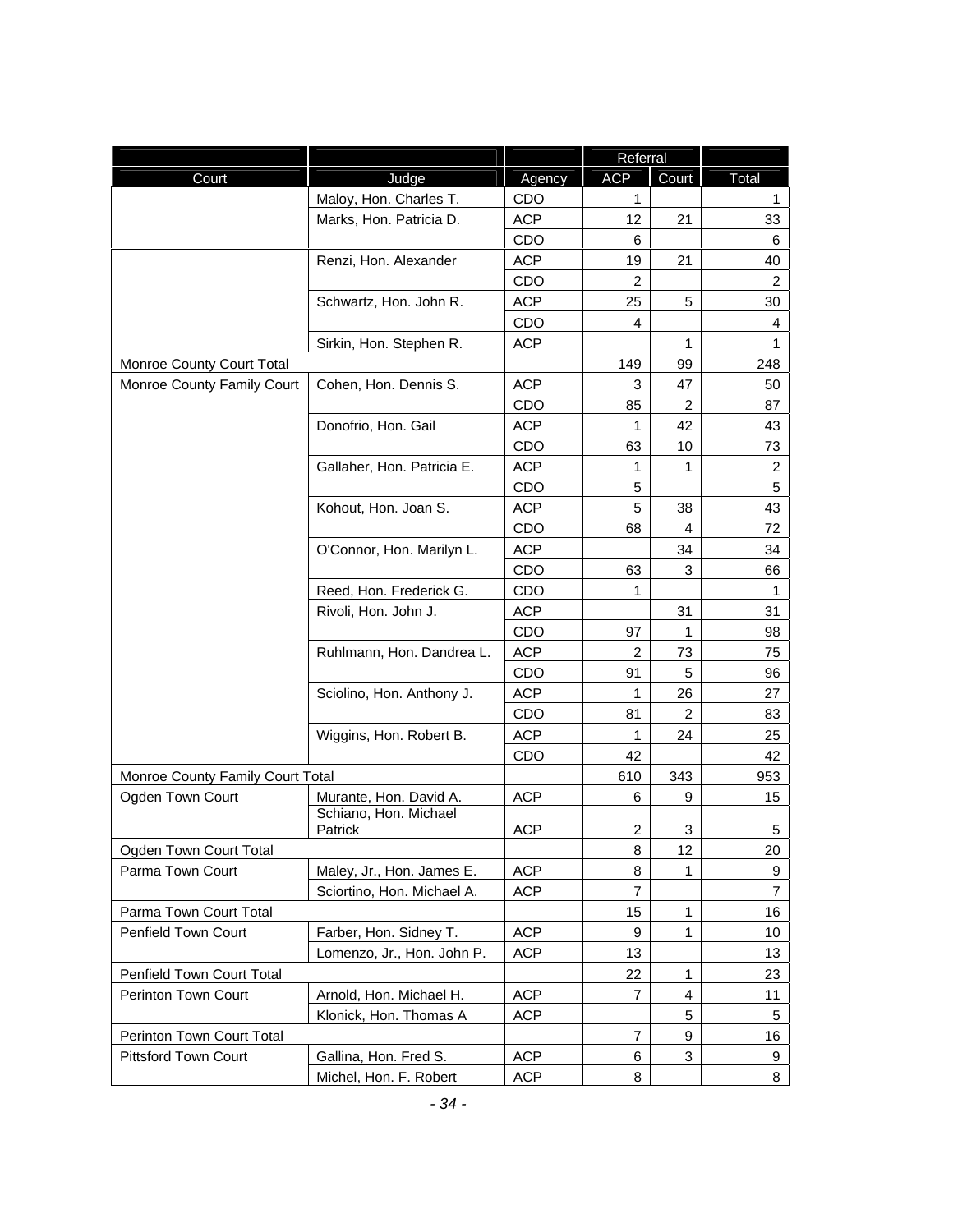|                                 |                              |            | Referral   |                |                           |
|---------------------------------|------------------------------|------------|------------|----------------|---------------------------|
| Court                           | Judge                        | Agency     | <b>ACP</b> | Court          | Total                     |
| Pittsford Town Court Total      |                              |            | 14         | 3              | 17                        |
| Riga Town Court                 | Amarosa, Hon. Louis          | <b>ACP</b> | 1          |                | 1                         |
|                                 | Steinwachs, Hon. Joseph      | <b>ACP</b> |            | 1              | $\mathbf{1}$              |
| Riga Town Court Total           |                              |            | 1          | 1              | $\overline{2}$            |
| Rochester City Court            | Castro, Hon. Melchor E.      | <b>ACP</b> | 49         | 16             | 65                        |
|                                 |                              | CDO        | 196        | 1              | 197                       |
|                                 | Dixon, Hon. Maija C.         | <b>ACP</b> | 5          | 1              | 6                         |
|                                 |                              | CDO        | 6          |                | 6                         |
|                                 | Elliott, Hon. John E.        | <b>ACP</b> | 35         | 43             | 78                        |
|                                 |                              | CDO        | 137        | 2              | 139                       |
|                                 | Johnson, Hon. Teresa D.      | <b>ACP</b> | 66         | 25             | 91                        |
|                                 |                              | <b>CDO</b> | 234        | 2              | 236                       |
|                                 | King, Hon. Roy Wheatley      | <b>ACP</b> | 5          | 9              | 14                        |
|                                 |                              | CDO        | 14         |                | 14                        |
|                                 | Lindley, Hon. Stephen K.     | <b>ACP</b> | 702        | 179            | 881                       |
|                                 |                              | <b>CDO</b> | 80         | 1              | 81                        |
|                                 | Miller, Hon. Stephen T.      | <b>ACP</b> | 49         | 43             | 92                        |
|                                 |                              | CDO        | 237        | $\overline{2}$ | 239                       |
|                                 | Morse, Hon. Thomas R.        | <b>ACP</b> | 46         | 40             | 86                        |
|                                 |                              | CDO        | 179        | 6              | 185                       |
|                                 | Yacknin, Hon. Ellen M.       | <b>ACP</b> | 40         | 18             | 58                        |
|                                 |                              | CDO        | 154        | 1              | 155                       |
| Rochester City Court Total      |                              |            | 2234       | 389            | 2623                      |
| Rush Town Court                 | Kirch, Hon. Henry E.         | <b>ACP</b> | 3          |                | 3                         |
| Rush Town Court Total           |                              |            | 3          |                | 3                         |
| Supreme Court                   | Affronti, Hon. Francis A.    | <b>ACP</b> | 13         | 7              | 20                        |
|                                 | Ark, Hon. John J.            | <b>ACP</b> |            | 9              | 9                         |
|                                 | Bellini, Hon. Elma A.        | <b>ACP</b> | 84         | 60             | 144                       |
|                                 | Cornelius, Hon. Raymond E.   | <b>ACP</b> |            | 1              | 1                         |
|                                 | Egan, Hon. David D.          | <b>ACP</b> | 1          |                | $\mathbf{1}$              |
|                                 | Valentino, Hon. Joseph D.    | <b>ACP</b> | 5          | 3              | 8                         |
|                                 | Vanstrydonck, Hon. Thomas    | <b>ACP</b> | 1          |                | $\mathbf{1}$              |
| Supreme Court Total             |                              |            | 104        | 80             | 184                       |
| Sweden Town Court               | Coapman, Hon. Carl A.        | <b>ACP</b> | 3          |                | 3                         |
|                                 | Cody, Hon. William J.        | <b>ACP</b> | 6          |                | 6                         |
|                                 | Depferd, Hon. Mark R.        | <b>ACP</b> | 3          |                | $\ensuremath{\mathsf{3}}$ |
| Sweden Town Court Total         |                              |            | 12         |                | 12                        |
| <b>Webster Town Court</b>       | Corretore, Hon. David        | <b>ACP</b> | 11         |                | 11                        |
|                                 | DiSalvo, Hon. Thomas J.      | ACP        | 19         | 3              | 22                        |
| <b>Webster Town Court Total</b> |                              |            | 30         | 3              | 33                        |
| <b>Wheatland Town Court</b>     | Hallock, Hon. Timothy        | <b>ACP</b> | 1          |                | 1                         |
|                                 | Litteer, Jr., Hon. Harold H. | <b>ACP</b> | 4          |                | $\overline{4}$            |
| Wheatland Town Court Total      |                              |            | 5          |                | 5 <sup>5</sup>            |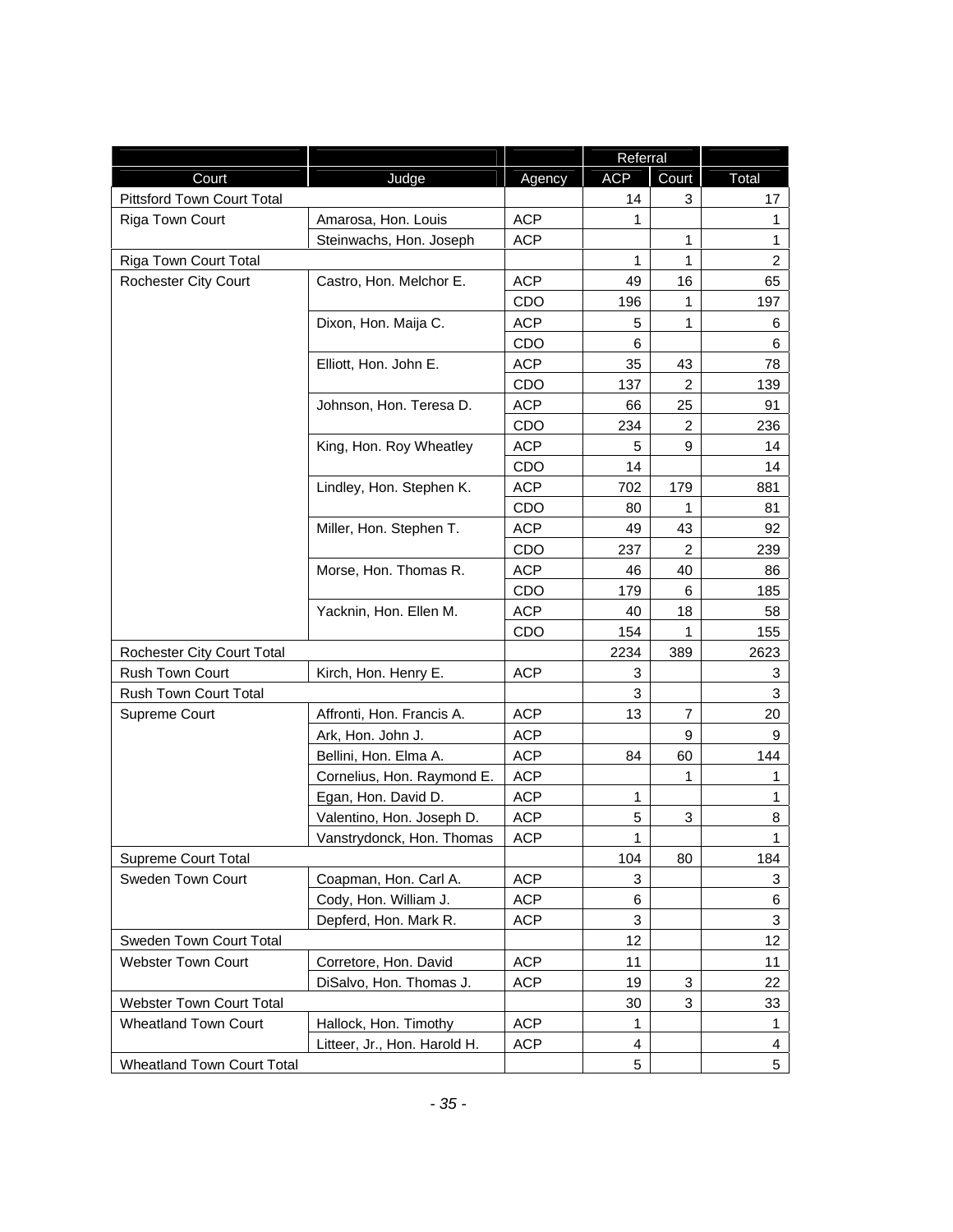<span id="page-37-0"></span>

#### **Graphs of Program Use by Judiciary**



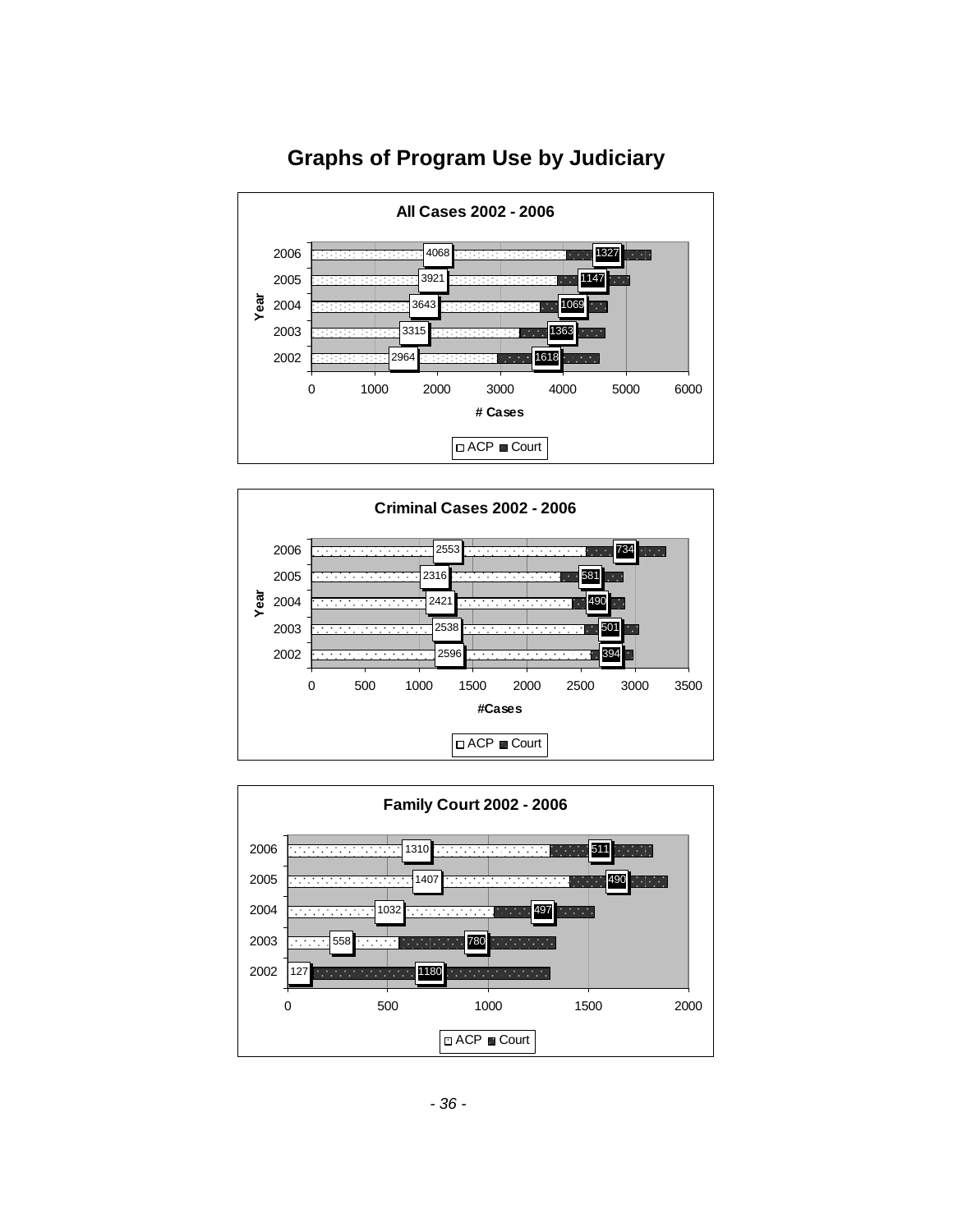# <span id="page-38-0"></span>**Types of Cases Referred in 2006[6](#page-38-1)**

| Crime                                   | <u>Total</u> |
|-----------------------------------------|--------------|
| Custody/Visitation                      | 891          |
| <b>Child Protective Proceeding</b>      | 428          |
| <b>Family Offense</b>                   | 327          |
| Harassment 2                            | 266          |
| <b>Petit Larceny</b>                    | 246          |
| <b>Disorderly Conduct</b>               | 243          |
| Crim. Poss. Controlled Substance 3      | 215          |
| Assault 3                               | 165          |
| Crim. Poss. Controlled Substance 7      | 116          |
| <b>Criminal Mischief 4</b>              | 105          |
| Robbery 1                               | 96           |
| <b>Unauthorized Use Motor Vehicle 3</b> | 88           |
| Violation Probation (M)                 | 85           |
| <b>Criminal Contempt 2</b>              | 76           |
| Assault 2                               | 75           |
| <b>Criminal Contempt 1</b>              | 73           |
| Menacing 2                              | 69           |
| Crim. Poss. Stolen Property 4           | 66           |
| Parole Violation                        | 65           |
| Crim. Poss. Weapon 2                    | 61           |
| <b>Burglary 2</b>                       | 52           |
| Robbery 2                               | 52           |
| Agg. Harassment 2                       | 51           |
| Violation Probation (F)                 | 48           |
| <b>Grand Larceny 4</b>                  | 46           |
| Paternity                               | 43           |
| <b>Resisting Arrest</b>                 | 38           |
| Unlawful Poss. Marihuana                | 38           |
| Crim. Poss. Marihuana 5                 | 34           |
| Loitering 1                             | 34           |
| Agg. Unlicensed Operation 3             | 31           |
| <b>Burglary 3</b>                       | 30           |
| Assault 1                               | 29           |

<span id="page-38-1"></span><sup>&</sup>lt;sup>6</sup> Based only on cases referred to ACP for assignment. Assignment numbers are higher because during the pendency of a referred case, more than one attorney may be assigned to that case.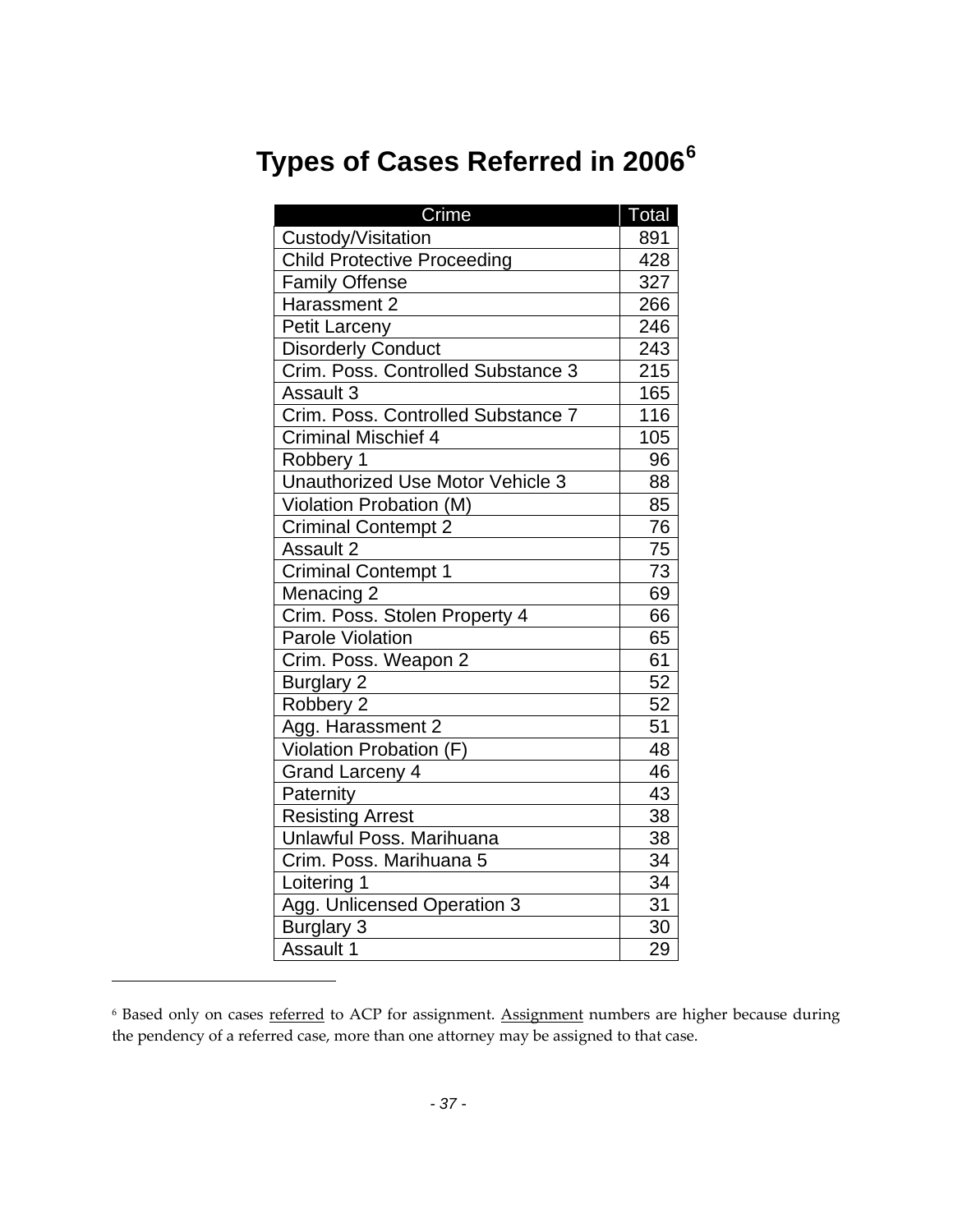| Crime                                      | Total           |
|--------------------------------------------|-----------------|
| Appeal-Criminal Court (Fel.)               | 28              |
| Crim. Sale of Controlled Substance 3       | 27              |
| Support                                    | 27              |
| Crim. Poss. Stolen Property 5              | 26              |
| <b>Criminal Mischief 3</b>                 | 26              |
| Murder <sub>2</sub>                        | $\overline{25}$ |
| <b>Obstructing Govt'l Administration 2</b> | 25              |
| <b>Grand Larceny 3</b>                     | 24              |
| Agg. Unlicensed Operation 2                | $\overline{23}$ |
| Guardianship                               | 23              |
| Crim. Poss. Marihuana 4                    | 22              |
| Crim. Poss. Weapon 3                       | 21              |
| Crim. Trespass 2                           | $\overline{21}$ |
| End. Welfare Child                         | $\overline{21}$ |
| <b>Trespass</b>                            | $\overline{21}$ |
| <b>Burglary 1</b>                          | 20              |
| Crim. Poss. Stolen Property 3              | 18              |
| Crim. Trespass 3                           | 17              |
| <b>Criminal Impersonation 2</b>            | 17              |
| Loitering                                  | 17              |
| <b>False Personation</b>                   | 16              |
| Crim. Poss. Weapon 4                       | 13              |
| <b>Appeal-Family Court</b>                 | 12              |
| Crim. Poss. Forged Instrument 2            | 12              |
| Crim. Sale Marihuana 4                     | 12              |
| Forgery 2                                  | 12              |
| Robbery 1, Att.                            | 11              |
| Prostitution                               | 10              |
| <b>Witness</b>                             | 10              |
| <b>Driving While Intoxicated</b>           | 9               |
| Poss. Burglar's Tools                      | 9               |
| Agg. Unlicensed Operation 1                | 7               |
| <b>Alcoholic Beverage Control</b>          | 7               |
| <b>Issuing a Bad Check</b>                 | 7               |
| Pins-Intevenor/FC                          | 7               |
| Rape 1                                     | 7               |
| <b>Reckless Endangerment 1</b>             | 7               |
| <b>Criminal Facilitation 4</b>             | 6               |
| Fugitive                                   | 6               |
| <b>Making Graffiti</b>                     | 6               |
| Adoption                                   | 5               |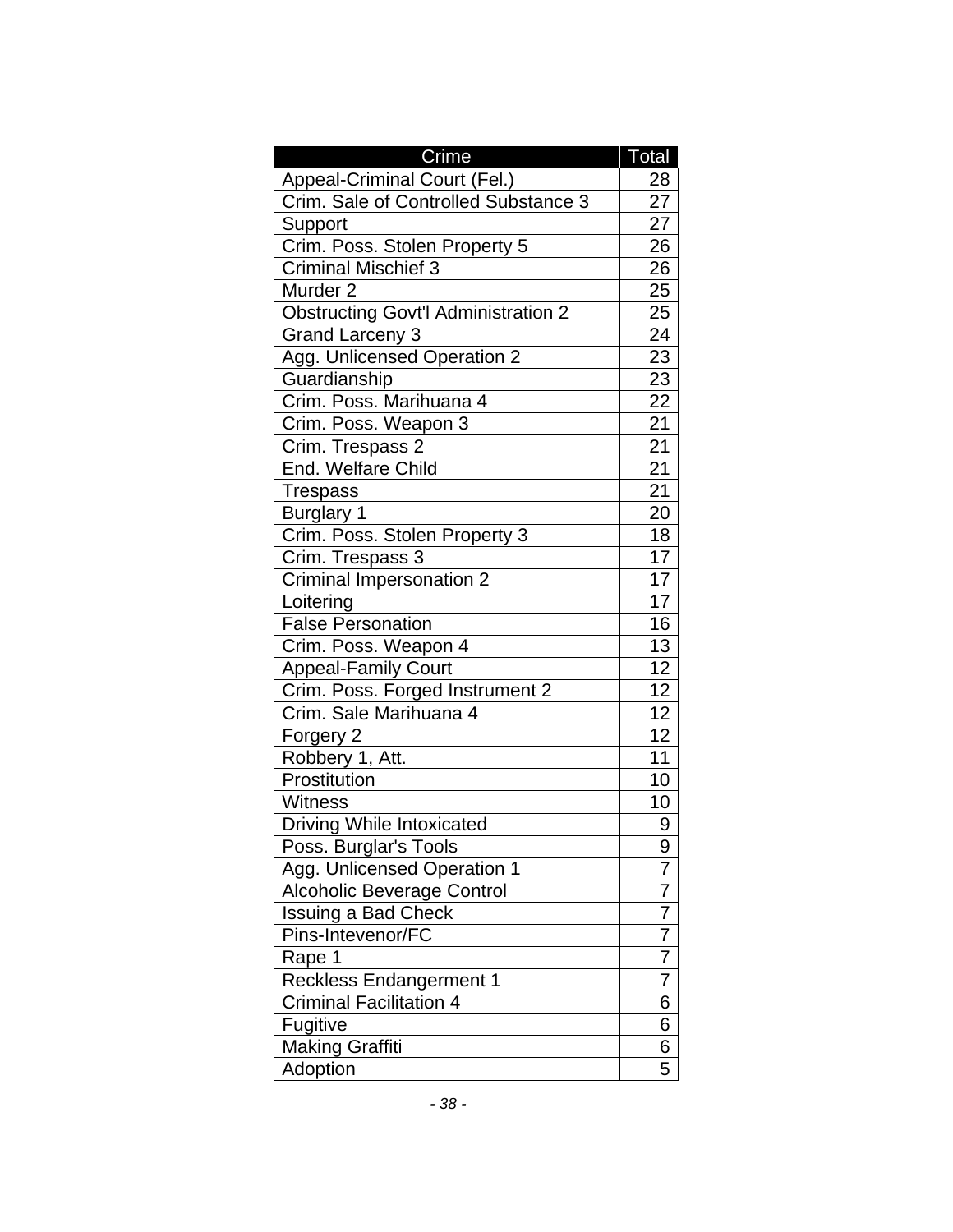| Crime                                   | Total                                                   |
|-----------------------------------------|---------------------------------------------------------|
| Appeal-Criminal Court (Misd.)           | 5                                                       |
| Crim. Poss. Marihuana 2                 | 5                                                       |
| Crim. Use Drug Paraphernalia 2          | 5                                                       |
| <b>Falsely Reporting Incident 3</b>     | $\overline{5}$                                          |
| <b>Falsifying Business Records 1</b>    | $\overline{5}$                                          |
| <b>Intimidating Victim/Witness 3</b>    | $\overline{5}$                                          |
| <b>Promoting Prison Contraband 2</b>    | $\overline{5}$                                          |
| Rape 2                                  | $\overline{5}$                                          |
| Robbery 2, Att.                         | 5                                                       |
| 722-c Order                             | $\overline{4}$                                          |
| Burglary 2, Att.                        | 4                                                       |
| Crim. Poss. Controlled Substance 4      | 4                                                       |
| Crim. Poss. Controlled Substance 5      | 4                                                       |
| Crim. Poss. Hypodermic Instrument       | 4                                                       |
| Crim. Sale Firearm 3                    | 4                                                       |
| Driving While Intoxicated (Fel.)        | $\overline{4}$                                          |
| <b>Forcible Touching</b>                | 4                                                       |
| <b>Foster Care</b>                      | 4                                                       |
| <b>Identity Theft 3</b>                 | 4                                                       |
| Manslaughter 1                          | $\overline{4}$                                          |
| Poss. Imitation Controlled Substance    | 4                                                       |
| Rape 3                                  | 4                                                       |
| <b>Reckless Endangerment 2</b>          | 4                                                       |
| Rockefeller Reform Resentence           | 4                                                       |
| <b>Sex Conduct Child 1</b>              | 4                                                       |
| Unauthorized Use Motor Vehicle 2        | 4                                                       |
| Assault 2, Att.                         | $\frac{3}{3}$                                           |
| Crim. Poss. Controlled Substance 1      |                                                         |
| Crim. Poss. Controlled Substance 2      | $\overline{3}$                                          |
| Crim. Poss. Marihuana 4, Att            | $\overline{3}$                                          |
| Crim. Sale Marihuana 5                  | 3                                                       |
| Crim. Sale of Controlled Substance 2    | $\overline{3}$                                          |
| <b>Criminal Mischief 2</b>              | $\overline{3}$                                          |
| Harassment                              |                                                         |
| <b>Identity Theft 1</b>                 |                                                         |
| Kidnapping 1                            | $\frac{3}{3}$ $\frac{3}{3}$ $\frac{3}{3}$ $\frac{3}{2}$ |
| Kidnapping 2                            |                                                         |
| Menacing 3                              |                                                         |
| Prohibited Use of Weapon                |                                                         |
| <b>Torturing &amp; Injuring Animals</b> |                                                         |
| Act Manner Injurious Child < 17         |                                                         |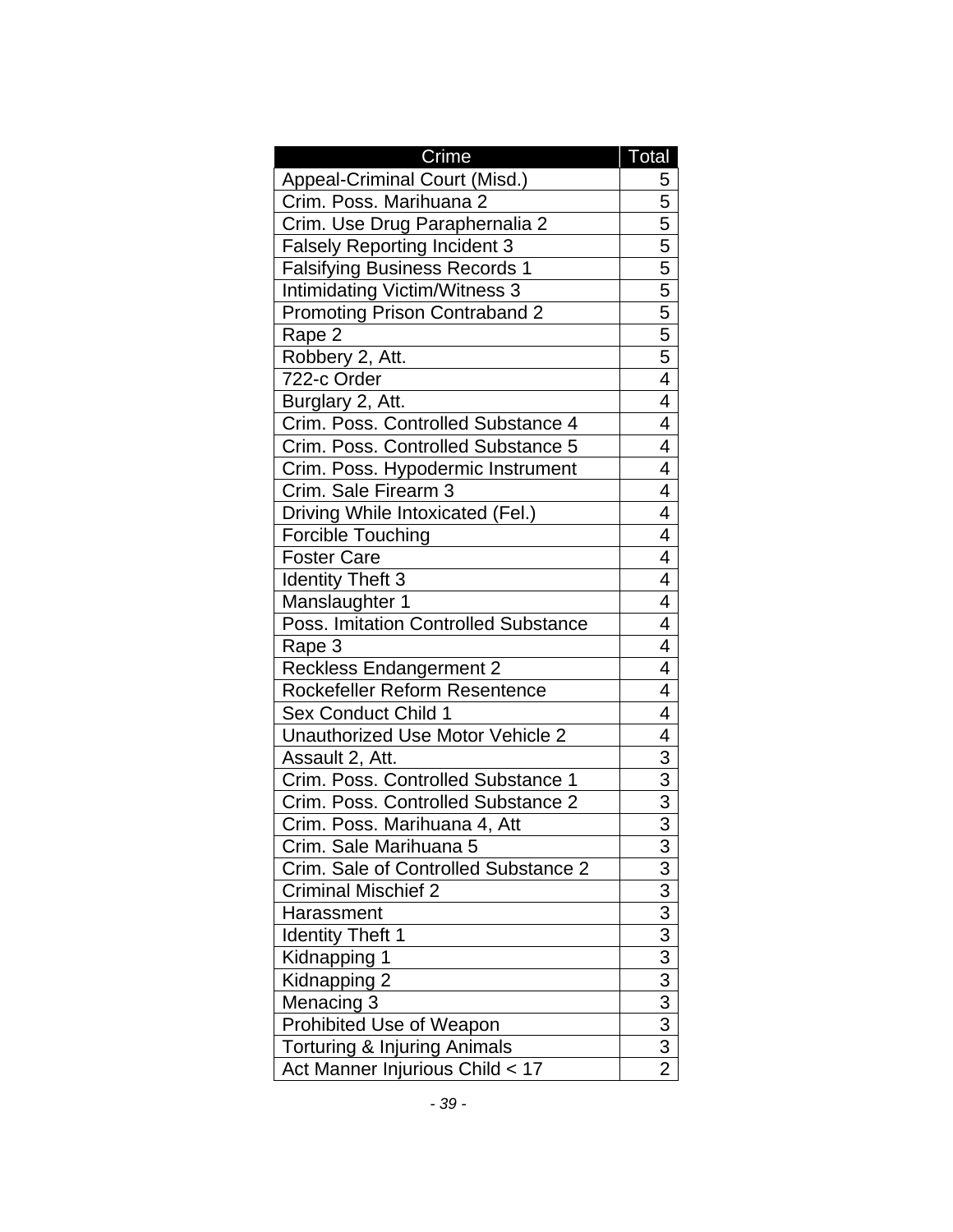| Crime                                | Total          |
|--------------------------------------|----------------|
| <b>Aggressive Panhandling</b>        | $\overline{2}$ |
| Assault 3, Att.                      | $\overline{2}$ |
| Conspiracy 2                         | $\overline{2}$ |
| Crim. Poss. Marihuana 3              | $\overline{2}$ |
| Criminal Contempt 1, Aggravated      |                |
| <b>Criminal Sexual Act 1</b>         |                |
| <b>Custodial Interference 1</b>      |                |
| Discharge Firearm Within City Limits |                |
| Loitering to Promote Prostitution    |                |
| Manslaughter 2                       |                |
| Petit Larceny, Att.                  |                |
| <b>Post-Conviction Motion</b>        |                |
| <b>Promoting Prostitution 4</b>      |                |
| <b>Public Lewdness</b>               |                |
| Robbery 3                            |                |
| Sexual Abuse 1                       |                |
| <b>Sexual Misconduct</b>             |                |
| Sodomy 1                             |                |
| Stalking 4                           |                |
| <b>Suspended Registration</b>        |                |
| Theft of Services                    |                |
| Unlawful Imprisonment 2              |                |
| <b>Unlawful Poss Fireworks</b>       |                |
| Unlawfully Dealing w/Child 1         |                |
| <b>Absconding From Temp Release</b>  | 1              |
| Appeal - Court of Appeals            | 1              |
| Arson <sub>2</sub>                   | 1              |
| <b>Bail Jumping 3</b>                | 1              |
| Crim. Poss. Forged Instrument 1      | 1              |
| Crim. Poss. Marihuana 1              | 1              |
| Crim. Poss. Weapon 1                 | 1              |
| Crim. Poss. Weapon 3, Att.           | 1              |
| Crim. Sale Marihuana 2               | 1              |
| Crim. Sale of Controlled Substance 1 | 1              |
| Driving While Ability Impaired       | 1              |
| Driving While Ability Impaired-Drugs | 1              |
| Escape 3                             | 1              |
| <b>Exposure of Person</b>            | 1              |
| Fail to Register: Sex Offender 2nd   | 1              |
| <b>File False Written Statement</b>  | 1              |
| <b>Gang Assault 2</b>                | 1              |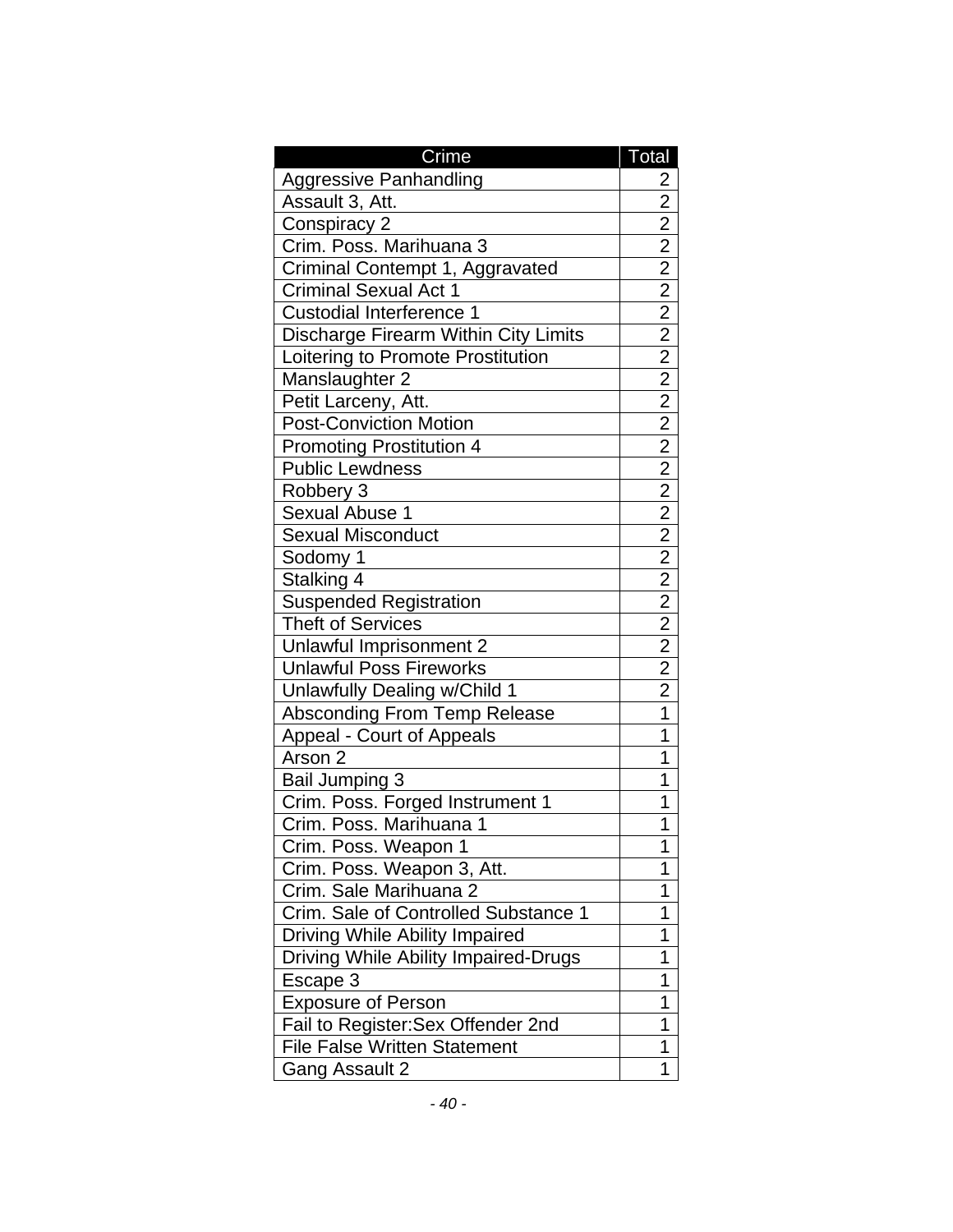| Crime                                    | Total |
|------------------------------------------|-------|
| <b>Grand Larceny 2</b>                   | 1     |
| Grand Larceny 4, Att.                    | 1     |
| <b>Identity Theft 2</b>                  | 1     |
| <b>Insurance Fraud 4</b>                 | 1     |
| Leaving Scene Incident-PI                | 1     |
| Making App. False Sworn Statement 1      | 1     |
| Menacing                                 | 1     |
| Murder 1, Att.                           | 1     |
| Murder 2, Att.                           | 1     |
| <b>Promoting Prison Contraband 1</b>     | 1     |
| Rape 1, Att.                             | 1     |
| <b>Reckless Assault of Child</b>         | 1     |
| <b>Reckless Driving</b>                  | 1     |
| Rioting 2                                | 1     |
| Robbery 3, Att.                          | 1     |
| Sexual Abuse 2                           | 1     |
| <b>Sexual Abuse 3</b>                    | 1     |
| Sodomy 1, Att.                           | 1     |
| Sodomy 2                                 | 1     |
| Solicitation 5                           | 1     |
| <b>Unlawful Sale of Noxious Material</b> | 1     |
| <b>Unlawful Growth Cannabis</b>          | 1     |
| Unlawful Imprisonment 1                  | 1     |
| Unlawfully Deal w/Child 2                | 1     |
| <b>Unlawfully Dealing With Child</b>     | 1     |
| <b>Unregistered Vehicle</b>              | 1     |
| <b>Grand Total</b>                       | 5170  |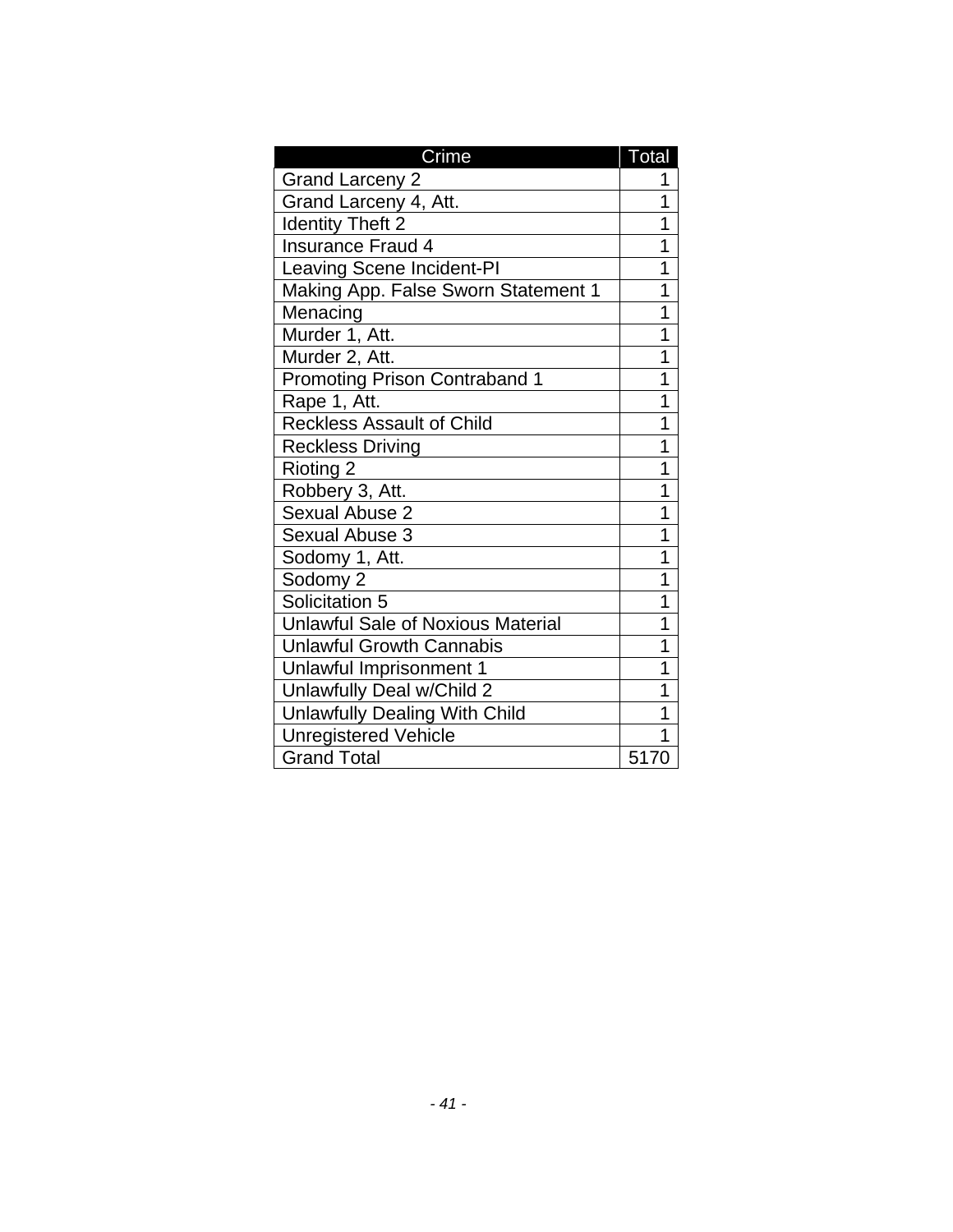<span id="page-43-0"></span>

| <b>Description</b>  |        | Attorney<br>Expenses | Fees        | Vendor<br><b>Expenses</b> | Grand<br>Total |
|---------------------|--------|----------------------|-------------|---------------------------|----------------|
| <b>ABC Felony</b>   | Fees   | \$4,736              | \$1,062,452 | \$49,206                  | \$1,116,394    |
|                     | #Cases | 225                  | 551         | 64                        | 840            |
| Appellate           | Fees   | \$3,869              | \$36,380    |                           | \$40,249       |
|                     | #Cases | 13                   | 9           |                           | 22             |
| DE Felony           | Fees   | \$1,516              | \$454,792   | \$9,965                   | \$466,273      |
|                     | #Cases | 100                  | 434         | 18                        | 552            |
| <b>Family Court</b> | Fees   | \$949                | \$364,740   | \$156                     | \$365,846      |
|                     | #Cases | 116                  | 410         | 1                         | 527            |
| Misdemeanor         | Fees   | \$1,297              | \$332,697   | \$7,715                   | \$341,709      |
|                     | #Cases | 164                  | 704         | 40                        | 908            |
| Other               | Fees   | \$66                 | \$22,236    | \$1,110                   | \$23,412       |
|                     | #Cases | 5                    | 22          | $\overline{2}$            | 29             |
| Probation/Parole    | Fees   | \$32                 | \$68,390    |                           | \$68,422       |
|                     | #Cases | 24                   | 138         |                           | 162            |
| <b>Total Fees</b>   |        | \$12,464             | \$2,341,688 | \$68,152                  | \$2,422,304    |
| Total #Cases        |        | 647                  | 2268        | 125                       | 3040           |

# **2006 Case Costs by Panel[7](#page-43-1)**

# **2006 Costs by Case Disposition**

| Description       | <b>Disposition</b>                 | <b>Data</b>      | Total    |
|-------------------|------------------------------------|------------------|----------|
| <b>ABC Felony</b> | A.C.D.                             | <b>Total Fee</b> | \$1,612  |
|                   |                                    | Average Fee      | \$269    |
|                   |                                    | # Cases          | 6        |
|                   | Alford Plea                        | <b>Total Fee</b> | \$931    |
|                   |                                    | Average Fee      | \$233    |
|                   |                                    | # Cases          | 4        |
|                   | Bench Trial - Acquittal            | <b>Total Fee</b> | \$15,312 |
|                   |                                    | Average Fee      | \$1,701  |
|                   |                                    | # Cases          | 9        |
|                   | <b>Bench Trial - Guilty Lesser</b> | <b>Total Fee</b> | \$8,018  |
|                   |                                    | Average Fee      | \$4,009  |
|                   |                                    | # Cases          | 2        |
|                   | Bench Trial - Guilty Original      | <b>Total Fee</b> | \$12,915 |
|                   |                                    | Average Fee      | \$6,457  |
|                   |                                    | # Cases          | 2        |
|                   | <b>Bench Warrant</b>               | <b>Total Fee</b> | \$6,635  |

<span id="page-43-1"></span><sup>7</sup> Includes all cases closed and paid in 2006 even if assigned in a prior year. Excludes administrative costs.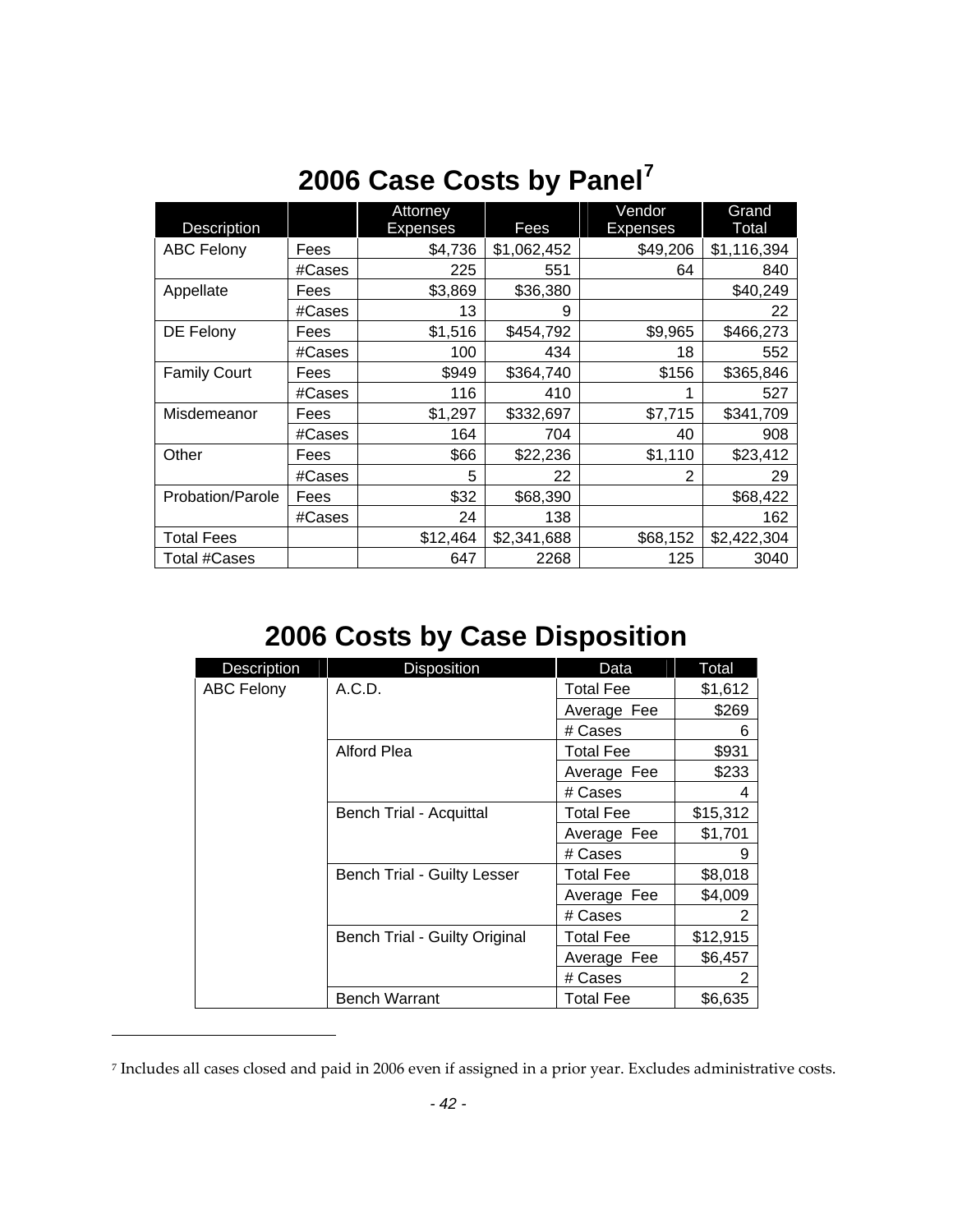| Description | Disposition                        | Data             | Total     |
|-------------|------------------------------------|------------------|-----------|
|             |                                    | Average Fee      | \$737     |
|             |                                    | # Cases          | 9         |
|             | <b>Capital Defender Case</b>       | <b>Total Fee</b> | \$390     |
|             |                                    | Average Fee      | \$390     |
|             |                                    | # Cases          | 1         |
|             | <b>Client Retained Own Counsel</b> | <b>Total Fee</b> | \$20,434  |
|             |                                    | Average Fee      | \$417     |
|             |                                    | # Cases          | 49        |
|             | <b>Conflict of Interest</b>        | <b>Total Fee</b> | \$4,295   |
|             |                                    | Average Fee      | \$716     |
|             |                                    | # Cases          | 6         |
|             | Covered by Plea - Other            |                  |           |
|             | Charge                             | <b>Total Fee</b> | \$6,345   |
|             |                                    | Average Fee      | \$529     |
|             |                                    | # Cases          | 12        |
|             | Dismissed - CPL 30.30              | <b>Total Fee</b> | \$3,285   |
|             |                                    | Average Fee      | \$657     |
|             |                                    | # Cases          | 5         |
|             | Dismissed - Felony Complaint       | <b>Total Fee</b> | \$3,222   |
|             |                                    | Average Fee      | \$806     |
|             |                                    | # Cases          | 4         |
|             | Dismissed - Indictment             | <b>Total Fee</b> | \$30,533  |
|             |                                    | Average Fee      | \$1,454   |
|             |                                    | # Cases          | 21        |
|             | Dismissed - Information            | <b>Total Fee</b> | \$2,187   |
|             |                                    | Average Fee      | \$1,093   |
|             |                                    | # Cases          | 2         |
|             | Dismissed - Plea in                |                  |           |
|             | Satisfaction                       | <b>Total Fee</b> | \$4,331   |
|             |                                    | Average Fee      | \$722     |
|             |                                    | # Cases          | 6         |
|             | Jury Trial - Acquittal             | <b>Total Fee</b> | \$117,506 |
|             |                                    | Average Fee      | \$5,341   |
|             |                                    | # Cases          | 22        |
|             | Jury Trial - Guilty Lesser         | <b>Total Fee</b> | \$54,613  |
|             |                                    | Average Fee      | \$5,461   |
|             |                                    | # Cases          | 10        |
|             | Jury Trial - Guilty Original       | <b>Total Fee</b> | \$186,159 |
|             |                                    | Average Fee      | \$2,864   |
|             |                                    | # Cases          | 65        |
|             | No Bill - Grand Jury               | <b>Total Fee</b> | \$44,751  |
|             |                                    | Average Fee      | \$476     |
|             |                                    | # Cases          | 94        |
|             | No Conflict - PD Continued         | <b>Total Fee</b> | \$300     |
|             |                                    | Average Fee      | \$150     |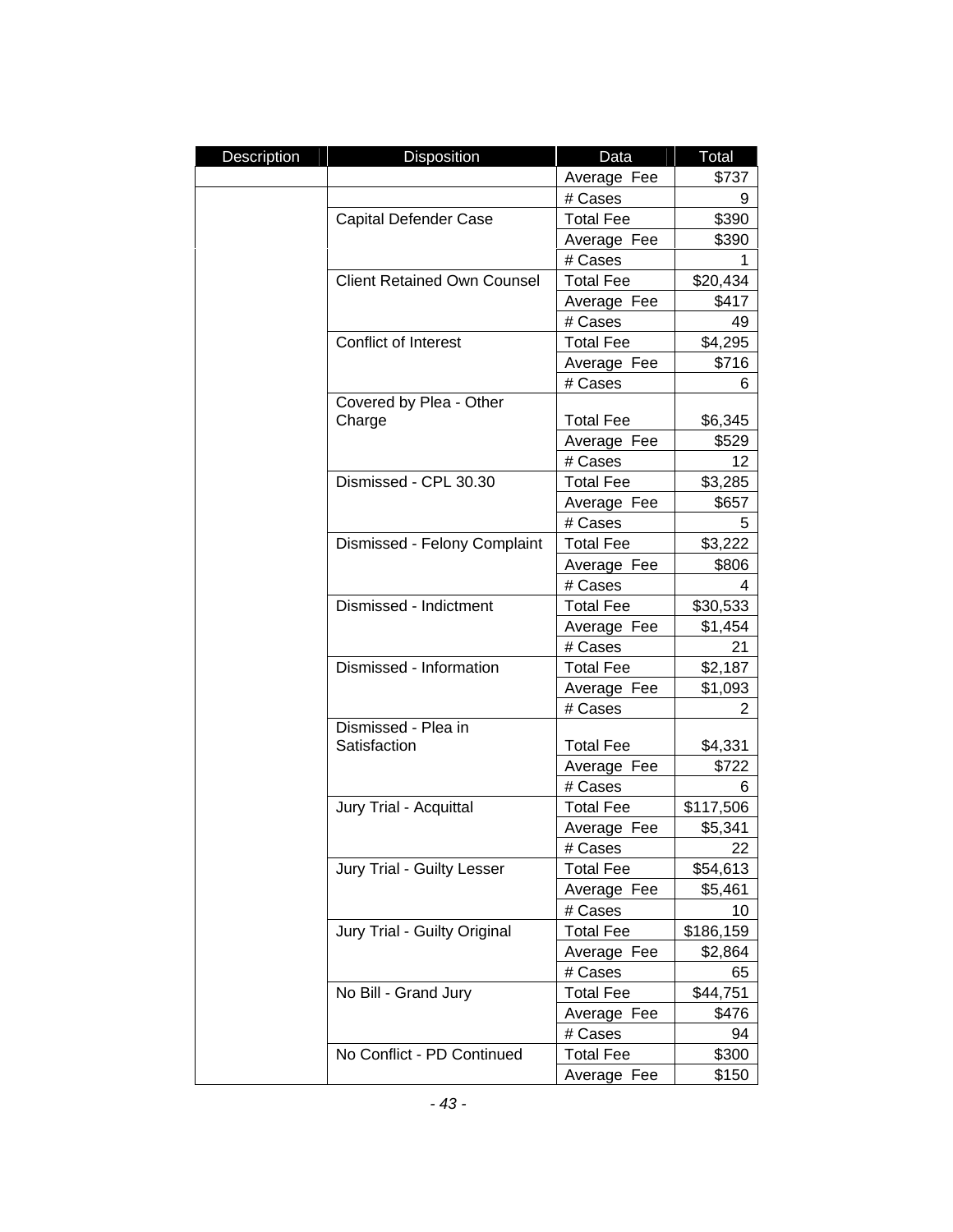| Description | Disposition                     | Data             | Total     |
|-------------|---------------------------------|------------------|-----------|
|             |                                 | # Cases          | 2         |
|             | Other                           | <b>Total Fee</b> | \$6,818   |
|             |                                 | Average Fee      | \$2,273   |
|             |                                 | # Cases          | 3         |
|             | Plea - Not Responsible          | <b>Total Fee</b> | \$1,244   |
|             |                                 | Average Fee      | \$415     |
|             |                                 | # Cases          | 3         |
|             | Plea To Reduced Charge          | <b>Total Fee</b> | \$346,826 |
|             |                                 | Average Fee      | \$1,064   |
|             |                                 | # Cases          | 326       |
|             | Plea To Top Charge              | <b>Total Fee</b> | \$168,668 |
|             |                                 | Average Fee      | \$1,493   |
|             |                                 | # Cases          | 113       |
|             | Relieved By Court               | <b>Total Fee</b> | \$5,341   |
|             |                                 | Average Fee      | \$763     |
|             |                                 | # Cases          | 7         |
|             | <b>Transfer to Family Court</b> | <b>Total Fee</b> | \$307     |
|             |                                 | Average Fee      | \$307     |
|             |                                 | # Cases          |           |
|             | <b>Trial Order of Dismissal</b> | <b>Total Fee</b> | \$12,977  |
|             |                                 | Average Fee      | \$2,595   |
|             |                                 | # Cases          | 5         |
|             | Y.O. Adjudication               | <b>Total Fee</b> | \$39,937  |
|             |                                 | Average Fee      | \$951     |
|             |                                 | # Cases          | 42        |
| Appellate   | Appeal Judgment - Affirmed      | <b>Total Fee</b> | \$26,418  |
|             |                                 | Average Fee      | \$2,032   |
|             |                                 | # Cases          | 13        |
|             | Appeal Judgment - Modified      | <b>Total Fee</b> | \$168     |
|             |                                 | Average Fee      | \$42      |
|             |                                 | # Cases          | 4         |
|             | Appeal Judgment - Reversed      | <b>Total Fee</b> | \$3,266   |
|             |                                 | Average Fee      | \$3,266   |
|             |                                 | # Cases          | 1         |
|             | Appeal Sentence - Affirmed      | <b>Total Fee</b> | \$137     |
|             |                                 | Average Fee      | \$137     |
|             |                                 | # Cases          | 1         |
|             | Not Indigent                    | <b>Total Fee</b> | \$855     |
|             |                                 | Average Fee      | \$427     |
|             |                                 | # Cases          | 2         |
| DE Felony   | A.C.D.                          | <b>Total Fee</b> | \$3,324   |
|             |                                 | Average Fee      | \$665     |
|             |                                 | # Cases          | 5         |
|             | Alford Plea                     | <b>Total Fee</b> | \$3,883   |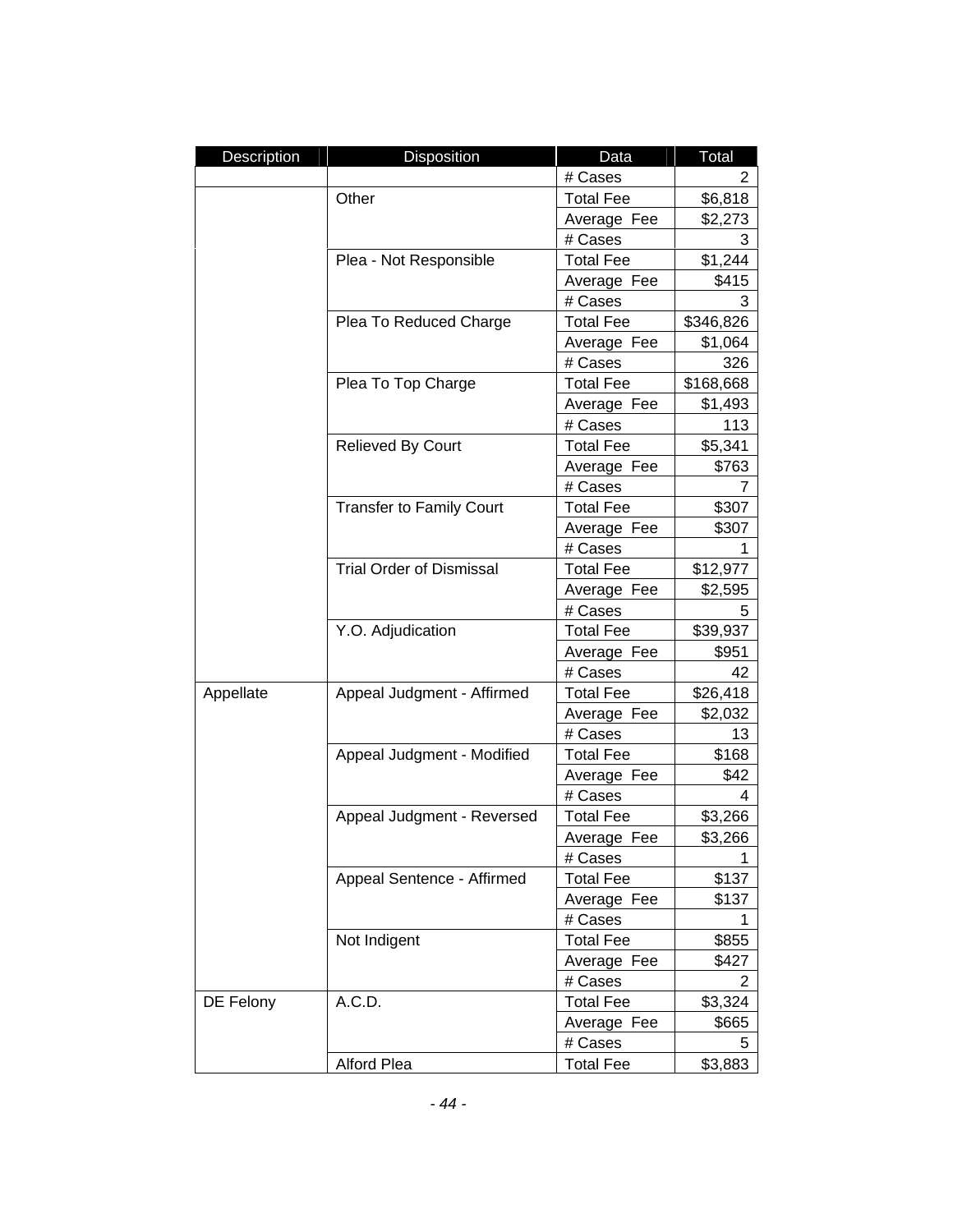| <b>Description</b> | Disposition                        | Data             | Total    |
|--------------------|------------------------------------|------------------|----------|
|                    |                                    | Average Fee      | \$647    |
|                    |                                    | # Cases          | 6        |
|                    | Bench Trial - Acquittal            | <b>Total Fee</b> | \$19,729 |
|                    |                                    | Average Fee      | \$1,794  |
|                    |                                    | # Cases          | 11       |
|                    | Bench Trial - Guilty Lesser        | <b>Total Fee</b> | \$1,485  |
|                    |                                    | Average Fee      | \$1,485  |
|                    |                                    | # Cases          |          |
|                    | Bench Trial - Guilty Original      | <b>Total Fee</b> | \$15,364 |
|                    |                                    | Average Fee      | \$2,561  |
|                    |                                    | # Cases          | 6        |
|                    | <b>Bench Warrant</b>               | <b>Total Fee</b> | \$7,526  |
|                    |                                    | Average Fee      | \$627    |
|                    |                                    | # Cases          | 12       |
|                    | <b>Client Retained Own Counsel</b> | <b>Total Fee</b> | \$3,150  |
|                    |                                    | Average Fee      | \$263    |
|                    |                                    | # Cases          | 12       |
|                    | Conflict of Interest               | <b>Total Fee</b> | \$232    |
|                    |                                    | Average Fee      | \$232    |
|                    |                                    | # Cases          | 1        |
|                    | Covered by Plea - Other            |                  |          |
|                    | Charge                             | <b>Total Fee</b> | \$5,494  |
|                    |                                    | Average Fee      | \$458    |
|                    |                                    | # Cases          | 12       |
|                    | Dismissed - CPL 30.30              | <b>Total Fee</b> | \$5,850  |
|                    |                                    | Average Fee      | \$1,170  |
|                    |                                    | # Cases          | 5        |
|                    | Dismissed - Felony Complaint       | <b>Total Fee</b> | \$6,754  |
|                    |                                    | Average Fee      | \$563    |
|                    |                                    | # Cases          | 12       |
|                    | Dismissed - Indictment             | <b>Total Fee</b> | \$3,049  |
|                    |                                    | Average Fee      | \$1,525  |
|                    |                                    | # Cases          | 2        |
|                    | Dismissed - Information            | <b>Total Fee</b> | \$5,448  |
|                    |                                    | Average Fee      | \$1,090  |
|                    |                                    | # Cases          | 5        |
|                    | Dismissed - Plea in                |                  |          |
|                    | Satisfaction                       | <b>Total Fee</b> | \$3,472  |
|                    |                                    | Average Fee      | \$694    |
|                    |                                    | # Cases          | 5        |
|                    | Jury Trial - Acquittal             | <b>Total Fee</b> | \$5,001  |
|                    |                                    | Average Fee      | \$1,667  |
|                    |                                    | # Cases          | 3        |
|                    | Jury Trial - Guilty Lesser         | <b>Total Fee</b> | \$4,222  |
|                    |                                    | Average Fee      | \$4,222  |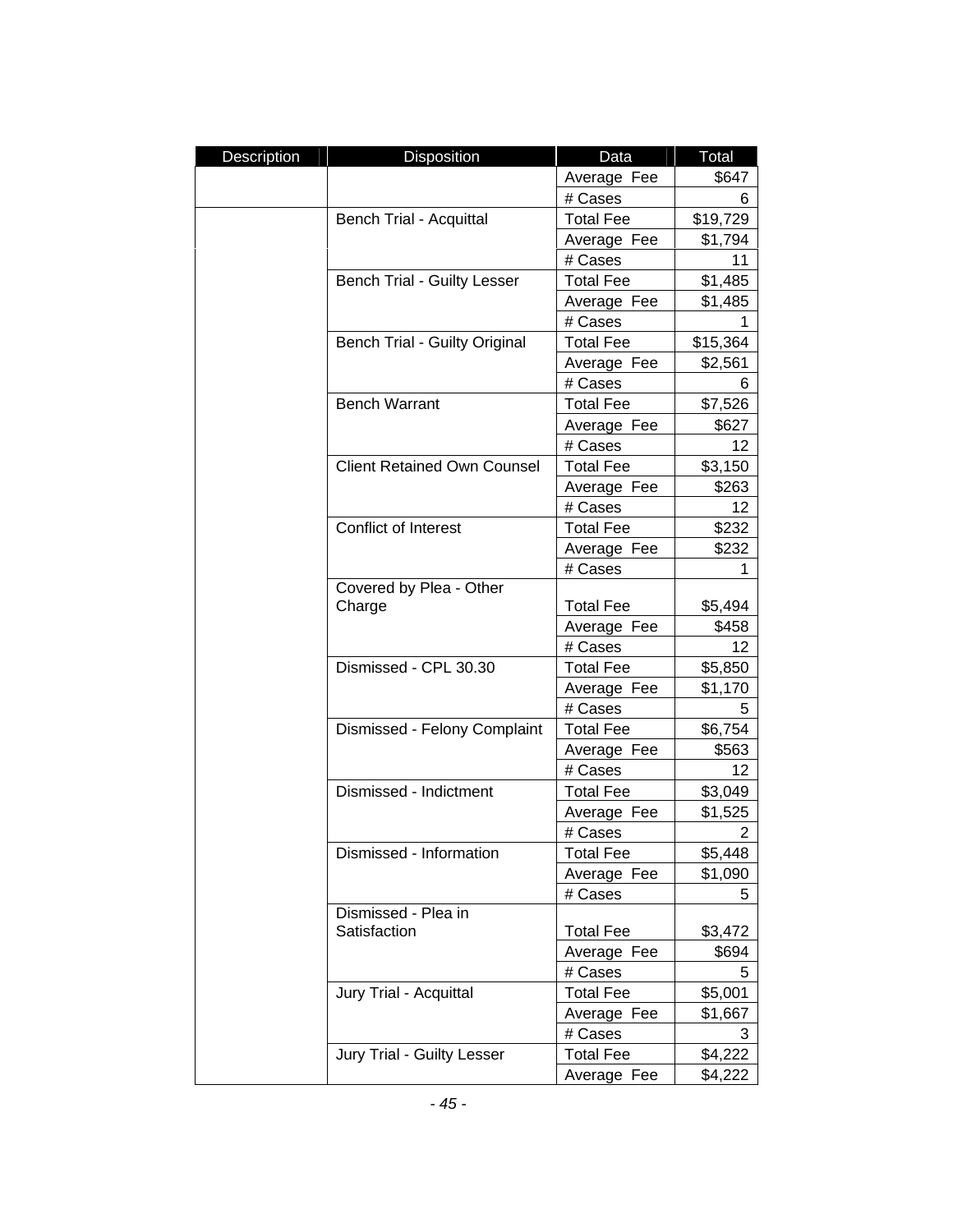| Description         | Disposition                        | Data             | Total          |
|---------------------|------------------------------------|------------------|----------------|
|                     |                                    | # Cases          | 1              |
|                     | Jury Trial - Guilty Original       | <b>Total Fee</b> | \$10,679       |
|                     |                                    | Average Fee      | \$1,780        |
|                     |                                    | # Cases          | 6              |
|                     | No Bill - Grand Jury               | <b>Total Fee</b> | \$43,104       |
|                     |                                    | Average Fee      | \$474          |
|                     |                                    | # Cases          | 91             |
|                     | No Conflict - PD Continued         | <b>Total Fee</b> | \$960          |
|                     |                                    | Average Fee      | \$320          |
|                     |                                    | # Cases          | 3              |
|                     | Not Indigent                       | <b>Total Fee</b> | \$45           |
|                     |                                    | Average Fee      | \$45           |
|                     |                                    | # Cases          | 1              |
|                     | Other                              | <b>Total Fee</b> | \$312          |
|                     |                                    | Average Fee      | \$312          |
|                     |                                    | # Cases          | 1              |
|                     | Plea To Reduced Charge             | <b>Total Fee</b> | \$176,941      |
|                     |                                    | Average Fee      | \$867          |
|                     |                                    | # Cases          | 204            |
|                     | Plea To Top Charge                 | <b>Total Fee</b> | \$105,493      |
|                     |                                    | Average Fee      | \$1,134        |
|                     |                                    | # Cases          | 93             |
|                     | Relieved By Court                  | <b>Total Fee</b> | \$4,484        |
|                     |                                    | Average Fee      | \$448          |
|                     |                                    | # Cases          | 10             |
|                     | <b>Stipulated Settlement</b>       | <b>Total Fee</b> | \$1,793        |
|                     |                                    | Average Fee      | \$896          |
|                     |                                    | # Cases          | 2              |
|                     | Y.O. Adjudication                  | <b>Total Fee</b> | \$26,738       |
|                     |                                    | Average Fee      | \$668          |
|                     |                                    | # Cases          | 40             |
| <b>Family Court</b> | A.C.D.                             | <b>Total Fee</b> | \$5,994        |
|                     |                                    | Average Fee      | \$856          |
|                     |                                    | # Cases          | $\overline{7}$ |
|                     | <b>Admit Petition</b>              | <b>Total Fee</b> | \$8,798        |
|                     |                                    | Average Fee      | \$677          |
|                     |                                    | # Cases          | 13             |
|                     | <b>Client Retained Own Counsel</b> | <b>Total Fee</b> | \$1,980        |
|                     |                                    | Average Fee      | \$990          |
|                     |                                    | # Cases          | 2              |
|                     | <b>Conflict of Interest</b>        | <b>Total Fee</b> | \$818          |
|                     |                                    | Average Fee      | \$409          |
|                     |                                    | # Cases          | 2              |
|                     | No Conflict - PD Continued         | <b>Total Fee</b> | \$150          |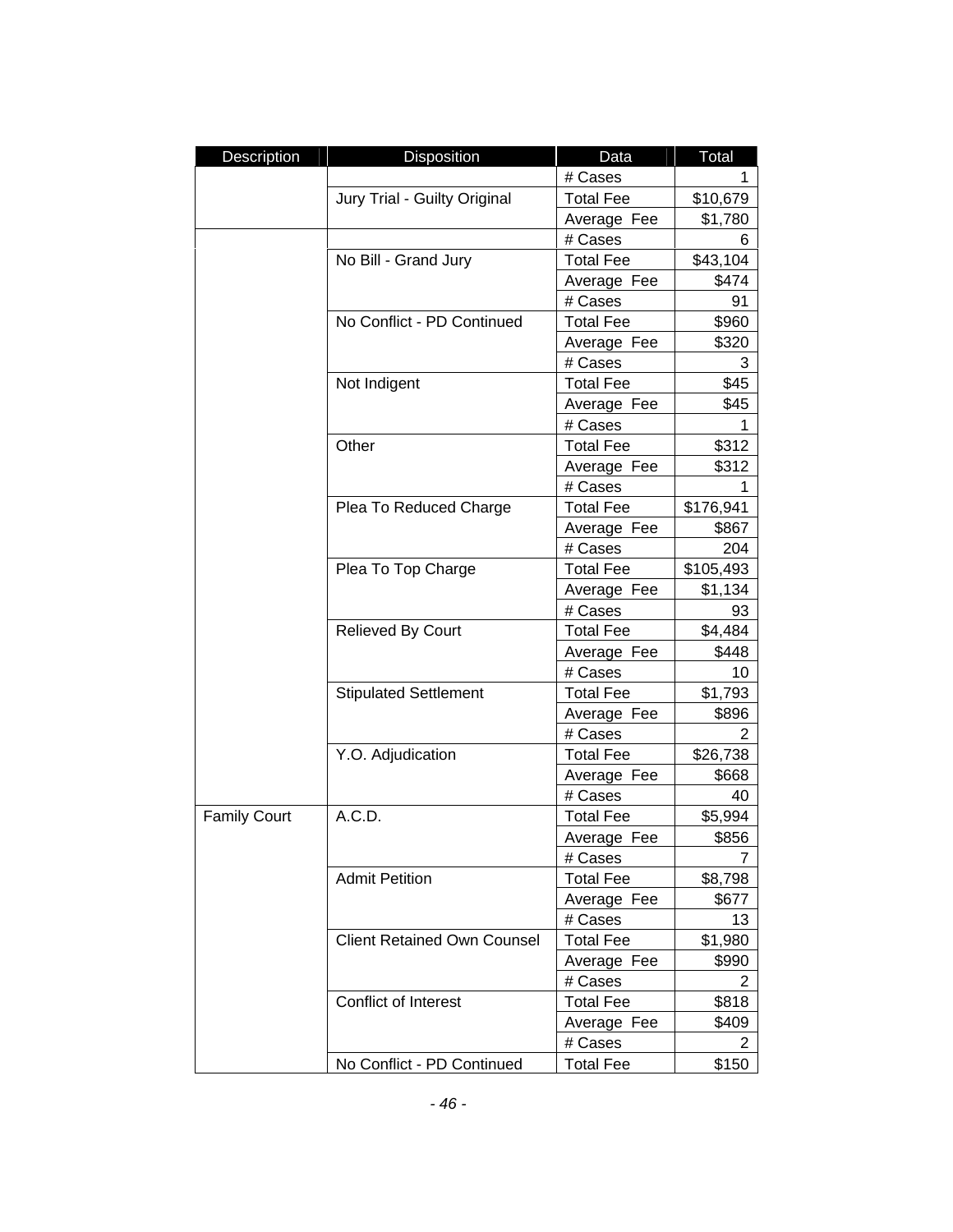| <b>Description</b> | Disposition                         | Data             | Total     |
|--------------------|-------------------------------------|------------------|-----------|
|                    |                                     | Average Fee      | \$150     |
|                    |                                     | # Cases          | 1         |
|                    | <b>Petition Dismissed</b>           | <b>Total Fee</b> | \$63,011  |
|                    |                                     | Average Fee      | \$447     |
|                    |                                     | # Cases          | 141       |
|                    | <b>Petition Found After Hearing</b> | <b>Total Fee</b> | \$45,096  |
|                    |                                     | Average Fee      | \$1,253   |
|                    |                                     | # Cases          | 36        |
|                    | Relieved By Court                   | <b>Total Fee</b> | \$52      |
|                    |                                     | Average Fee      | \$52      |
|                    |                                     | # Cases          | 1         |
|                    | <b>Stipulated Settlement</b>        | <b>Total Fee</b> | \$239,264 |
|                    |                                     | Average Fee      | \$741     |
|                    |                                     | # Cases          | 323       |
|                    | Transfer to IDV                     | <b>Total Fee</b> | \$683     |
|                    |                                     | Average Fee      | \$683     |
|                    |                                     | # Cases          |           |
| Misdemeanor        | A.C.D.                              | <b>Total Fee</b> | \$55,363  |
|                    |                                     | Average Fee      | \$328     |
|                    |                                     | # Cases          | 169       |
|                    | Abated by Death                     | <b>Total Fee</b> | \$2,250   |
|                    |                                     | Average Fee      | \$450     |
|                    |                                     | # Cases          | 5         |
|                    | Bench Trial - Acquittal             | <b>Total Fee</b> | \$5,640   |
|                    |                                     | Average Fee      | \$470     |
|                    |                                     | # Cases          | 12        |
|                    | Bench Trial - Guilty Lesser         | <b>Total Fee</b> | \$1       |
|                    |                                     | Average Fee      | \$1       |
|                    |                                     | # Cases          | 1         |
|                    | Bench Trial - Guilty Original       | <b>Total Fee</b> | \$3,890   |
|                    |                                     | Average Fee      | \$556     |
|                    |                                     | # Cases          | 7         |
|                    | <b>Bench Warrant</b>                | <b>Total Fee</b> | \$8,623   |
|                    |                                     | Average Fee      | \$254     |
|                    |                                     | # Cases          | 34        |
|                    | <b>Client Retained Own Counsel</b>  | <b>Total Fee</b> | \$1,098   |
|                    |                                     | Average Fee      | \$220     |
|                    |                                     | # Cases          | 5         |
|                    | Consolidated - Other Charges        | <b>Total Fee</b> | \$456     |
|                    |                                     | Average Fee      | \$228     |
|                    |                                     | # Cases          | 2         |
|                    | Covered by Plea - Other             |                  |           |
|                    | Charge                              | <b>Total Fee</b> | \$17,904  |
|                    |                                     | Average Fee      | \$358     |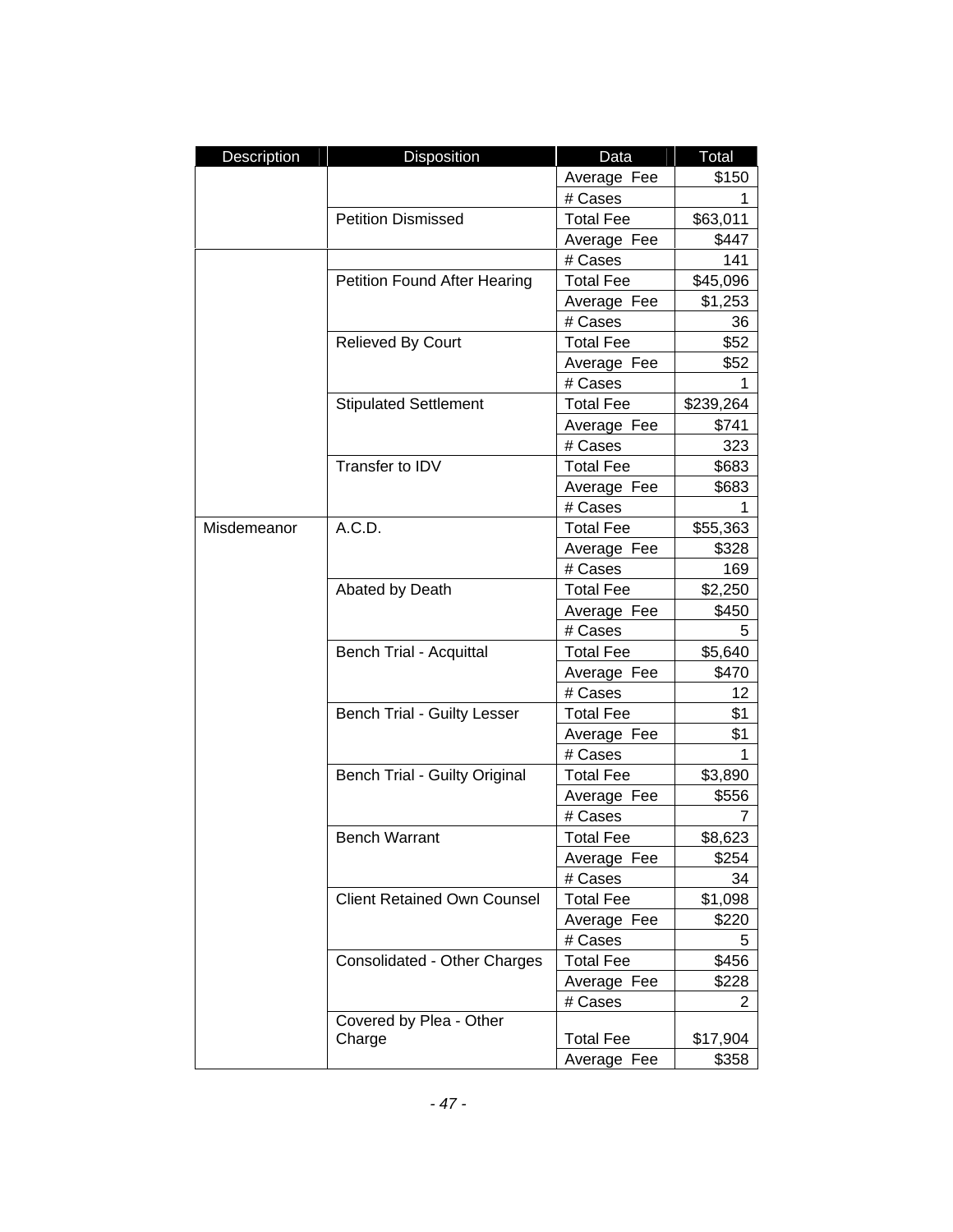| Description | Disposition                  | Data             | Total    |
|-------------|------------------------------|------------------|----------|
|             |                              | # Cases          | 50       |
|             | Dismissed - CPL 30.30        | <b>Total Fee</b> | \$17,189 |
|             |                              | Average Fee      | \$273    |
|             |                              | # Cases          | 63       |
|             | Dismissed - Information      | <b>Total Fee</b> | \$39,373 |
|             |                              | Average Fee      | \$331    |
|             |                              | # Cases          | 119      |
|             | Dismissed - Plea in          |                  |          |
|             | Satisfaction                 | <b>Total Fee</b> | \$12,319 |
|             |                              | Average Fee      | \$352    |
|             |                              | # Cases          | 35       |
|             | Incompetent to Stand Trial   | <b>Total Fee</b> | \$324    |
|             |                              | Average Fee      | \$324    |
|             |                              | # Cases          | 1        |
|             | Jury Trial - Acquittal       | <b>Total Fee</b> | \$4,146  |
|             |                              | Average Fee      | \$691    |
|             |                              | # Cases          | 6        |
|             | Jury Trial - Guilty Original | <b>Total Fee</b> | \$1,575  |
|             |                              | Average Fee      | \$1,575  |
|             |                              | # Cases          | 1        |
|             | No Bill - Grand Jury         | <b>Total Fee</b> | \$1,500  |
|             |                              | Average Fee      | \$1,500  |
|             |                              | # Cases          | 1        |
|             | No Conflict - PD Continued   | <b>Total Fee</b> | \$84     |
|             |                              | Average Fee      | \$84     |
|             |                              | # Cases          | 1        |
|             | Plea - Not Responsible       | <b>Total Fee</b> | \$944    |
|             |                              | Average Fee      | \$472    |
|             |                              | # Cases          | 2        |
|             | Plea To Reduced Charge       | <b>Total Fee</b> | \$95,417 |
|             |                              | Average Fee      | \$422    |
|             |                              | # Cases          | 226      |
|             | Plea To Top Charge           | <b>Total Fee</b> | \$64,739 |
|             |                              | Average Fee      | \$459    |
|             |                              | # Cases          | 141      |
|             | <b>Pre-Trial Diversion</b>   | <b>Total Fee</b> | \$294    |
|             |                              | Average Fee      | \$294    |
|             |                              | # Cases          | 1        |
|             | Relieved By Court            | <b>Total Fee</b> | \$3,112  |
|             |                              | Average Fee      | \$239    |
|             |                              | # Cases          | 13       |
|             | Y.O. Adjudication            | <b>Total Fee</b> | \$4,999  |
|             |                              | Average Fee      | \$500    |
|             |                              | # Cases          | 10       |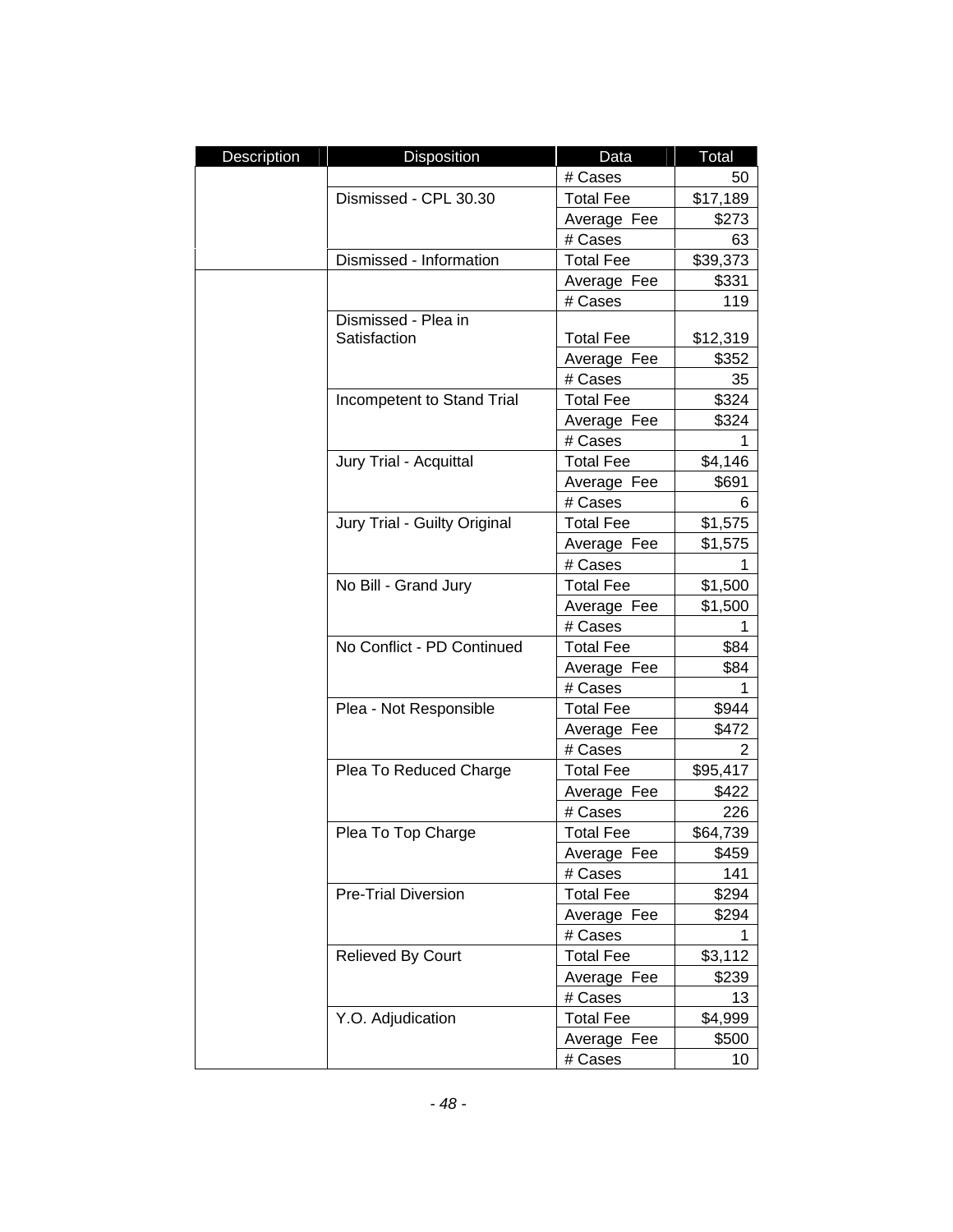| Description      | <b>Disposition</b>                  | Data             | Total          |
|------------------|-------------------------------------|------------------|----------------|
| Other            | Appeal Sentence - Affirmed          | <b>Total Fee</b> | \$165          |
|                  |                                     | Average Fee      | \$165          |
|                  |                                     | # Cases          | 1              |
|                  | Appeal Sentence - Modified          | <b>Total Fee</b> | \$41           |
|                  |                                     | Average Fee      | \$41           |
|                  |                                     | # Cases          | 1              |
|                  | <b>Client Retained Own Counsel</b>  | <b>Total Fee</b> | \$110          |
|                  |                                     | Average Fee      | \$110          |
|                  |                                     | # Cases          |                |
|                  | Dismissed - Information             | <b>Total Fee</b> | \$1,023        |
|                  |                                     | Average Fee      | \$512          |
|                  |                                     | # Cases          | 2              |
|                  | <b>Extradition Granted</b>          | <b>Total Fee</b> | \$2,280        |
|                  |                                     | Average Fee      | \$570          |
|                  |                                     | # Cases          | 4              |
|                  | Other                               | <b>Total Fee</b> | \$6,472        |
|                  |                                     | Average Fee      | \$431          |
|                  |                                     | # Cases          | 15             |
|                  | <b>Petition Found After Hearing</b> | <b>Total Fee</b> | \$10,461       |
|                  |                                     | Average Fee      | \$5,231        |
|                  |                                     | # Cases          | 2              |
|                  | Post Conviction - Denied            | <b>Total Fee</b> | \$2,860        |
|                  |                                     | Average Fee      | \$953          |
|                  |                                     | # Cases          | 3              |
| Probation/Parole | <b>Admit Petition</b>               | <b>Total Fee</b> | \$52,478       |
|                  |                                     | Average Fee      | \$477          |
|                  |                                     | # Cases          | 110            |
|                  | <b>Bench Warrant</b>                | <b>Total Fee</b> | \$247          |
|                  |                                     | Average Fee      | \$124          |
|                  |                                     | # Cases          | $\overline{2}$ |
|                  | <b>Client Retained Own Counsel</b>  | <b>Total Fee</b> | \$570          |
|                  |                                     | Average Fee      | \$143          |
|                  |                                     | # Cases          | 4              |
|                  | Conflict of Interest                | <b>Total Fee</b> | \$142          |
|                  |                                     | Average Fee      | \$142          |
|                  |                                     | # Cases          | 1              |
|                  | Covered by Plea - Other<br>Charge   | <b>Total Fee</b> | \$3,005        |
|                  |                                     | Average Fee      | \$334          |
|                  |                                     | # Cases          | 9              |
|                  | Dismissed - Plea in                 |                  |                |
|                  | Satisfaction                        | <b>Total Fee</b> | \$510          |
|                  |                                     | Average Fee      | \$255          |
|                  |                                     | # Cases          | 2              |
|                  | <b>Petition Dismissed</b>           | <b>Total Fee</b> | \$8,731        |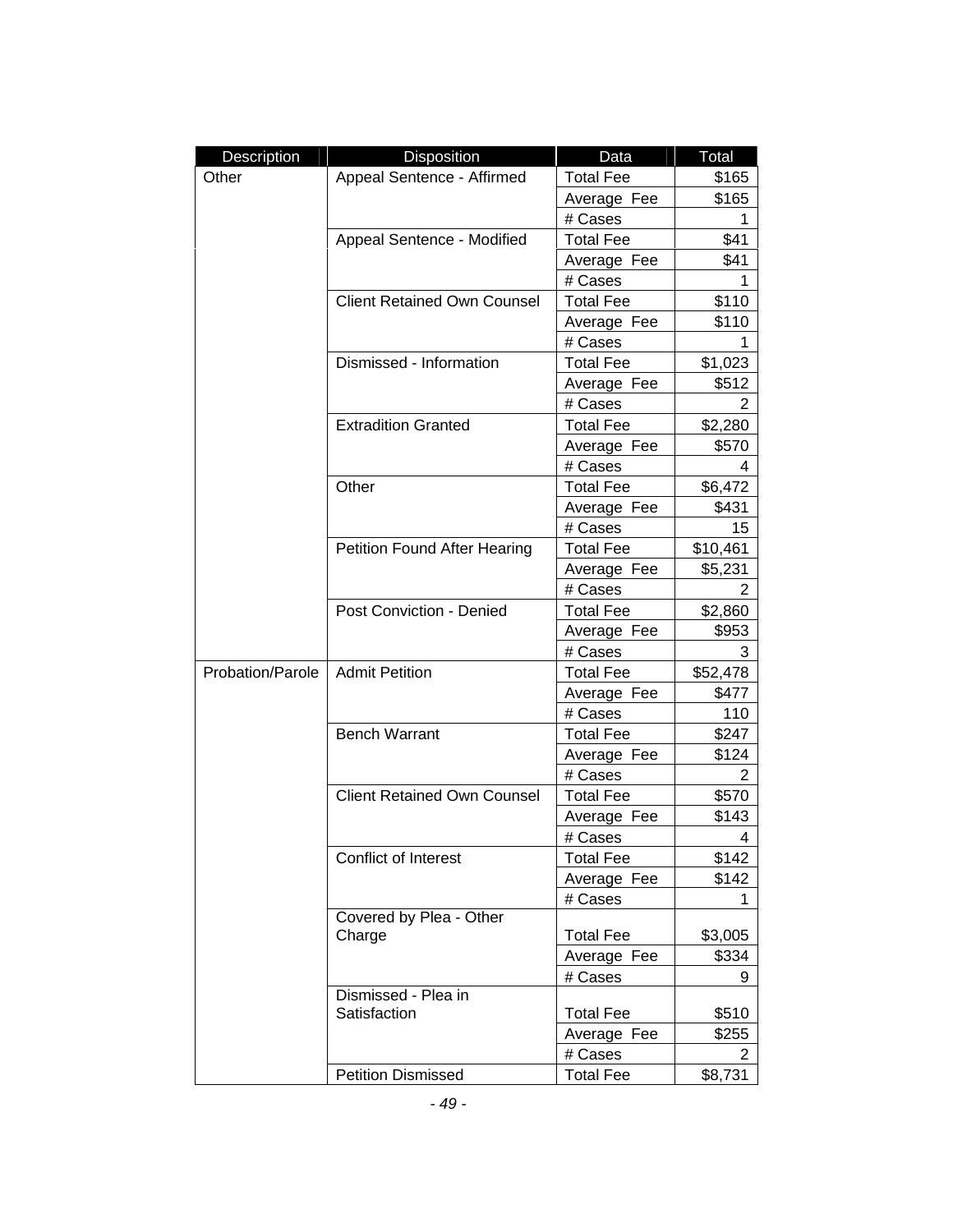| <b>Description</b> | <b>Disposition</b>                  | Data             | Total          |
|--------------------|-------------------------------------|------------------|----------------|
|                    |                                     | Average Fee      | \$380          |
|                    |                                     | # Cases          | 23             |
|                    | <b>Petition Found After Hearing</b> | <b>Total Fee</b> | \$90           |
|                    |                                     | Average Fee      | \$45           |
|                    |                                     | # Cases          | 2              |
|                    | Plea To Top Charge                  | <b>Total Fee</b> | \$83           |
|                    |                                     | Average Fee      | \$83           |
|                    |                                     | # Cases          |                |
|                    | <b>Relieved By Court</b>            | <b>Total Fee</b> | \$570          |
|                    |                                     | Average Fee      | \$285          |
|                    |                                     | # Cases          | $\overline{2}$ |
|                    | <b>Stipulated Settlement</b>        | <b>Total Fee</b> | \$1,995        |
|                    |                                     | Average Fee      | \$332          |
|                    |                                     | # Cases          | 6              |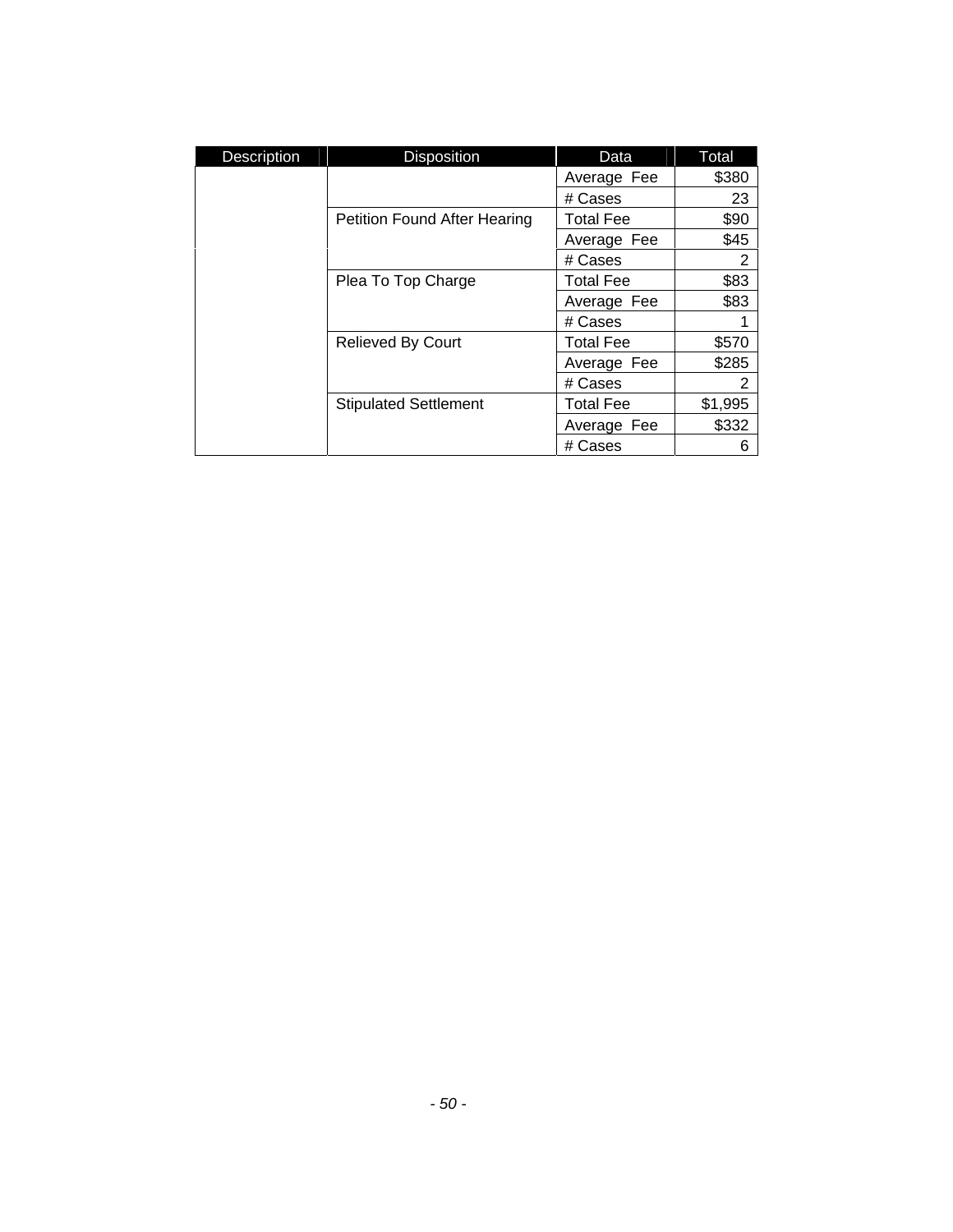# **2006 Case Dispositions[8](#page-52-1)**

<span id="page-52-0"></span>

| Panel                   | Disposition                          | Total                   |
|-------------------------|--------------------------------------|-------------------------|
| <b>ABC Felony</b>       | A.C.D.                               | 3                       |
|                         | <b>Alford Plea</b>                   | $\overline{2}$          |
|                         | <b>Bench Trial - Acquittal</b>       | $\overline{6}$          |
|                         | <b>Bench Trial - Guilty Lesser</b>   | $\overline{1}$          |
|                         | <b>Bench Trial - Guilty Original</b> | $\overline{2}$          |
|                         | <b>Bench Warrant</b>                 | $\overline{5}$          |
|                         | <b>Client Retained Own Counsel</b>   | $\overline{45}$         |
|                         | <b>Conflict of Interest</b>          | $\overline{3}$          |
|                         | Covered by Plea - Other Charge       | 14                      |
|                         | Dismissed - CPL 30.30                | 5                       |
|                         | Dismissed - Felony Complaint         | $\overline{3}$          |
|                         | Dismissed - Indictment               | $\overline{12}$         |
|                         | Dismissed - Information              | $\overline{3}$          |
|                         | Dismissed - Plea in Satisfaction     | $\overline{4}$          |
|                         | Jury Trial - Acquittal               | $\overline{12}$         |
|                         | <b>Jury Trial - Guilty Lesser</b>    | $\overline{5}$          |
|                         | Jury Trial - Guilty Original         | 18                      |
|                         | No Bill - Grand Jury                 | 79                      |
|                         | No Conflict - PD Continued           | 11                      |
|                         | Other                                | 3                       |
|                         | Plea - Not Responsible               | $\overline{1}$          |
|                         | Plea To Reduced Charge               | 227                     |
|                         | Plea To Top Charge                   | 68                      |
|                         | <b>Relieved By Court</b>             | 3                       |
|                         | <b>Transfer to Family Court</b>      | $\overline{1}$          |
|                         | <b>Trial Order of Dismissal</b>      | 3                       |
|                         | Y.O. Adjudication                    | 34                      |
| <b>ABC Felony Total</b> |                                      | 573                     |
| Appellate               | <b>Abated by Death</b>               | 1                       |
|                         | Appeal Judgment - Affirmed           | 6                       |
|                         | Appeal Judgment - Modified           | $\overline{\mathbf{c}}$ |
|                         | Appeal Judgment - Reversed           | $\overline{2}$          |
|                         | Appeal Sentence - Affirmed           | $\overline{2}$          |
|                         | <b>Client Retained Own Counsel</b>   | $\overline{1}$          |
|                         | <b>Conflict of Interest</b>          | $\overline{1}$          |

<span id="page-52-1"></span><sup>8</sup> Excludes 46 Miscellaneous cases, e.g. Fugitive, Witnesses, etc.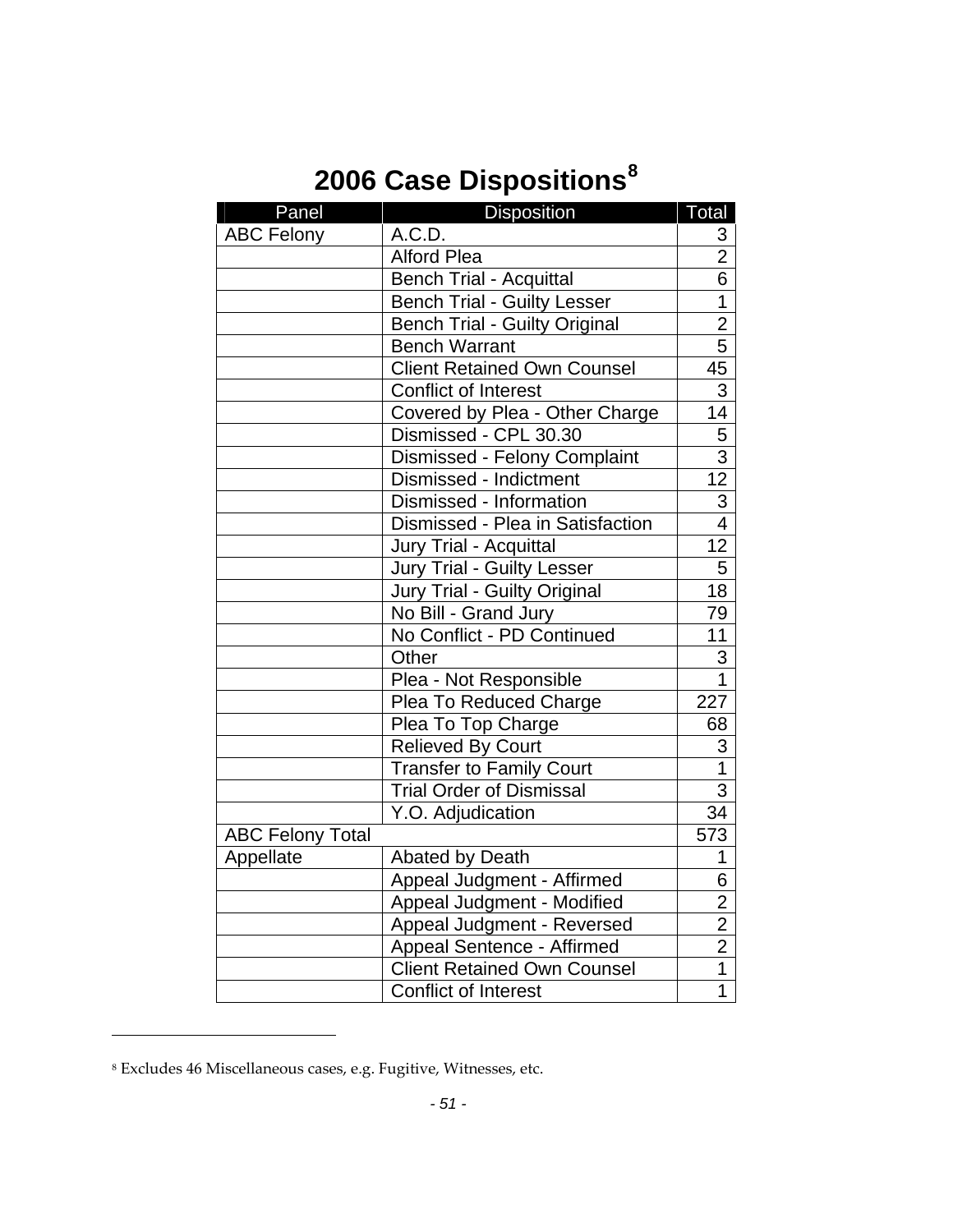| Panel                  | <b>Disposition</b>                   | Total          |
|------------------------|--------------------------------------|----------------|
|                        | Not Indigent                         | 1              |
|                        | <b>Petition Dismissed</b>            | 1              |
| <b>Appellate Total</b> |                                      | 17             |
| DE Felony              | A.C.D.                               |                |
|                        | <b>Alford Plea</b>                   | $\frac{3}{2}$  |
|                        | <b>Bench Trial - Acquittal</b>       | $\overline{8}$ |
|                        | <b>Bench Trial - Guilty Lesser</b>   | $\overline{1}$ |
|                        | <b>Bench Trial - Guilty Original</b> | $\overline{4}$ |
|                        | <b>Bench Warrant</b>                 | 11             |
|                        | <b>Client Retained Own Counsel</b>   | 11             |
|                        | <b>Conflict of Interest</b>          | $\overline{2}$ |
|                        | Covered by Plea - Other Charge       | 20             |
|                        | Dismissed - CPL 30.30                | 7              |
|                        | Dismissed - Felony Complaint         | 6              |
|                        | Dismissed - Indictment               | 1              |
|                        | Dismissed - Information              | 4              |
|                        | Dismissed - Plea in Satisfaction     | 7              |
|                        | Jury Trial - Acquittal               | $\overline{1}$ |
|                        | Jury Trial - Guilty Lesser           | 1              |
|                        | Jury Trial - Guilty Original         | $\overline{1}$ |
|                        | No Bill - Grand Jury                 | 71             |
|                        | No Conflict - PD Continued           | 8              |
|                        | Not Indigent                         | $\overline{2}$ |
|                        | Other                                | $\overline{1}$ |
|                        | Plea To Reduced Charge               | 189            |
|                        | Plea To Top Charge                   | 70             |
|                        | <b>Relieved By Court</b>             | 7              |
|                        | <b>Stipulated Settlement</b>         | $\overline{2}$ |
|                        | Y.O. Adjudication                    | 31             |
| <b>DE Felony Total</b> |                                      | 471            |
| Family Court           | A.C.D.                               | 6              |
|                        | <b>Admit Petition</b>                | 18             |
|                        | <b>Client Retained Own Counsel</b>   | 9              |
|                        | Conflict of Interest                 | 12             |
|                        | No Conflict - PD Continued           | 4              |
|                        | Not Indigent                         | 3              |
|                        | Other                                | 18             |
|                        | <b>Petition Dismissed</b>            | 453            |
|                        | <b>Petition Found After Hearing</b>  | 54             |
|                        | <b>Relieved By Court</b>             | 26             |
|                        | <b>Stipulated Settlement</b>         | 702            |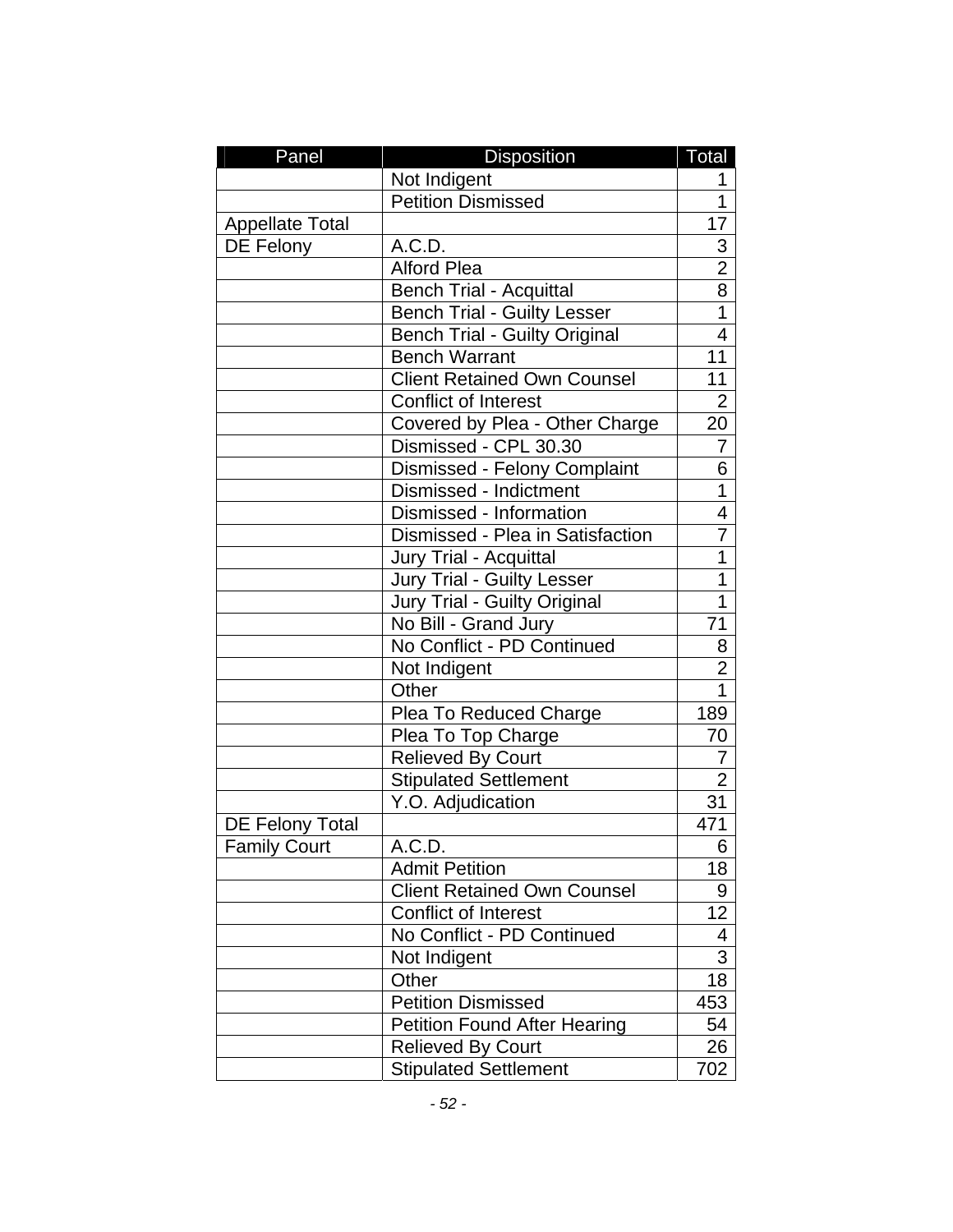| Panel                     | Disposition                          | Total           |
|---------------------------|--------------------------------------|-----------------|
|                           | <b>Transfer to Family Court</b>      | 2               |
|                           | Transfer to IDV                      | 23              |
| <b>Family Court Total</b> |                                      | 1330            |
| Misdemeanor               | A.C.D.                               | 364             |
|                           | <b>Abated by Death</b>               | 11              |
|                           | <b>Bench Trial - Acquittal</b>       | 17              |
|                           | <b>Bench Trial - Guilty Lesser</b>   | 3               |
|                           | <b>Bench Trial - Guilty Original</b> | $\overline{12}$ |
|                           | <b>Bench Warrant</b>                 | 22              |
|                           | <b>Client Retained Own Counsel</b>   | 22              |
|                           | <b>Conflict of Interest</b>          | $\overline{2}$  |
|                           | <b>Consolidated - Other Charges</b>  | $\mathbf{1}$    |
|                           | Covered by Plea - Other Charge       | 109             |
|                           | Dismissed - CPL 30.30                | 382             |
|                           | Dismissed - Felony Complaint         | 1               |
|                           | Dismissed - Information              | 205             |
|                           | Dismissed - Plea in Satisfaction     | 44              |
|                           | <b>Incompetent to Stand Trial</b>    | 1               |
|                           | Jury Trial - Acquittal               | 5               |
|                           | Jury Trial - Guilty Original         | 3               |
|                           | No Bill - Grand Jury                 | $\overline{1}$  |
|                           | No Conflict - PD Continued           | 36              |
|                           | Not Indigent                         | 1               |
|                           | <b>Petition Found After Hearing</b>  | 1               |
|                           | Plea - Not Responsible               | 1               |
|                           | Plea To Reduced Charge               | 423             |
|                           | Plea To Top Charge                   | 220             |
|                           | <b>Pre-Trial Diversion</b>           | 1               |
|                           | <b>Relieved By Court</b>             | 9               |
|                           | Transfer to IDV                      | 8               |
|                           | <b>Trial Order of Dismissal</b>      | 4               |
|                           | Y.O. Adjudication                    | 19              |
| <b>Misdemeanor Total</b>  |                                      | 1928            |
| Other                     | A.C.D.                               | 1               |
|                           | Appeal Sentence - Affirmed           | 1               |
|                           | <b>Client Retained Own Counsel</b>   | $\overline{2}$  |
|                           | Dismissed - Information              | 1               |
|                           | <b>Extradition Granted</b>           | 5               |
|                           | Other                                | 13              |
|                           | <b>Petition Found After Hearing</b>  | 1               |
|                           | <b>Post Conviction - Denied</b>      | 4               |